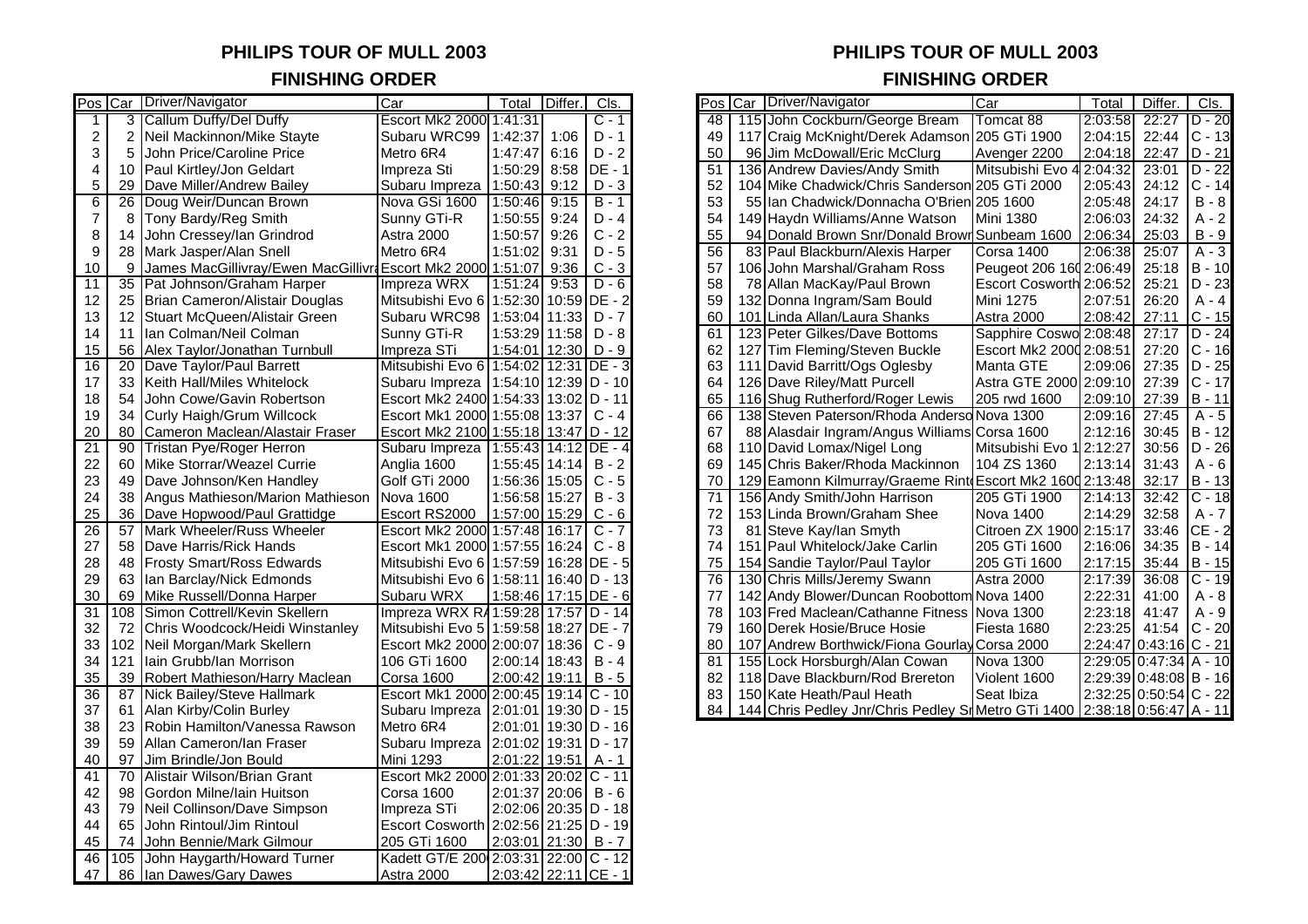| 1st                | <b>Driver</b><br>Co-driver | 3 Callum Duffy<br>Del Duffy                      | Mullard Trophy & £250<br><b>Mullard Trophy</b>              | <b>Trophy Rally</b><br>(Saturday Afternoon) | 4 Dougi Hall<br>Steve Egglestone                            | The PaN Trophy plus £75 (donated by MiniSport)<br><b>Engraved Award</b>                                                |
|--------------------|----------------------------|--------------------------------------------------|-------------------------------------------------------------|---------------------------------------------|-------------------------------------------------------------|------------------------------------------------------------------------------------------------------------------------|
| 2 <sub>nd</sub>    | <b>Driver</b><br>Co-driver | 2 Neil Mackinnon<br><b>Mike Stayte</b>           | 2300 Trophy & £150<br>Guineas Trophy                        | <b>Trophy Rally</b><br>(Saturday Night)     | 43 John Woodward<br><b>Martin Pettit</b>                    | The PaN Trophy plus £75 (donated by MiniSport)<br><b>Engraved Award</b>                                                |
| 3rd                | <b>Driver</b><br>Co-driver | 5 John Price<br>Caroline Price                   | Brian Molyneux Trophy & £100<br>2300 Trophy                 | <b>Best Scottish</b>                        | 9 James MacGillivray<br>Ewen MacGillivray                   | David Macbrayne Hebridean Trophy<br>Strathclyde Regional Council Trophy                                                |
| 4th                | Driver<br>Co-driver        | 10 Paul Kirtley<br>Jon Geldart                   | President's Trophy & £75<br><b>Blackburn Times Trophy</b>   | <b>Best Mull</b>                            | 80 Cameron Maclean<br>Alastair Fraser                       | Alexander MacLean Trophy plus Tie pin<br>Lord MacLean Trophy plus Brooch (donations by<br>Angus Milne of Salen Silver) |
| 5th                | <b>Driver</b><br>Co-driver | 29 Dave Miller<br><b>Andrew Bailey</b>           | Rita Papon Trophy & £50<br>Chairman's Trophy                | <b>Best Welsh</b>                           |                                                             | Taff's Trophy (presented by Taff Edwards,<br>Secretary for 25 years)                                                   |
| 1st Class A Driver | Co-driver                  | 97 Jim Brindle<br>Jon Bould                      | <b>Turner Electric Trophy</b><br>Engraved Award & £30       | <b>Best Lancashire</b>                      | 72 Chris Woodcock<br>Heidi Winstanlev                       | <b>Evening Telegraph Trophy</b><br>Ribble Industrial Estates Trophy                                                    |
| 2nd Class A Driver | Co-driver                  | 149 Haydn Williams<br>Anne Watson                | <b>Engraved Award</b><br><b>Engraved Award</b>              | <b>Best Clitheroe &amp; District</b>        | 86 Ian Dawes<br><b>Gary Dawes</b>                           | <b>Bowland Group Trophy</b><br><b>Tom Turnbull Trophy</b>                                                              |
| 3rd Class A Driver | Co-driver                  | 83 Paul Blackburn<br>Alexis Harper               | <b>Engraved Award</b><br><b>Engraved Award</b>              | <b>Best Yorkshire</b>                       | 35 Pat Johnson<br>Graham Harper                             | White Rose Trophy<br>Doug Mault Trophy                                                                                 |
| 1st Class B Driver | Co-driver                  | 26 Doug Weir<br>Duncan Brown                     | Bob Jeffs Memorial Trophy<br><b>Engraved Award</b>          | <b>Best Newcomers</b>                       | 54 John Cowe<br>Gavin Robertson                             | MacKay's Garage Trophy<br>£40 (donated by Donnie MacKay of Dervaig)                                                    |
| 2nd Class B Driver | Co-driver                  | 60 Mike Storrar<br><b>Weazel Currie</b>          | <b>Engraved Award</b><br><b>Engraved Award</b>              | <b>Best Scot. Newcomers</b>                 | 57 Mark Wheeler<br><b>Russ Wheeler</b>                      | Anne Wilson Memorial Trophy                                                                                            |
| 3rd Class B Driver | Co-driver                  | 38 Angus Mathieson<br><b>Marion Mathieson</b>    | <b>Engraved Award</b><br><b>Engraved Award</b>              | <b>Best Mull Newcomers</b>                  |                                                             | James A. Davies Memorial Rose Bowl<br>(donated by John & Helen Warnock of Tobermory<br>in memory of their grandson)    |
| 1st Class C Driver | Co-driver                  | 14 John Cressey<br>Ian Grindrod                  | Castrol Trophy & £50<br><b>Engraved Award</b>               | <b>Best Mixed Crew</b>                      | 60 Mike Storrar<br>Weazel Currie                            | Mike King Trophy plus 2 Mull Pendants (donated<br>by Angus Milne of Salen Silver)                                      |
| 2nd Class C Driver | Co-driver                  | 9 James MacGillivray<br><b>Ewen MacGillivray</b> | <b>Engraved Award</b><br><b>Engraved Award</b>              | <b>Best RAFMSA Team</b>                     | 58 Dave Harris<br><b>Rick Hands</b>                         | <b>Brian Otridge Trophy</b>                                                                                            |
| 3rd Class C Driver | Co-driver                  | 34 Curly Haigh<br>Grum Willcock                  | <b>Engraved Award</b><br><b>Engraved Award</b>              | <b>Last Finisher</b>                        | 144 Chris Pedley Jnr<br>Chris Pedley Snr                    | The Ultimate Trophy                                                                                                    |
| 1st Class D Driver | Co-driver                  | 8 Tony Bardy<br>Reg Smith                        | New Class Award - TBA<br><b>Engraved Award</b>              | <b>Team Award</b>                           | Scooby Scooby Mk2<br>9 James MacGillivray/Ewen MacGillivray | <b>Engraved Team Awards</b>                                                                                            |
| 2nd Class D Driver | Co-driver                  | 28 Mark Jasper<br>Alan Snell                     | <b>Engraved Award</b><br><b>Engraved Award</b>              |                                             | 2 Neil Mackinnon/Mike Stayte<br>59 Allan Cameron/Ian Fraser |                                                                                                                        |
| 3rd Class D Driver | Co-driver                  | 35 Pat Johnson<br><b>Graham Harper</b>           | <b>Engraved Award</b><br><b>Engraved Award</b>              |                                             |                                                             |                                                                                                                        |
| 1st Group N Driver | Co-driver                  | 25 Brian Cameron<br>Alistair Douglas             | The Adrian "Shades" Minshaw Trophy<br><b>Engraved Award</b> |                                             |                                                             |                                                                                                                        |

### **PHILIPS TOUR OF MULL 2003 PHILIPS TOUR OF MULL 2003 PRINCIPAL AWARDS PRINCIPAL AWARDS CONTINUED & OTHER TIMED AWARDS**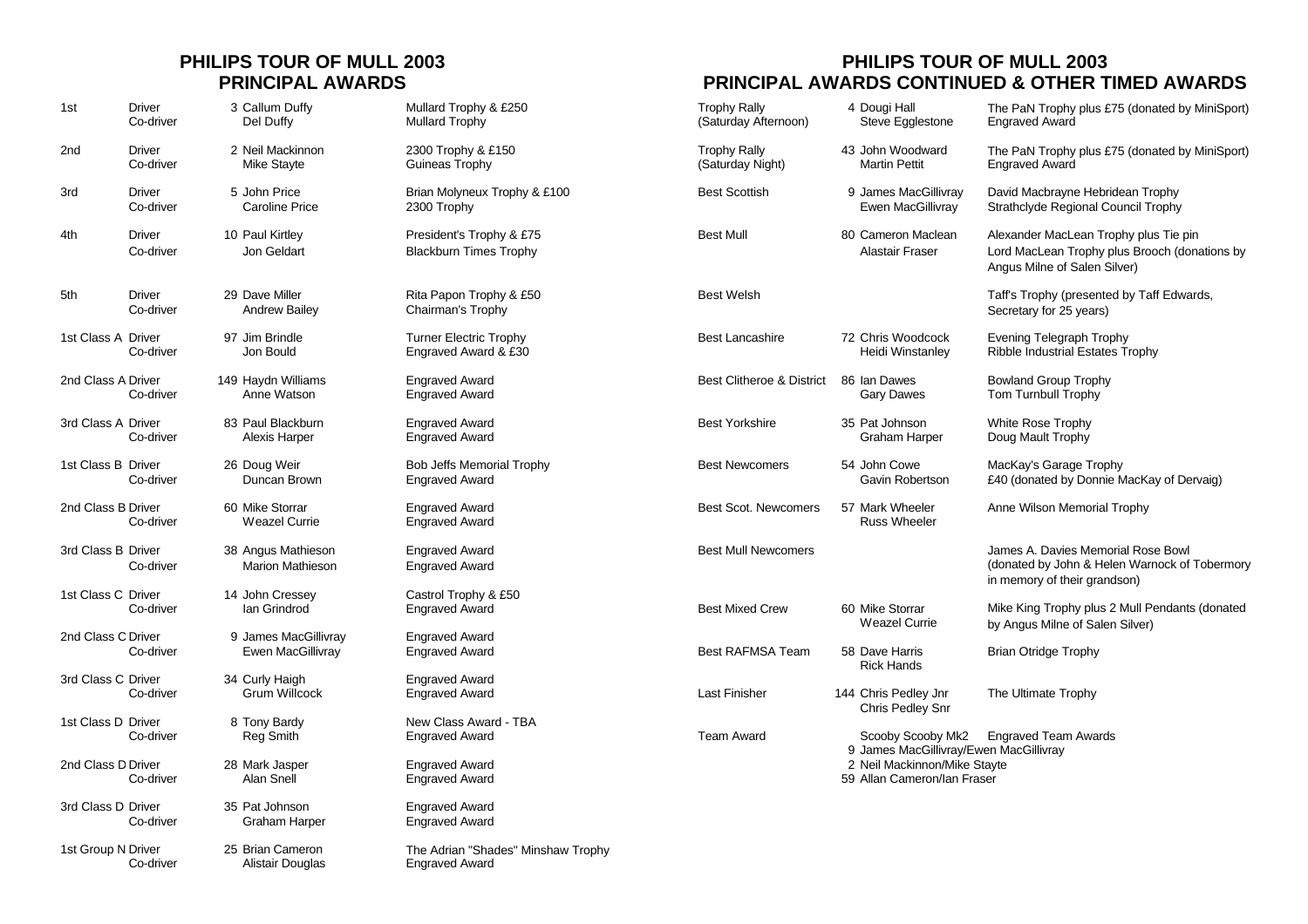## **PHILIPS TOUR OF MULL 2003 DISCRETIONARY AWARDS**

| Spirit of the Rally                              | Mark Goossens                    | The Duart Trophy                                                                                       |
|--------------------------------------------------|----------------------------------|--------------------------------------------------------------------------------------------------------|
| Services to the Rally                            | <b>Jack Neal</b>                 | Dinner for two at the Theatre Restaurant<br>(donated by Mr. & Mrs. Haydn Hubbard)                      |
| Shell "Worthy<br>Performance" Award              | Simon Proud<br>Pete Smith        | Shell Trophy<br>provided by Shell Oils                                                                 |
| Service Crew Award                               | Service Crew of Cars<br>26 & 153 | The Garry Bratt Memorial Trophy<br>plus £30 donated by Graeme Wood<br>and £30 donated by Paul Marshall |
| <b>Best Turned Out Car</b><br>In an Avenger 2200 | Jim McDowall<br>Eric McClurg     | The Lawrence Willis Memorial Trophy<br>+ a bottle of Roger's best Scotch                               |
| Best "Entertainer"<br>In a Tomcat 88             | John Cockburn<br>George Bream    | The Mallard Trophy                                                                                     |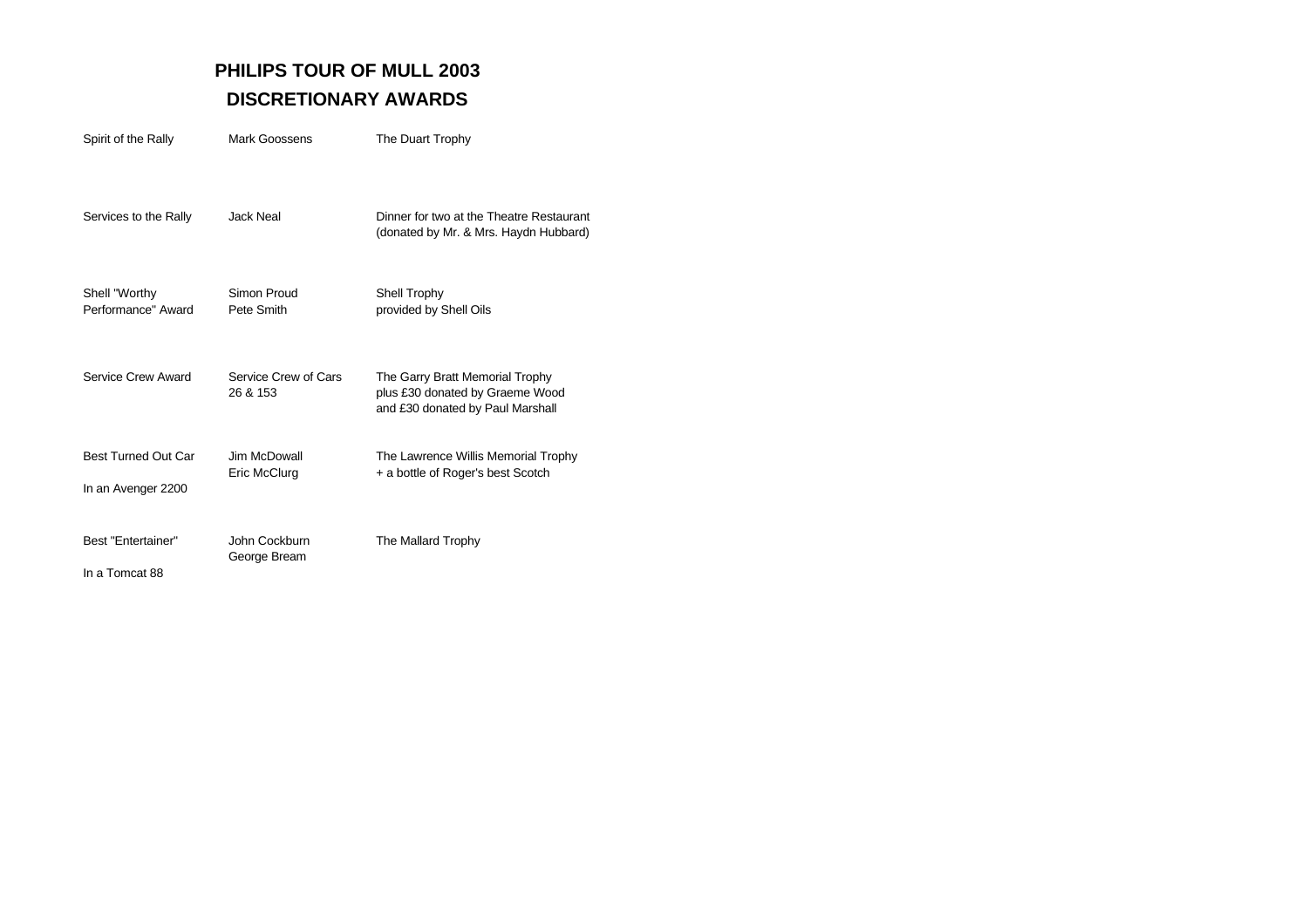## **FRIDAY NIGHT FINISHING ORDER FRIDAY NIGHT FINISHING ORDER**

| Pos | Car  | Driver                | Car              | St 1  | St <sub>2</sub> | St 3        | Pens | Total | Differ | <b>Class</b>  |
|-----|------|-----------------------|------------------|-------|-----------------|-------------|------|-------|--------|---------------|
| 1   | 2    | Neil Mackinnon        | Subaru WRC99     | 6:52  | 11:12           | 8:55        |      | 26:59 |        | D - 1         |
| 2   | 3    | Callum Duffy          | Escort Mk2 2000  | 6:54  | 11:27           | 9:04        |      | 27:25 | 0:26   | $C - 1$       |
| 3   | 15   | John Swinscoe         | Mitsubishi Evo 7 | 7:24  | 11:54           | 9:16        |      | 28:34 | 1:35   | $DE - 1$      |
| 4   | 5    | <b>John Price</b>     | Metro 6R4        | 7:08  | 12:03           | 9:28        |      | 28:39 | 1:40   | $D - 2$       |
| 5   | 29   | Dave Miller           | Subaru Impreza   | 7:29  | 12:16           | 9:32        |      | 29:17 | 2:18   | $D - 3$       |
| 6   | 66   | Ian 'Ogg' MacKenzie   | Escort Mk2 2000  | 7:25  | 12:14           | 9:49        |      | 29:28 | 2:29   | $C - 2$       |
| 7   | 19   | <b>Lyndon Barton</b>  | Impreza 555      | 7:28  | 12:20           | 9:44        |      | 29:32 | 2:33   | $D - 4$       |
| 8   | 26   | Doug Weir             | Nova GSi 1600    | 7:48  | 12:13           | 9:36        |      | 29:37 | 2:38   | $B - 1$       |
| 9   | 21   | Mark Durham           | Corsa Kit 1600   | 7:44  | 12:13           | 9:43        |      | 29:40 | 2:41   | $B - 2$       |
| 10  | 10   | <b>Paul Kirtley</b>   | Impreza Sti      | 7:28  | 12:35           | 9:48        |      | 29:51 | 2:52   | DE - 2        |
| 11  | 28   | Mark Jasper           | Metro 6R4        | 7:30  | 12:29           | 9:54        |      | 29:53 | 2:54   | $D - 5$       |
| 12  | 20   | Dave Taylor           | Mitsubishi Evo 6 | 7:27  | 12:25           | 10:02       |      | 29:54 | 2:55   | DE - 3        |
| 13  |      | 14 John Cressey       | Astra 2000       | 7:32  | 12:26           | 9:58        |      | 29:56 | 2:57   | $C - 3$       |
| 14  | 51   | Simon Proud           | Escort Mk2 2000  | 7:20  | 13:05           | 9:32        |      | 29:57 | 2:58   | $C - 4$       |
| 15  | 56   | Alex Taylor           | Impreza STi      | 7:33  | 12:30           | 9:54        |      | 29:57 | 2:58   | D - 6         |
| 16  | 25   | <b>Brian Cameron</b>  | Mitsubishi Evo 6 | 7:46  | 12:26           | 9:50        |      | 30:02 | 3:03   | DE - 4        |
| 17  |      | 35 Pat Johnson        | Impreza WRX      | 7:42  | 12:29           | 9:58        |      | 30:09 | 3:10   | $D - 7$       |
| 18  | 12   | <b>Stuart McQueen</b> | Subaru WRC98     | 7:32  | 12:44           | 10:01       |      | 30:17 | 3:18   | D - 8         |
| 19  | 54   | John Cowe             | Escort Mk2 2400  | 7:52  | 12:44           | 10:03       |      | 30:39 | 3:40   | $D - 9$       |
| 20  |      | 38 Angus Mathieson    | <b>Nova 1600</b> | 8:05  | 12:43           | 9:55        |      | 30:43 | 3:44   | $B - 3$       |
| 21  | 80   | Cameron Maclean       | Escort Mk2 2100  | 8:03  | 12:47           | 9:54        |      | 30:44 | 3:45   | $D - 10$      |
| 22  | 48   | <b>Frosty Smart</b>   | Mitsubishi Evo 6 | 7:57  | 13:00           | 9:52        |      | 30:49 | 3:50   | $DE - 5$      |
| 23  | 58   | Dave Harris           | Escort Mk1 2000  | 8:07  | 12:42           | 10:10       |      | 30:59 | 4:00   | $C - 5$       |
| 24  | 34   | Curly Haigh           | Escort Mk1 2000  | 8:01  | 12:47           | 10:14       |      | 31:02 | 4:03   | $C - 6$       |
| 25  |      | 60 Mike Storrar       | Anglia 1600      | 7:57  | 12:52           | 10:21       |      | 31:10 | 4:11   | $B - 4$       |
| 26  | 41   | John Morrison         | Mitsubishi Evo 4 | 7:52  | 13:04           | 10:25       |      | 31:21 | 4:22   | DE - 6        |
| 27  | 63   | lan Barclay           | Mitsubishi Evo 6 | 7:59  | 13:02           | 10:22       |      | 31:23 | 4:24   | $D - 11$      |
| 28  | 23 I | Robin Hamilton        | Metro 6R4        | 7:45  | 13:06           | 10:32       |      | 31:23 | 4:24   | $D - 12$      |
| 29  | 72   | Chris Woodcock        | Mitsubishi Evo 5 | 7:54  | 13:00           | 10:30       |      | 31:24 | 4:25   | DE - 7        |
| 30  |      | 33 Keith Hall         | Subaru Impreza   | 8:00  | 13:41           | 10:00       |      | 31:41 | 4:42   | $D - 13$      |
| 31  | 36   | Dave Hopwood          | Escort RS2000    | 7:47  | 13:40           | 10:16       |      | 31:43 | 4:44   | $C - 7$       |
| 32  | 8    | <b>Tony Bardy</b>     | Sunny GTi-R      | 10:00 | 12:17           | 9:29        |      | 31:46 | 4:47   | D - 14        |
| 33  | 91   | Lewis Gallagher       | 205 GTi 1900     | 7:39  | 12:29           | 11:38       |      | 31:46 | 4:47   | $C - 8$       |
| 34  | 59   | Allan Cameron         | Subaru Impreza   | 8:17  | 13:09           | 10:24       |      | 31:50 | 4:51   | D - 15        |
| 35  | 75   | Tom Hynd              | Honda Civic 1600 | 8:34  | 13:00           | 10:19       |      | 31:53 | 4:54   | $B - 5$       |
| 36  | 37   | Giles Brooksbank      | Subaru Impreza   | 8:12  | 13:24           | 10:23       |      | 31:59 | 5:00   | $D - 16$      |
| 37  | 57   | Mark Wheeler          | Escort Mk2 2000  | 8:05  | 13:12           | 10:51       |      | 32:08 | 5:09   | $C - 9$       |
| 38  | 147  | John Paterson         | Nova SR 1300     | 7:51  | 12:43           | 11:38       |      | 32:12 | 5:13   | A - 1         |
| 39  | 70   | Alistair Wilson       | Escort Mk2 2000  | 8:04  | 13:30           | 10:43       |      | 32:17 | 5:18   | $C - 10$      |
| 40  | 73   | Ian Woodward          | Escort Mk2 2000  | 8:01  | 13:27           | 10:49       |      | 32:17 | 5:18   | C - 11        |
| 41  | 11   | lan Colman            | Sunny GTi-R      | 10:00 | 12:39           | 9:39        |      | 32:18 | 5:19   | $D - 17$      |
| 42  | 49   | Dave Johnson          | Golf GTi 2000    | 8:16  | 13:24           | 10:38       |      | 32:18 | 5:19   | $C - 12$      |
| 43  | 121  | lain Grubb            | 106 GTi 1600     | 7:32  | 13:09           | 11:38       |      | 32:19 | 5:20   | $B - 6$       |
| 44  | 1    | Daniel Harper         | Mitsubishi Evo 6 | 6:58  | 16:36           | 8:47        |      | 32:21 | 5:22   | <b>DE - 8</b> |
| 45  | 77   | Graham Hargrave       | Escort Mk2 2000  | 8:09  | 13:43           | 10:32       |      | 32:24 | 5:25   | $C - 13$      |
| 46  | 50   | Duggie Ingram         | <b>Mini 850</b>  | 8:14  | 12:59           | 11:14       |      | 32:27 | 5:28   | $A - 2$       |
| 47  | 69   | <b>Mike Russell</b>   | Subaru WRX       | 8:00  |                 | 13:45 10:45 |      | 32:30 | 5:31   | DE - 9        |
| 48  | 39   | Robert Mathieson      | Corsa 1600       | 8:28  |                 | 13:36 10:27 |      | 32:31 | 5:32   | $B - 7$       |

## **PHILIPS TOUR OF MULL 2003 PHILIPS TOUR OF MULL 2003**

|                       | Pos <b>C</b> ar | <b>Driver</b>         | Car              | St <sub>1</sub> | St <sub>2</sub> |       | St 3 Pens<br>Total | Differ | Class         |
|-----------------------|-----------------|-----------------------|------------------|-----------------|-----------------|-------|--------------------|--------|---------------|
| $\mathbf{2}^{\prime}$ |                 | Neil Mackinnon        | Subaru WRC99     | 6:52            | 11:12           | 8:55  | 26:59              |        | $D - 1$       |
|                       | 3               | Callum Duffy          | Escort Mk2 2000  | 6:54            | 11:27           | 9:04  | 27:25              | 0:26   | $C - 1$       |
| 15                    |                 | John Swinscoe         | Mitsubishi Evo 7 | 7:24            | 11:54           | 9:16  | 28:34              | 1:35   | <b>DE - 1</b> |
| 5                     |                 | John Price            | Metro 6R4        | 7:08            | 12:03           | 9:28  | 28:39              | 1:40   | $D - 2$       |
|                       | 29              | Dave Miller           | Subaru Impreza   | 7:29            | 12:16           | 9:32  | 29:17              | 2:18   | $D-3$         |
| 6                     | 66              | Ian 'Ogg' MacKenzie   | Escort Mk2 2000  | 7:25            | 12:14           | 9:49  | 29:28              | 2:29   | $C - 2$       |
| $\overline{7}$        | 19              | Lyndon Barton         | Impreza 555      | 7:28            | 12:20           | 9:44  | 29:32              | 2:33   | $D - 4$       |
| 8                     | 26              | Doug Weir             | Nova GSi 1600    | 7:48            | 12:13           | 9:36  | 29:37              | 2:38   | $B - 1$       |
| 9                     | 21              | Mark Durham           | Corsa Kit 1600   | 7:44            | 12:13           | 9:43  | 29:40              | 2:41   | $B - 2$       |
| 10                    | 10              | <b>Paul Kirtley</b>   | Impreza Sti      | 7:28            | 12:35           | 9:48  | 29:51              | 2:52   | DE - 2        |
| 11                    | 28              | Mark Jasper           | Metro 6R4        | 7:30            | 12:29           | 9:54  | 29:53              | 2:54   | $D - 5$       |
| 12                    | 20              | Dave Taylor           | Mitsubishi Evo 6 | 7:27            | 12:25           | 10:02 | 29:54              | 2:55   | $DE - 3$      |
| 13                    | 14              | John Cressey          | Astra 2000       | 7:32            | 12:26           | 9:58  | 29:56              | 2:57   | $C - 3$       |
| 14                    | 51              | Simon Proud           | Escort Mk2 2000  | 7:20            | 13:05           | 9:32  | 29:57              | 2:58   | $C - 4$       |
| 15                    | 56              | Alex Taylor           | Impreza STi      | 7:33            | 12:30           | 9:54  | 29:57              | 2:58   | $D - 6$       |
| 16                    | 25              | <b>Brian Cameron</b>  | Mitsubishi Evo 6 | 7:46            | 12:26           | 9:50  | 30:02              | 3:03   | $DE - 4$      |
| 17                    | 35              | Pat Johnson           | Impreza WRX      | 7:42            | 12:29           | 9:58  | 30:09              | 3:10   | $D - 7$       |
| 18                    | 12              | <b>Stuart McQueen</b> | Subaru WRC98     | 7:32            | 12:44           | 10:01 | 30:17              | 3:18   | $D - 8$       |
| 19                    | 54              | John Cowe             | Escort Mk2 2400  | 7:52            | 12:44           | 10:03 | 30:39              | 3:40   | $D - 9$       |
| 20                    | 38              | Angus Mathieson       | <b>Nova 1600</b> | 8:05            | 12:43           | 9:55  | 30:43              | 3:44   | $B - 3$       |
| 21                    | 80              | Cameron Maclean       | Escort Mk2 2100  | 8:03            | 12:47           | 9:54  | 30:44              | 3:45   | $D - 10$      |
| 22                    | 48              | <b>Frosty Smart</b>   | Mitsubishi Evo 6 | 7:57            | 13:00           | 9:52  | 30:49              | 3:50   | $DE - 5$      |
| 23                    | 58              | Dave Harris           | Escort Mk1 2000  | 8:07            | 12:42           | 10:10 | 30:59              | 4:00   | $C - 5$       |
| 24                    | 34              | <b>Curly Haigh</b>    | Escort Mk1 2000  | 8:01            | 12:47           | 10:14 | 31:02              | 4:03   | $C - 6$       |
| 25                    | 60              | <b>Mike Storrar</b>   | Anglia 1600      | 7:57            | 12:52           | 10:21 | 31:10              | 4:11   | $B - 4$       |
| 26                    | 41              | John Morrison         | Mitsubishi Evo 4 | 7:52            | 13:04           | 10:25 | 31:21              | 4:22   | $DE - 6$      |
| 27                    | 63              | lan Barclay           | Mitsubishi Evo 6 | 7:59            | 13:02           | 10:22 | 31:23              | 4:24   | $D - 11$      |
| 28                    | 23              | Robin Hamilton        | Metro 6R4        | 7:45            | 13:06           | 10:32 | 31:23              | 4:24   | $D - 12$      |
|                       | 72              | Chris Woodcock        |                  | 7:54            |                 |       | 31:24              |        | <b>DE - 7</b> |
| 29                    |                 |                       | Mitsubishi Evo 5 |                 | 13:00           | 10:30 |                    | 4:25   |               |
| 30                    | 33              | Keith Hall            | Subaru Impreza   | 8:00            | 13:41           | 10:00 | 31:41              | 4:42   | $D - 13$      |
| 31                    | 36              | Dave Hopwood          | Escort RS2000    | 7:47            | 13:40           | 10:16 | 31:43              | 4:44   | $C - 7$       |
| 32                    | 8               | <b>Tony Bardy</b>     | Sunny GTi-R      | 10:00           | 12:17           | 9:29  | 31:46              | 4:47   | $D - 14$      |
| 33                    | 91              | Lewis Gallagher       | 205 GTi 1900     | 7:39            | 12:29           | 11:38 | 31:46              | 4:47   | $C - 8$       |
| 34                    | 59              | Allan Cameron         | Subaru Impreza   | 8:17            | 13:09           | 10:24 | 31:50              | 4:51   | $D - 15$      |
| 35                    | 75              | Tom Hynd              | Honda Civic 1600 | 8:34            | 13:00           | 10:19 | 31:53              | 4:54   | $B - 5$       |
| 36                    | 37              | Giles Brooksbank      | Subaru Impreza   | 8:12            | 13:24           | 10:23 | 31:59              | 5:00   | $D - 16$      |
| 37                    | 57              | <b>Mark Wheeler</b>   | Escort Mk2 2000  | 8:05            | 13:12           | 10:51 | 32:08              | 5:09   | $C - 9$       |
| 38                    | 147             | John Paterson         | Nova SR 1300     | 7:51            | 12:43           | 11:38 | 32:12              | 5:13   | $A - 1$       |
| 39                    | 70              | Alistair Wilson       | Escort Mk2 2000  | 8:04            | 13:30           | 10:43 | 32:17              | 5:18   | $C - 10$      |
| 40                    | 73              | Ian Woodward          | Escort Mk2 2000  | 8:01            | 13:27           | 10:49 | 32:17              | 5:18   | $C - 11$      |
| 41                    | 11              | lan Colman            | Sunny GTi-R      | 10:00           | 12:39           | 9:39  | 32:18              | 5:19   | $D - 17$      |
| 42                    | 49              | Dave Johnson          | Golf GTi 2000    | 8:16            | 13:24           | 10:38 | 32:18              | 5:19   | $C - 12$      |
| 43                    | 121             | lain Grubb            | 106 GTi 1600     | 7:32            | 13:09           | 11:38 | 32:19              | 5:20   | $B - 6$       |
| 44                    |                 | Daniel Harper         | Mitsubishi Evo 6 | 6:58            | 16:36           | 8:47  | 32:21              | 5:22   | DE - 8        |
| 45                    | 77              | Graham Hargrave       | Escort Mk2 2000  | 8:09            | 13:43           | 10:32 | 32:24              | 5:25   | $C - 13$      |
| 46                    | 50              | Duggie Ingram         | <b>Mini 850</b>  | 8:14            | 12:59           | 11:14 | 32:27              | 5:28   | $A - 2$       |
| 47                    | 69              | <b>Mike Russell</b>   | Subaru WRX       | 8:00            | 13:45           | 10:45 | 32:30              | 5:31   | DE - 9        |
| 48                    |                 | 39 Robert Mathieson   | Corsa 1600       | 8:28            | 13:36           | 10:27 | 32:31              | 5:32   | $B - 7$       |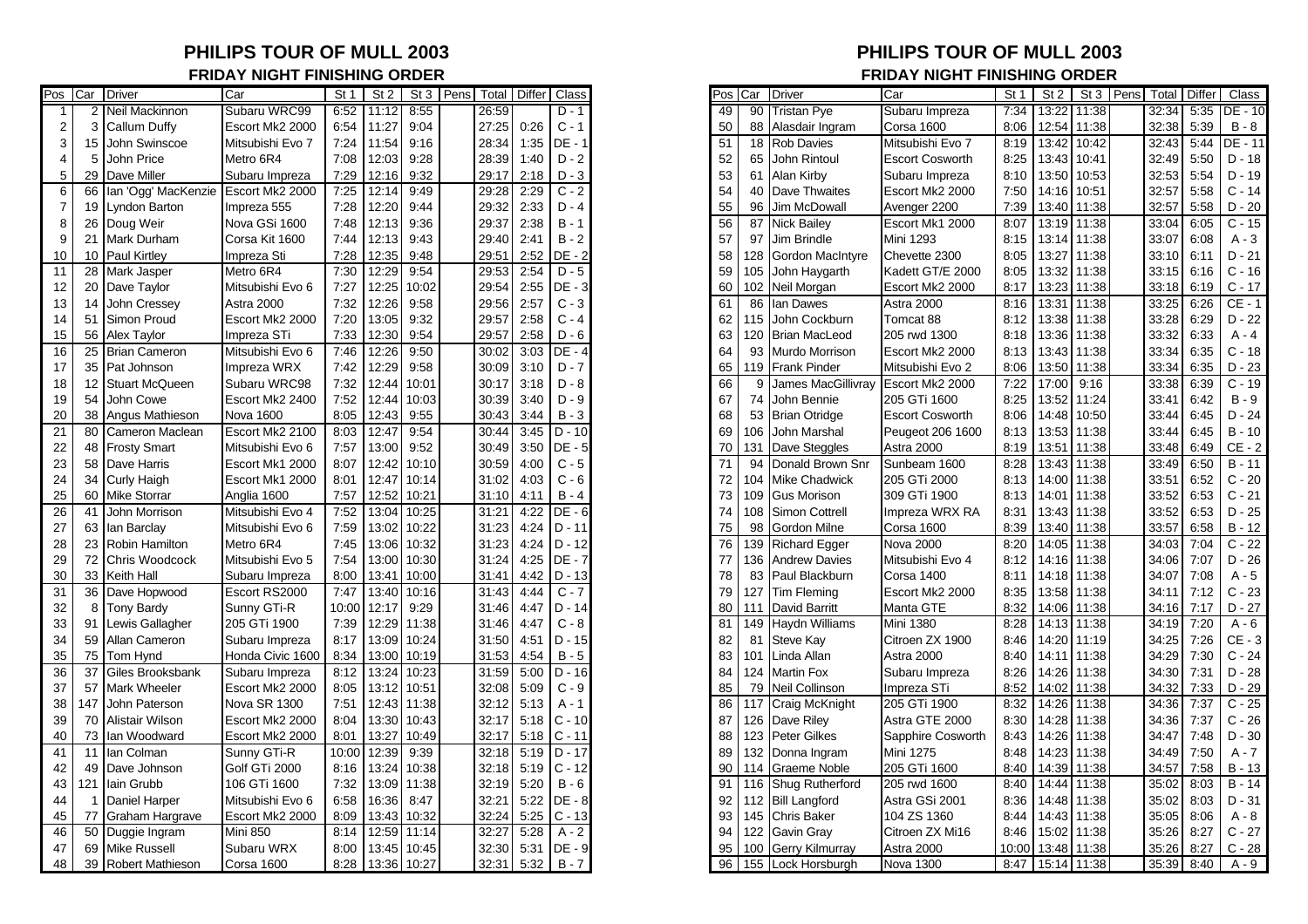**FRIDAY NIGHT FINISHING ORDER**

| Pos | Car | <b>Driver</b>          | Car                    | St <sub>1</sub> | St <sub>2</sub> | St <sub>3</sub> | Pens | Total | <b>Differ</b> | Class               |
|-----|-----|------------------------|------------------------|-----------------|-----------------|-----------------|------|-------|---------------|---------------------|
| 97  | 113 | Iain MacDonald         | <b>Saxo 1600</b>       | 10:00           | 13:43           | 11:38           | 0:20 | 35:41 | 8:42          | $\overline{B}$ - 15 |
| 98  | 138 | <b>Steven Paterson</b> | <b>Nova 1300</b>       | 9:09            | 14:57           | 11:38           |      | 35:44 | 8:45          | $A - 10$            |
| 99  | 153 | Linda Brown            | <b>Nova 1400</b>       | 9:00            | 15:08           | 11:38           |      | 35:46 | 8:47          | $A - 11$            |
| 100 | 99  | Dave Dalgliesh         | <b>Escort Cosworth</b> | 8:50            | 15:18           | 11:38           |      | 35:46 | 8:47          | $D - 32$            |
| 101 | 152 | Andrew Egger           | <b>Nova 1400</b>       | 9:07            | 15:11           | 11:38           |      | 35:56 | 8:57          | $\overline{A}$ - 12 |
| 102 | 156 | Andy Smith             | 205 GTi 1900           | 8:56            | 15:22           | 11:38           |      | 35:56 | 8:57          | $C - 29$            |
| 103 | 55  | Ian Chadwick           | 205 1600               | 8:23            | 14:28           | 13:08           |      | 35:59 | 9:00          | $B - 16$            |
| 104 | 78  | Allan MacKay           | <b>Escort Cosworth</b> | 10:00           | 14:52           | 11:27           |      | 36:19 | 9:20          | $D - 33$            |
| 105 | 129 | Eamonn Kilmurray       | Escort Mk2 1600        | 9:06            | 15:38           | 11:38           |      | 36:22 | 9:23          | $B - 17$            |
| 106 | 141 | Carol MacCrone         | Mini 1275              | 10:00           | 14:45           | 11:38           |      | 36:23 | 9:24          | $A - 13$            |
| 107 | 151 | Paul Whitelock         | 205 GTi 1600           | 9:05            | 15:55           | 11:38           |      | 36:38 | 9:39          | $B - 18$            |
| 108 | 130 | <b>Chris Mills</b>     | <b>Astra 2000</b>      | 9:12            | 15:51           | 11:38           |      | 36:41 | 9:42          | $C - 30$            |
| 109 | 154 | Sandie Taylor          | 205 GTi 1600           | 9:29            | 15:38           | 11:38           |      | 36:45 | 9:46          | $B - 19$            |
| 110 | 107 | Andrew Borthwick       | Corsa 2000             | 9:36            | 15:34           | 11:38           |      | 36:48 | 9:49          | $C - 31$            |
| 111 | 137 | Mitch McGrath          | <b>Mini 1275GT</b>     | 9:47            | 15:42           | 11:38           |      | 37:07 | 10:08         | $A - 14$            |
| 112 | 110 | David Lomax            | Mitsubishi Evo 1       | 8:31            | 17:00           | 11:38           |      | 37:09 | 10:10         | $D - 34$            |
| 113 | 142 | <b>Andy Blower</b>     | <b>Nova 1400</b>       | 9:34            | 16:08           | 11:38           |      | 37:20 | 10:21         | $A - 15$            |
| 114 | 118 | Dave Blackburn         | Violent 1600           | 9:29            | 16:30           | 11:38           |      | 37:37 | 10:38         | $B - 20$            |
| 115 | 140 | <b>Graham Millar</b>   | <b>Golf 1800</b>       | 9:43            | 16:17           | 11:38           |      | 37:38 | 10:39         | $C - 32$            |
| 116 | 160 | Derek Hosie            | Fiesta 1680            | 9:39            | 16:25           | 11:38           |      | 37:42 | 10:43         | $C - 33$            |
| 117 | 103 | <b>Fred Maclean</b>    | <b>Nova 1300</b>       | 10:00           | 16:55           | 11:38           |      | 38:33 | 11:34         | $A - 16$            |
| 118 | 144 | Chris Pedley Jnr       | Metro GTi 1400         | 10:00           | 17:00           | 11:38           |      | 38:38 | 11:39         | A - 17              |
| 119 | 92  | Anda Campbell          | Sunbeam Ti 1600        | 10:00           | 17:00           | 11:38           |      | 38:38 | 11:39         | $B - 21$            |
| 120 | 150 | Kate Heath             | Seat Ibiza             | 10:00           | 17:00           | 11:38           |      | 38:38 | 11:39         | $C - 34$            |
| 121 | 84  | Duncan Cameron         | 205 1300               | 8:10            | 12:54           |                 |      | 21:04 |               | $A - 18$            |
| 122 | 52  | Chris Tooze            | Corsa Maxi 1600        | 7:57            | 13:17           |                 |      | 21:14 |               | $B - 22$            |
| 123 | 62  | Chris Paton            | <b>Nova 1600</b>       | 8:10            | 17:00           |                 |      | 25:10 |               | $B - 23$            |
| 124 | 6   | John Cope              | <b>Escort Cosworth</b> | 7:01            |                 |                 |      | 7:01  |               | $D - 35$            |
| 125 | 30  | <b>Steve Davies</b>    | Escort Mk3 2000        | 7:36            |                 |                 |      | 7:36  |               | $C - 35$            |
| 126 | 43  | John Woodward          | Esc Mk4 2000 rwd       | 7:42            |                 |                 |      | 7:42  |               | $C - 36$            |
| 127 | 42  | Dave Calvert           | Escort Mk2 2000        | 7:59            |                 |                 |      | 7:59  |               | $C - 37$            |
| 128 | 133 | Jon Fuller             | <b>Astra 2000</b>      | 8:15            |                 |                 |      | 8:15  |               | $CE - 4$            |
| 129 | 146 | Paul Gunn              | Fiesta 1600            | 9:30            |                 |                 |      | 9:30  |               | $B - 24$            |
| 130 | 157 | <b>Mike Curry</b>      | Clan 998               | 10:00           |                 |                 |      | 10:00 |               | A - 19              |
| 131 | 27  | <b>Barry Clark</b>     | Corsa 1600             |                 |                 |                 |      |       |               | $B - 25$            |
| 132 | 135 | Magic McCombie         | Saab 2000              |                 |                 |                 |      |       |               | $C - 38$            |
| 133 | 82  | <b>Paul Miller</b>     | Sierra Cosworth        |                 |                 |                 |      |       |               | $D - 36$            |
| 134 | 85  | Peter Monkhouse        | Escort Mk2 2000        | 8:38            | 14:01           | 11:38           |      | 34:17 | 7:18          | $C - 39$            |
| 135 |     | 22 John Baird          | Mitsubishi Evo 6       | 7:48            |                 | 12:27 16:00 OTL |      | 36:15 |               | 9:16 DE - 12        |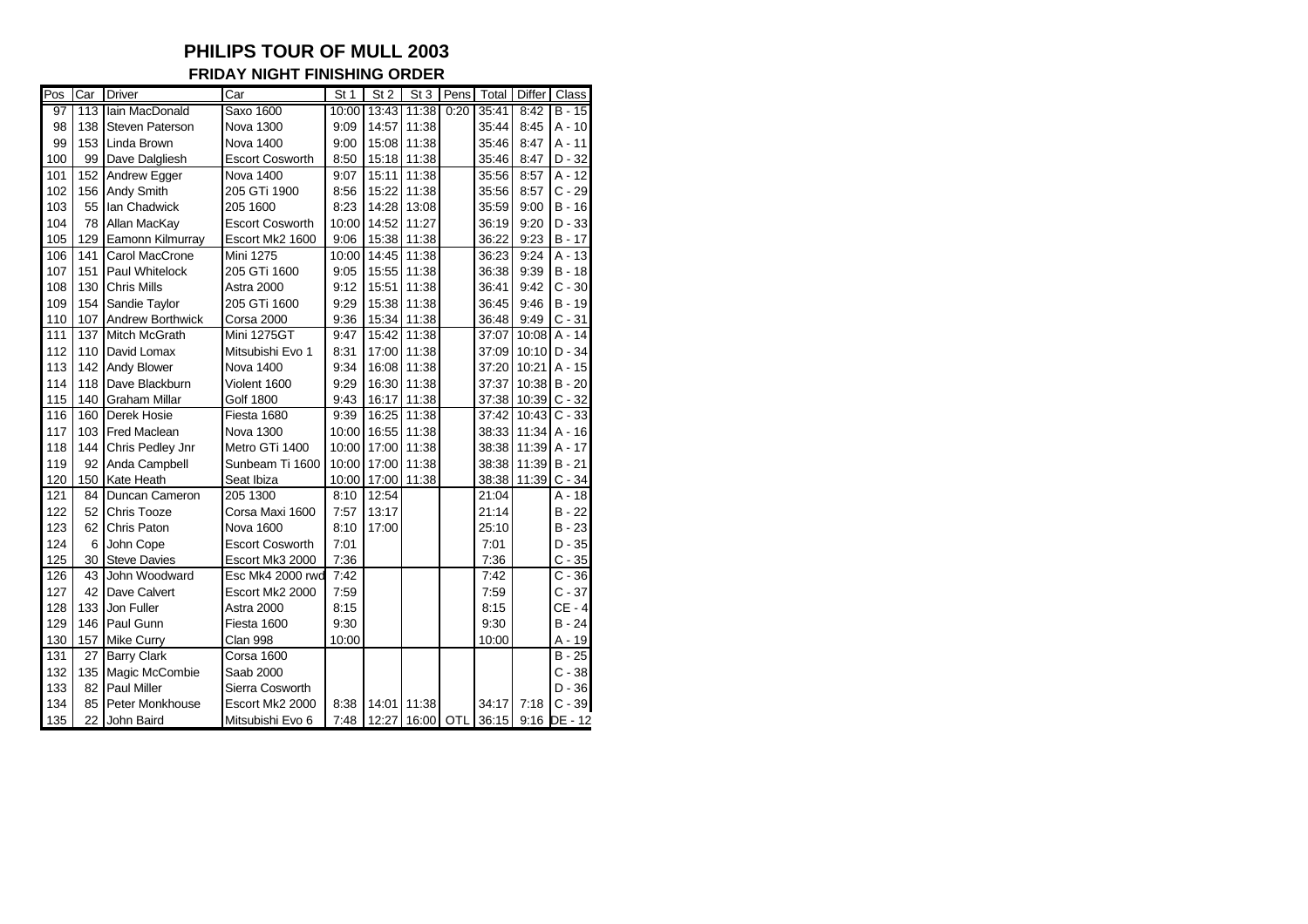## **SATURDAY AFTERNOON FINISHING ORDER SATURDAY AFTERNOON FINISHING ORDER**

|                | Pos Car        | <b>Driver</b>                          | St 11 | St 12 |      | St 14 St 15 Pens | Total   | Differ | Class    |    | Pos Car | Driver                            | St 11 | St 12 | St 14 St 15 Pens |      | Total   | Class<br><b>Differ</b> |
|----------------|----------------|----------------------------------------|-------|-------|------|------------------|---------|--------|----------|----|---------|-----------------------------------|-------|-------|------------------|------|---------|------------------------|
| $\overline{1}$ | $\overline{2}$ | Neil Mackinnon/Mike Stayte             | 6:50  | 6:01  | 6:13 | 3:55             | 0:49:58 |        | $D - 1$  | 46 | 128     | Gordon MacIntyre/Mark Runciman    | 7:45  | 6:52  | 7:15             | 4:27 | 0:59:29 | 09:31 D-18             |
| $\overline{2}$ | 3              | Callum Duffy/Del Duffy                 | 6:50  | 6:03  | 6:08 | 3:56             | 0:50:22 | 0:24   | $C - 1$  | 47 | 61      | Alan Kirby/Colin Burley           | 7:50  | 7:02  | 7:18             | 4:36 | 0:59:39 | 09:41 D - 19           |
| 3              | 5              | John Price/Caroline Price              | 6:55  | 6:15  | 6:35 | 4:04             | 0:52:28 | 2:30   | $D - 2$  | 48 | 102     | Neil Morgan/Mark Skellern         | 7:52  | 6:50  | 7:11             | 4:35 | 0:59:46 | 09:48 C - 14           |
| $\overline{4}$ | 29             | Dave Miller/Andrew Bailey              | 7:10  | 6:15  | 6:25 | 4:06             | 0:53:13 | 3:15   | $D - 3$  | 49 | 97      | Jim Brindle/Jon Bould             | 7:59  | 6:51  | 7:12             | 4:41 | 0:59:50 | $09:52 \quad A - 1$    |
| 5              | 51             | Simon Proud/Pete Smith                 | 7:13  | 6:09  | 6:30 | 4:10             | 0.53.59 | 4:01   | $C - 2$  | 50 | 108     | Simon Cottrell/Kevin Skellern     | 7:56  | 6:47  | 6:55             | 4:21 | 0:59:51 | 09:53 D - 20           |
| 6              | 66             | Ian 'Ogg' MacKenzie/Angus 'Ogg' MacKer | 7:22  | 6:22  | 6:31 | 4:19             | 0:54:02 | 4:04   | $C - 3$  | 51 | 115     | John Cockburn/George Bream        | 7:41  | 6:50  | 7:00             | 4:54 | 0:59:53 | 09:55 D - 21           |
| $\overline{7}$ | 10             | Paul Kirtley/Jon Geldart               | 7:18  | 6:22  | 6:44 | 4:12             | 0:54:27 | 4:29   | DE -     | 52 | 87      | Nick Bailey/Steve Hallmark        | 8:01  | 6:55  | 7:15             | 4:38 | 0:59:53 | 09:55 C - 15           |
| 8              | 26             | Doug Weir/Duncan Brown                 | 7:35  | 6:27  | 6:35 | 4:15             | 0:54:29 | 4:31   | $B - 1$  | 53 | 88      | Alasdair Ingram/Angus Williams    | 8:03  | 7:09  | 7:14             | 4:54 | 0:59:58 | $10:00$ B - 7          |
| 9              | 12             | Stuart McQueen/Alistair Green          | 7:08  | 6:20  | 6:33 | 4:16             | 0:54:34 | 4:36   | $D - 4$  | 54 | 105     | John Haygarth/Howard Turner       | 7:53  | 6:59  | 7:19             | 4:34 | 1:00:00 | 10:02 C - 16           |
| 10             | 21             | Mark Durham/Andy Mort                  | 7:22  | 6:32  | 6:42 | 4:21             | 0:54:37 | 4:39   | $B - 2$  | 55 | 50      | Duggie Ingram/Tugs Sherrington    | 8:18  | 7:07  | 7:21             | 4:49 | 1:00:02 | $10:04$ A - 2          |
| 11             | 35             | Pat Johnson/Graham Harper              | 7:23  | 6:32  | 6:38 | 4:13             | 0:54:55 | 4:57   | $D - 5$  | 56 | 96      | Jim McDowall/Eric McClurg         | 7:59  | 6:56  | 7:26             | 4:44 | 1:00:02 | 10:04 D - 22           |
| 12             | 14             | John Cressey/lan Grindrod              | 7:29  | 6:34  | 6:41 | 4:18             | 0:54:58 | 5:00   | $C - 4$  | 57 | 98      | Gordon Milne/Iain Huitson         | 7:50  | 6:46  | 7:03             | 4:30 | 1:00:06 | $10:08$ B - 8          |
| 13             | 25             | Brian Cameron/Alistair Douglas         | 7:25  | 6:32  | 6:46 | 4:17             | 0:55:02 | 5:04   | DE - 2   | 58 | 79      | Neil Collinson/Dave Simpson       | 7:40  | 6:45  | 6:54             | 4:21 | 1:00:12 | 10:14 D - 23           |
| 14             | 20             | Dave Taylor/Paul Barrett               | 7:23  | 6:36  | 6:58 | 4:29             | 0:55:20 | 5:22   | DE - 3   | 59 | 109     | <b>Gus Morison/Fergus Gray</b>    | 7:57  | 6:53  | 7:03             | 4:31 | 1:00:16 | 10:18 C - 17           |
| 15             | 28             | Mark Jasper/Alan Snell                 | 7:46  | 6:28  | 6:58 | 4:24             | 0:55:29 | 5:31   | $D - 6$  | 60 | 119     | Frank Pinder/Kevin MacIver        | 7:38  | 7:02  | 7:27             | 4:37 | 1:00:18 | 10:20 D - 24           |
| 16             | 54             | John Cowe/Gavin Robertson              | 7:31  | 6:26  | 6:56 | 4:16             | 0:55:48 | 5:50   | $D - 7$  | 61 | 106     | John Marshal/Graham Ross          | 7:49  | 7:01  | 7:21             | 4:32 | 1:00:27 | $10:29$ B - 9          |
| 17             | 8              | Tony Bardy/Reg Smith                   | 7:22  | 6:11  | 6:32 | 4:00             | 0:55:51 | 5:53   | $D - 8$  | 62 | 136     | Andrew Davies/Andy Smith          | 7:50  | 6:48  | 7:16             | 4:33 | 1:00:33 | 10:35 D - 25           |
| 18             | 80             | Cameron Maclean/Alastair Fraser        | 7:40  | 6:38  | 6:48 | 4:20             | 0:56:10 | 6:12   | $D - 9$  | 63 | 74      | John Bennie/Mark Gilmour          | 7:59  | 6:56  | 7:22             | 4:37 | 1:00:35 | 10:37 B - 10           |
| 19             | 33             | Keith Hall/Miles Whitelock             | 7:34  | 6:20  | 6:29 | 4:15             | 0:56:19 | 6:21   | $D - 10$ | 64 | 86      | Ian Dawes/Gary Dawes              | 8:18  | 7:10  | 7:13             | 4:34 | 1:00:40 | 10:42 CE-1             |
| 20             | 11             | Ian Colman/Neil Colman                 | 7:20  | 6:21  | 6:28 | 4:07             | 0:56:34 | 6:36   | $D - 11$ | 65 | 117     | Craig McKnight/Derek Adamson      | 7:47  | 6:42  | 7:11             | 4:33 | 1:00:49 | 10:51 C - 18           |
| 21             | 34             | Curly Haigh/Grum Willcock              | 7:30  | 6:41  | 6:57 | 4:27             | 0:56:37 | 6:39   | $C - 5$  | 66 | 139     | Richard Egger/Pat Egger           | 7:45  | 7:03  | 7:20             | 4:43 | 1:00:54 | 10:56 C - 19           |
| 22             | 41             | John Morrison/Ally Mackay              | 7:23  | 6:32  | 7:03 | 4:20             | 0:56:39 | 6:41   | DE - 4   | 67 | 104     | Mike Chadwick/Chris Sanderson     | 7:54  | 7:06  | 7:43             | 4:37 | 1:01:11 | 11:13 C - 20           |
| 23             | 60             | Mike Storrar/Weazel Currie             | 7:42  | 6:35  | 6:57 | 4:29             | 0:56:53 | 6:55   | $B - 3$  | 68 | 101     | Linda Allan/Laura Shanks          | 7:43  | 6:53  | 7:23             | 4:46 | 1:01:14 | $11:16$ C - 21         |
| 24             | 48             | Frosty Smart/Ross Edwards              | 7:21  | 7:25  | 6:44 | 4:39             | 0:56:58 | 7:00   | $DE - 5$ | 69 | 147     | John Paterson/Paul MacFadyen      | 8:24  | 9:16  | 7:02             | 4:22 | 1:01:16 | $11:18$ A - 3          |
| 25             | 63             | lan Barclay/Nick Edmonds               | 7:39  | 6:37  | 6:59 | 4:25             | 0:57:03 | 7:05   | $D - 12$ | 70 | 94      | Donald Brown Snr/Donald Brown Jnr | 8:42  | 7:24  | 6:45             | 4:53 | 1:01:33 | $11:35$ B - 11         |
| 26             | 23             | Robin Hamilton/Vanessa Rawson          | 7:28  | 6:47  | 7:04 | 4:24             | 0:57:06 | 7:08   | $D - 13$ | 71 | 127     | Tim Fleming/Steven Buckle         | 7:58  | 7:10  | 7:34             | 4:44 | 1:01:37 | 11:39 C - 22           |
| 27             | 59             | Allan Cameron/Ian Fraser               | 7:39  | 6:40  | 6:43 | 4:20             | 0:57:12 | 7:14   | $D - 14$ | 72 | 83      | Paul Blackburn/Alexis Harper      | 8:01  | 7:06  | 7:38             | 4:56 | 1:01:48 | 11:50 $A - 4$          |
| 28             | 37             | Giles Brooksbank/Peter Nowell          | 7:27  | 6:36  | 6:59 | 4:18             | 0.57.19 | 7:21   | $D - 15$ | 73 | 120     | Brian MacLeod/Colin Kennedy       | 8:17  | 7:09  | 7:53             | 5:01 | 1:01:52 | $11:54 \quad A - 5$    |
| 29             | 36             | Dave Hopwood/Paul Grattidge            | 7:28  | 6:58  | 6:50 | 4:21             | 0:57:20 | 7:22   | $C - 6$  | 74 | 149     | Haydn Williams/Anne Watson        | 8:02  | 7:01  | 7:42             | 4:53 | 1:01:57 | $11:59$ A - 6          |
| 30             | 72             | Chris Woodcock/Heidi Winstanley        | 7:43  | 6:47  | 6:59 | 4:28             | 0.57:21 | 7:23   | DE - 6   | 75 | 114     | Graeme Noble/Graham Brown         | 7:56  | 7:07  | 7:26             | 4:47 | 1:02:13 | 12:15 B - 12           |
| 31             | 90             | Tristan Pye/Roger Herron               | 7:11  | 6:26  | 6:50 | 4:20             | 0.57:21 | 7:23   | DE - 7   | 76 | 111     | David Barritt/Ogs Oglesby         | 8:17  | 7:15  | 7:44             | 4:55 | 1:02:27 | 12:29 D - 26           |
| 32             | 58             | Dave Harris/Rick Hands                 | 7:52  | 6:47  | 7:10 | 4:36             | 0:57:24 | 7:26   | $C - 7$  | 77 | 126     | Dave Riley/Matt Purcell           | 8:06  | 7:16  | 7:49             | 5:02 | 1:02:49 | 12:51 C - 23           |
| 33             | 9              | James MacGillivray/Ewen MacGillivray   | 7:10  | 6:12  | 6:19 | 4:07             | 0.57.26 | 7:28   | $C - 8$  | 78 | 123     | Peter Gilkes/Dave Bottoms         | 8:25  | 7:25  | 7:34             | 4:43 | 1:02:54 | 12:56 D - 27           |
| 34             | 38             | Angus Mathieson/Marion Mathieson       | 8:09  | 6:48  | 7:14 | 4:41             | 0:57:35 | 7:37   | $B - 4$  | 79 | 78      | Allan MacKay/Paul Brown           | 8:15  | 6:48  | 7:06             | 4:30 | 1:02:58 | 13:00 D - 28           |
| 35             | 121            | lain Grubb/lan Morrison                | 7:24  | 6:35  | 6:57 | 4:27             | 0:57:42 | 7:44   | $B - 5$  | 80 | 116     | Shug Rutherford/Roger Lewis       | 8:09  | 7:21  | 7:43             | 4:44 | 1:02:59 | 13:01 B-13             |
| 36             | 49             | Dave Johnson/Ken Handley               | 7:29  | 6:35  | 7:00 | 4:36             | 0.57:58 | 8:00   | $C - 9$  | 81 | 132     | Donna Ingram/Sam Bould            | 8:20  | 7:17  | 7:37             | 4:56 | 1:02:59 | $A - 7$<br>13:01       |
| 37             | 56             | Alex Taylor/Jonathan Turnbull          | 10:00 | 7:45  | 6:22 | 4:08             | 0:58:12 | 8:14   | $D - 16$ | 82 | 145     | Chris Baker/Rhoda Mackinnon       | 8:20  | 7:25  | 7:45             | 4:58 | 1:03:33 | $13:35 \quad A - 8$    |
| 38             | 77             | <b>Graham Hargrave/Slates Slater</b>   | 7:39  | 6:43  | 7:07 | 4:34             | 0:58:27 | 8:29   | $C - 10$ | 83 | 55      | Ian Chadwick/Donnacha O'Brien     | 8:54  | 6:55  | 7:25             | 4:43 | 1:03:56 | 13:58 B - 14           |
| 39             | 65             | John Rintoul/Jim Rintoul               | 7:31  | 6:42  | 7:03 | 4:27             | 0:58:32 | 8:34   | $D - 17$ | 84 | 138     | Steven Paterson/Rhoda Anderson    | 9:00  | 7:16  | 7:23             | 4:47 | 1:04:10 | $14:12 \quad A - 9$    |
| 40             | 69             | Mike Russell/Donna Harper              | 7:37  | 6:43  | 7:12 | 4:30             | 0:58:32 | 8:34   | DE - 8   | 85 | 155     | Lock Horsburgh/Alan Cowan         | 8:27  | 7:30  | 7:51             | 5:00 | 1:04:27 | 14:29 A - 10           |
| 41             | 57             | Mark Wheeler/Russ Wheeler              | 7:46  | 6:48  | 7:17 | 4:34             | 0:58:33 | 8:35   | $C - 11$ | 86 | 81      | Steve Kay/lan Smyth               | 10:00 | 7:21  | 7:50             | 5:02 | 1:04:38 | 14:40 CE - 2           |
| 42             | 73             | lan Woodward/Rich Pover                | 7:39  | 6:51  | 7:19 | 4:36             | 0:58:42 | 8:44   | $C - 12$ | 87 | 122     | Gavin Gray/Niall McCall           | 8:39  | 7:38  | 8:01             | 5:00 | 1:04:44 | 14:46 C - 24           |
| 43             | 70             | Alistair Wilson/Brian Grant            | 7:45  | 6:49  | 7:22 | 4:30             | 0.58.43 | 8:45   | $C - 13$ | 88 |         | 112 Bill Langford/Tommy Paterson  | 8:41  | 7:54  | 8:02             | 5:07 | 1:04:46 | 14:48 D - 29           |
| 44             | 18             | Rob Davies/Neil Fraser                 | 7:40  | 6:47  | 7:15 | 4:30             | 0:58:55 | 8:57   | DE - 9   | 89 | 156     | Andy Smith/John Harrison          | 9:00  | 7:30  | 7:55             | 4:59 | 1:05:20 | 15:22 C - 25           |
| 45             | 39             | Robert Mathieson/Harry Maclean         | 8:00  | 6:56  | 7:19 | 4:39             | 0:59:25 | 9:27   | $B - 6$  | 90 |         | 110 David Lomax/Nigel Long        | 8:36  | 7:10  | 7:45             | 4:51 | 1:05:31 | 15:33 D - 30           |

## **PHILIPS TOUR OF MULL 2003 PHILIPS TOUR OF MULL 2003**

| Pos | Car | <b>Driver</b>                     | St 11 | St 12 |      | St 14 St 15 Pens | Total                |       | Differ Class |
|-----|-----|-----------------------------------|-------|-------|------|------------------|----------------------|-------|--------------|
| 46  | 128 | Gordon MacIntyre/Mark Runciman    | 7:45  | 6:52  | 7:15 | 4:27             | 0:59:29              | 09:31 | $D - 18$     |
| 47  | 61  | Alan Kirby/Colin Burley           | 7:50  | 7:02  | 7:18 | 4:36             | 0:59:39              |       | 09:41 D-19   |
| 48  | 102 | Neil Morgan/Mark Skellern         | 7:52  | 6:50  | 7:11 | 4:35             | 0.59.46              |       | 09:48 C-14   |
| 49  | 97  | Jim Brindle/Jon Bould             | 7:59  | 6:51  | 7:12 | 4:41             | 0:59:50              | 09:52 | $A - 1$      |
| 50  | 108 | Simon Cottrell/Kevin Skellern     | 7:56  | 6:47  | 6:55 | 4:21             | 0:59:51              |       | 09:53 D - 20 |
| 51  | 115 | John Cockburn/George Bream        | 7:41  | 6:50  | 7:00 | 4:54             | 0:59:53              |       | 09:55 D - 21 |
| 52  | 87  | Nick Bailey/Steve Hallmark        | 8:01  | 6:55  | 7:15 | 4:38             | 0:59:53              |       | 09:55 C - 15 |
| 53  | 88  | Alasdair Ingram/Angus Williams    | 8:03  | 7:09  | 7:14 | 4:54             | 0:59:58              | 10:00 | $B - 7$      |
| 54  | 105 | John Haygarth/Howard Turner       | 7:53  | 6:59  | 7:19 | 4:34             | 1:00:00              |       | 10:02 C - 16 |
| 55  | 50  | Duggie Ingram/Tugs Sherrington    | 8:18  | 7:07  | 7:21 | 4:49             | 1:00:02              | 10:04 | A - 2        |
| 56  | 96  | Jim McDowall/Eric McClurg         | 7:59  | 6:56  | 7:26 | 4:44             | 1:00:02              | 10:04 | $D - 22$     |
| 57  | 98  | Gordon Milne/Iain Huitson         | 7:50  | 6:46  | 7:03 | 4:30             | 1:00:06              | 10:08 | $B - 8$      |
| 58  | 79  | Neil Collinson/Dave Simpson       | 7:40  | 6:45  | 6:54 | 4:21             | 1:00:12              |       | 10:14 D - 23 |
| 59  | 109 | <b>Gus Morison/Fergus Gray</b>    | 7:57  | 6:53  | 7:03 | 4:31             | 1:00:16              |       | 10:18 C - 17 |
| 60  | 119 | Frank Pinder/Kevin MacIver        | 7:38  | 7:02  | 7:27 | 4:37             | 1:00:18              | 10:20 | $D - 24$     |
| 61  | 106 | John Marshal/Graham Ross          | 7:49  | 7:01  | 7:21 | 4:32             | 1:00:27              | 10:29 | $B - 9$      |
| 62  | 136 | Andrew Davies/Andy Smith          | 7:50  | 6:48  | 7:16 | 4:33             | 1:00:33              |       | 10:35 D - 25 |
| 63  | 74  | John Bennie/Mark Gilmour          | 7:59  | 6:56  | 7:22 | 4:37             | 1:00:35              |       | 10:37 B - 10 |
| 64  | 86  | Ian Dawes/Gary Dawes              | 8:18  | 7:10  | 7:13 | 4:34             | 1:00:40              |       | 10:42 CE-1   |
| 65  | 117 | Craig McKnight/Derek Adamson      | 7:47  | 6:42  | 7:11 | 4:33             | 1:00:49              |       | 10:51 C - 18 |
| 66  | 139 | Richard Egger/Pat Egger           | 7:45  | 7:03  | 7:20 | 4:43             | 1:00:54              |       | 10:56 C - 19 |
| 67  | 104 | Mike Chadwick/Chris Sanderson     | 7:54  | 7:06  | 7:43 | 4:37             | 1:01:11              |       | 11:13 C - 20 |
| 68  | 101 | Linda Allan/Laura Shanks          | 7:43  | 6:53  | 7:23 | 4:46             | 1:01:14              |       | 11:16 C - 21 |
| 69  | 147 | John Paterson/Paul MacFadyen      | 8:24  | 9:16  | 7:02 | 4:22             | 1:01:16              | 11:18 | $A - 3$      |
| 70  | 94  | Donald Brown Snr/Donald Brown Jnr | 8:42  | 7:24  | 6:45 | 4:53             | 1:01:33              | 11:35 | $B - 11$     |
| 71  | 127 | Tim Fleming/Steven Buckle         | 7:58  | 7:10  | 7:34 | 4:44             | 1:01:37              | 11:39 | $C - 22$     |
| 72  | 83  | Paul Blackburn/Alexis Harper      | 8:01  | 7:06  | 7:38 | 4:56             | 1:01:48              | 11:50 | A - 4        |
| 73  | 120 | Brian MacLeod/Colin Kennedy       | 8:17  | 7:09  | 7:53 | 5:01             | 1:01:52              | 11:54 | A - 5        |
| 74  | 149 | Haydn Williams/Anne Watson        | 8:02  | 7:01  | 7:42 | 4:53             | 1:01:57              | 11:59 | $A - 6$      |
| 75  | 114 | Graeme Noble/Graham Brown         | 7:56  | 7:07  | 7:26 | 4:47             | 1:02:13              |       | 12:15 B - 12 |
| 76  | 111 | David Barritt/Ogs Oglesby         | 8:17  | 7:15  | 7:44 | 4:55             | 1:02:27              | 12:29 | D - 26       |
| 77  | 126 | Dave Riley/Matt Purcell           | 8:06  | 7:16  | 7:49 | 5:02             | 1:02:49              |       | 12:51 C - 23 |
| 78  | 123 | Peter Gilkes/Dave Bottoms         | 8:25  | 7:25  | 7:34 | 4:43             | 1:02:54              |       | 12:56 D - 27 |
| 79  | 78  | Allan MacKay/Paul Brown           | 8:15  | 6:48  | 7:06 | 4:30             | 1:02:58              |       | 13:00 D - 28 |
| 80  | 116 | Shug Rutherford/Roger Lewis       | 8:09  | 7:21  | 7:43 | 4:44             | 1:02:59              | 13:01 | $B - 13$     |
| 81  | 132 | Donna Ingram/Sam Bould            | 8:20  | 7:17  | 7:37 | 4:56             | 1:02:59              | 13:01 | $A - 7$      |
| 82  | 145 | Chris Baker/Rhoda Mackinnon       | 8:20  | 7:25  | 7:45 | 4:58             | 1:03:33              | 13:35 | $A - 8$      |
| 83  | 55  | Ian Chadwick/Donnacha O'Brien     | 8:54  | 6:55  | 7:25 | 4:43             | 1:03:56              |       | 13:58 B - 14 |
| 84  | 138 | Steven Paterson/Rhoda Anderson    | 9:00  | 7:16  | 7:23 | 4:47             | 1:04:10              | 14:12 | $A - 9$      |
| 85  | 155 | Lock Horsburgh/Alan Cowan         | 8:27  | 7:30  | 7:51 | 5:00             | 1:04:27              | 14:29 | $A - 10$     |
| 86  | 81  | Steve Kay/lan Smyth               | 10:00 | 7:21  | 7:50 | 5:02             | 1:04:38              |       | 14:40 CE-2   |
| 87  | 122 | Gavin Gray/Niall McCall           | 8:39  | 7:38  | 8:01 | 5:00             | 1:04:44              |       | 14:46 C - 24 |
| 88  | 112 | Bill Langford/Tommy Paterson      | 8:41  | 7:54  | 8:02 | 5:07             | 1:04:46              |       | 14:48 D - 29 |
| 89  | 156 | Andy Smith/John Harrison          | 9:00  | 7:30  | 7:55 | 4:59             | 1:05:20              |       | 15:22 C - 25 |
| 90  |     | 110 David Lomax/Nigel Long        | 8:36  | 7:10  | 7:45 | 4:51             | 1:05:31 15:33 D - 30 |       |              |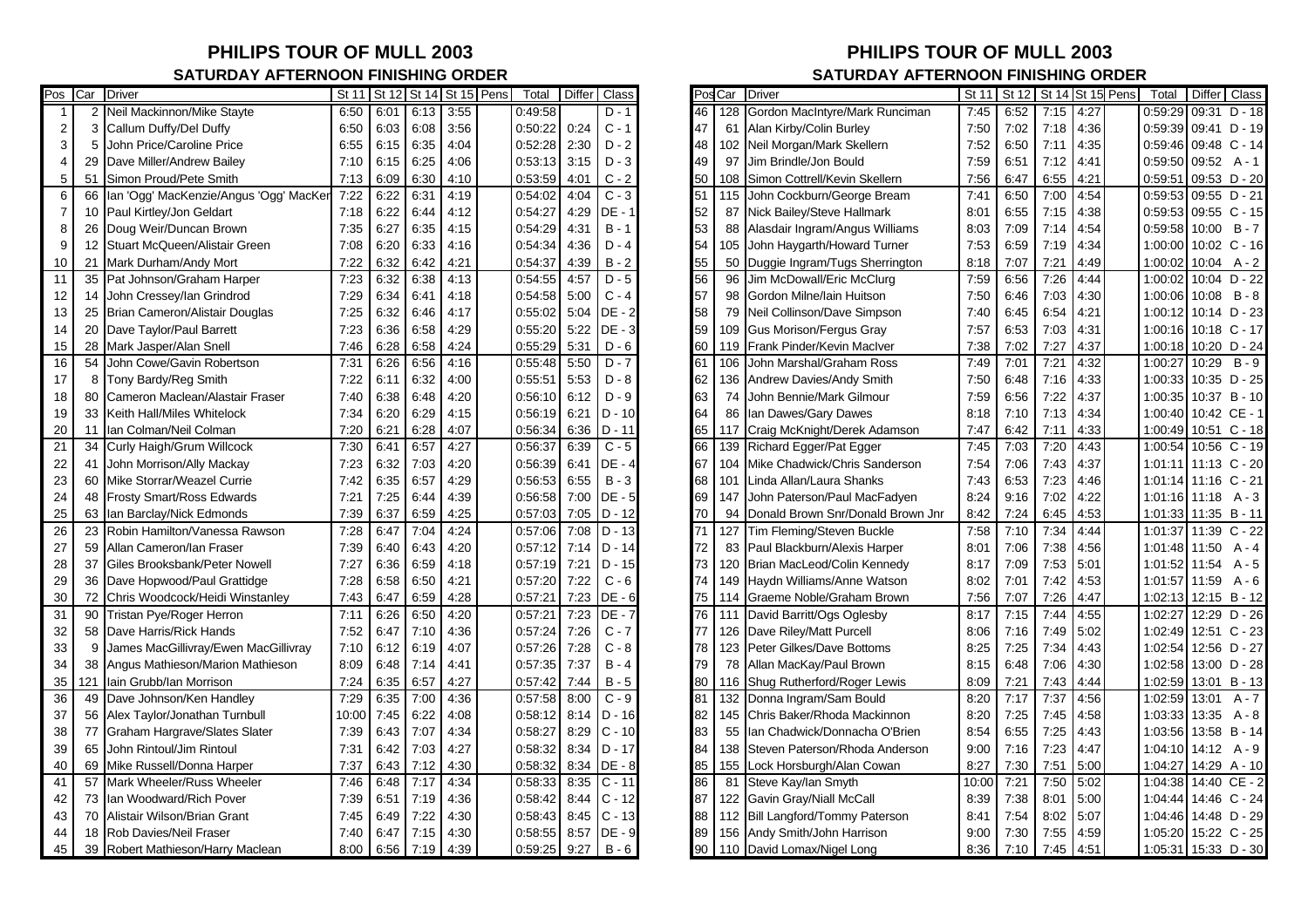### **PHILIPS TOUR OF MULL 2003 SATURDAY AFTERNOON FINISHING ORDER**

| Pos | Car              | <b>Driver</b>                     | St 11 |       | St 12 St 14 St 15 Pens |      | Total                    | <b>Differ</b> | Class            |
|-----|------------------|-----------------------------------|-------|-------|------------------------|------|--------------------------|---------------|------------------|
| 91  | 153              | Linda Brown/Graham Shee           | 9:00  | 7:32  | 8:15                   | 5:28 | 1:06:01                  |               | $16:03$ A - 11   |
| 92  | 154              | Sandie Taylor/Paul Taylor         | 8:34  | 7:35  | 8:09                   | 4:58 | 1:06:01                  | 16:03         | $B - 15$         |
| 93  | 129              | Eamonn Kilmurray/Graeme Rintoul   | 8:45  | 7:37  | 8:13                   | 5:07 | 1:06:04                  | 16:06         | $B - 16$         |
| 94  | 130              | Chris Mills/Jeremy Swann          | 8:32  | 7:30  | 8:15                   | 5:10 | 1:06:08                  | 16:10         | $C - 26$         |
| 95  | 92               | Anda Campbell/Ian Donaldson       | 8:14  | 7:11  | 7:30                   | 4:40 | $1:06:13$ 16:15   B - 17 |               |                  |
| 96  | 141              | Carol MacCrone/Ony Boa            | 8:39  | 7:40  | 8:17                   | 5:25 | 1:06:24   16:26   A - 12 |               |                  |
| 97  | 151              | Paul Whitelock/Jake Carlin        | 8:49  | 7:49  | 8:12                   | 5:16 | 1:06:44                  | 16:46         | $B - 18$         |
| 98  | 142              | Andy Blower/Duncan Roobottom      | 9:06  | 7:58  | 8:23                   | 5:25 | 1:08:12                  |               | $18:14$ $A - 13$ |
| 99  | 107              | Andrew Borthwick/Fiona Gourlay    | 9:05  | 8:28  | 8:59                   | 5:29 | 1:08:49 18:51            |               | $C - 27$         |
| 100 | 160 <sub>1</sub> | Derek Hosie/Bruce Hosie           | 9:01  | 8:09  | 8:40                   | 5:23 | 1:08:55 18:57            |               | $C - 28$         |
| 101 | 118              | Dave Blackburn/Rod Brereton       | 8:54  | 8:23  | 8:46                   | 5:33 | 1:09:13 19:15 B - 19     |               |                  |
| 102 | 103 <sub>l</sub> | Fred Maclean/Cathanne Fitness     | 9:14  | 8:13  | 8:31                   | 5:25 | 1:09:56 19:58            |               | $A - 14$         |
| 103 | 140              | Graham Millar/Peter Weall         | 8:43  | 10:00 | 8:35                   | 5:29 | 1:10:25                  | 20:27         | $C - 29$         |
| 104 | 150              | Kate Heath/Paul Heath             | 9:04  | 8:13  | 9:18                   | 5:53 | 1:11:06 21:08            |               | $C - 30$         |
| 105 | 144              | Chris Pedley Jnr/Chris Pedley Snr | 9:33  | 9:03  | 10:01                  | 6:05 | 1:13:20 23:22            |               | A - 15           |
| 106 | 19 I             | Lyndon Barton/Johnny Vance        | 7:06  | 6:23  | 6:48                   |      | 0:49:49                  |               | $D - 31$         |
| 107 | 15               | John Swinscoe/John Bennett        | 7:15  | 6:10  |                        |      | 0:41:59                  |               | DE - 10          |
| 108 | 91               | Lewis Gallagher/Norman Macphail   | 7:27  | 6:31  |                        |      | 0:45:44                  |               | $C - 31$         |
| 109 |                  | 100 Gerry Kilmurray/Robert Hay    | 7:27  | 6:46  |                        |      | 0:49:39                  |               | $C - 32$         |

## **PHILIPS TOUR OF MULL 2003**

#### **SATURDAY AFTERNOON TROPHY RALLY FINISHING ORDER**

| Pos | Car | <b>Driver</b>                       |      | St 11   St 12   St 14   St 15   Pens |      |      | Total   |      | Differ Class |
|-----|-----|-------------------------------------|------|--------------------------------------|------|------|---------|------|--------------|
|     |     | Dougi Hall/Steve Egglestone         | 7:04 | 6:02                                 | 6:15 | 4:01 | 23:22   |      | $D - 1$      |
|     |     | Eddie O'Donnell Jnr/Eddie O'Donnell | 7:19 | 6:18                                 | 7:00 | 4:08 | 0:24:45 | 1:23 | $C - 1$      |
|     | 43  | John Woodward/Martin Pettit         | 7:27 | 6:31                                 | 6:57 | 4:21 | 0:25:16 | 1:54 | $C - 2$      |
|     |     | 62 Chris Paton/Dave Cabena          | 8:04 | 6:56                                 | 7:15 | 4:38 | 0:26:53 | 3:31 | $B - 1$      |
|     |     | 133 Jon Fuller/Debby Walter         | 8:15 | 7:21                                 | 7:39 | 4:49 | 0:28:04 | 4:42 | $CE - 1$     |
|     |     | 146 Paul Gunn/Phil Peak             | 8:50 | 7:09                                 | 8:17 | 6:58 | 0:31:14 | 7:52 | $B - 2$      |
|     |     | Barry Clark/Neil Shanks             |      |                                      |      |      |         |      | $B - 3$      |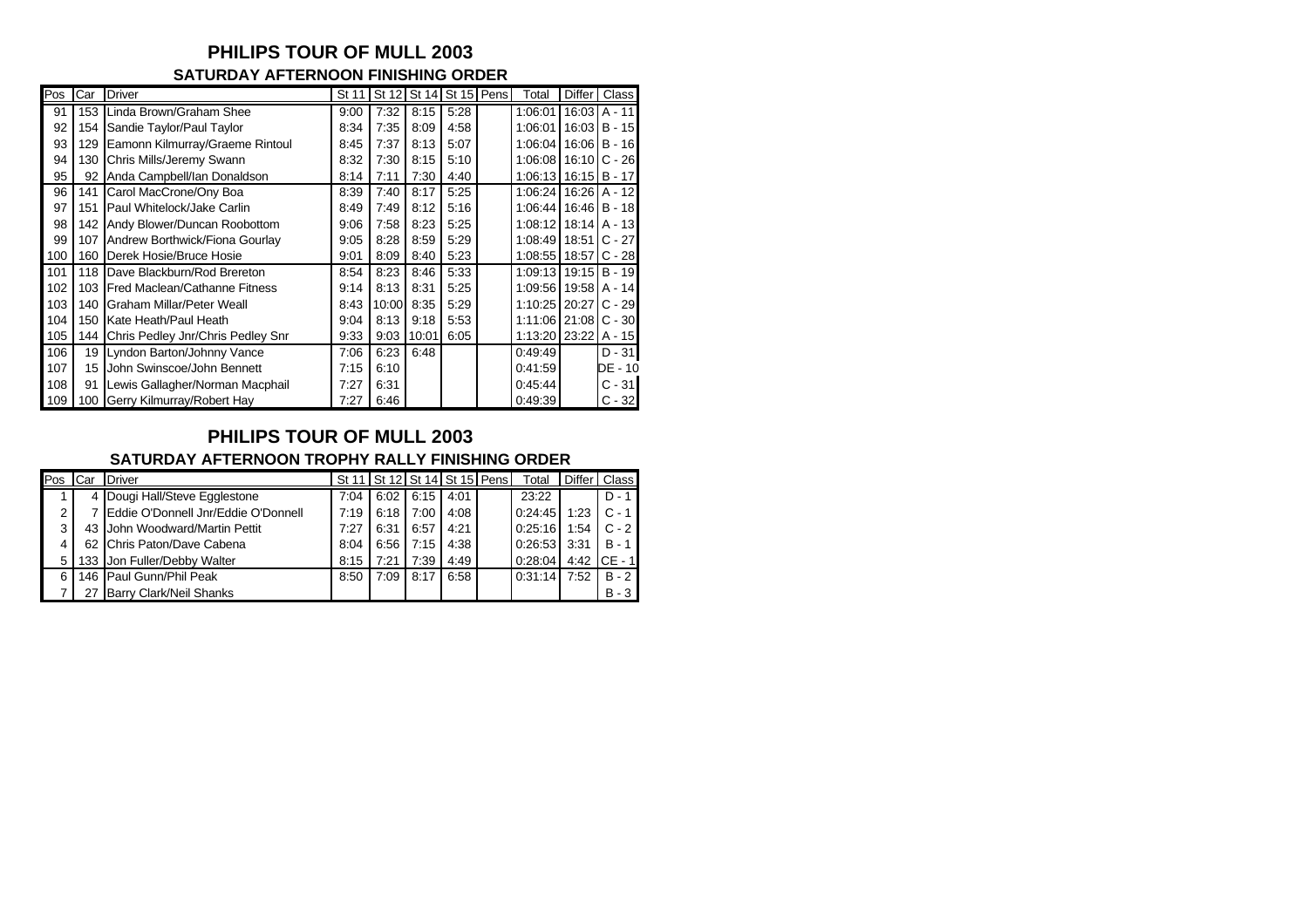### **PHILIPS TOUR OF MULL 2003 PHILIPS TOUR OF MULL 2003 SATURDAY NIGHT FINISHING ORDER SATURDAY NIGHT FINISHING ORDER**

|                | Pos Car        | <b>Driver</b>             | St 16 |       | St 17 St 18 |      | St 19   St 20   Pens |      | Total         | Differ | Class    | ⊃os            | Car | <b>Driver</b>         | St 16 | St 17 | <b>St 18</b> | St 19 | St 20 Pens  |       | Total   | Differ           | Class    |
|----------------|----------------|---------------------------|-------|-------|-------------|------|----------------------|------|---------------|--------|----------|----------------|-----|-----------------------|-------|-------|--------------|-------|-------------|-------|---------|------------------|----------|
|                | 3              | Duffy/Duffy               | 20:37 | 6:58  | 4:13        | 7:18 | 12:03                |      | 1:41:31       |        | $C - 1$  | 46             | 105 | Haygarth/Turner       | 25:21 | 8:12  | 5:07         | 9:18  | 15:33       |       | 2:03:31 | 22:00            | $C - 12$ |
| $\overline{2}$ | $\overline{2}$ | Mackinnon/Stayte          | 20:50 | 7:35  | 4:10        | 7:23 | 12:41                |      | 1:42:37       | 1:06   | $D - 1$  | 47             | 86  | Dawes/Dawes           | 25:34 | 8:12  | 5:05         | 9:10  | 15:01       |       | 2:03:42 | 22:11            | CE - 1   |
| 3              | 5              | Price/Price               | 22:13 | 7:11  | 4:31        | 8:05 | 13:19                |      | 1:47:47       | 6:16   | $D - 2$  | 48             |     | 115 Cockburn/Bream    | 25:12 | 9:10  | 5:02         | 9:14  | 15:27       |       | 2:03:58 | 22:27            | $D - 20$ |
| $\overline{4}$ | 10             | Kirtley/Geldart           | 22:56 | 7:26  | 4:27        | 7:59 | 13:14                |      | 1:50:29       | 8:58   | DE - 1   | 49             | 117 | McKnight/Adamson      | 25:05 | 8:19  | 5:08         | 9:09  | 15:35       | 0:10  | 2:04:15 | 22:44            | $C - 13$ |
| 5              | 29             | Miller/Bailey             | 22:41 | 7:23  | 4:34        | 8:03 | 14:49                |      | 1:50:43       | 9:12   | $D - 3$  | 50             | 96  | McDowall/McClurg      | 25:27 | 8:34  | 5:12         | 9:24  | 15:39       |       | 2:04:18 | 22:47            | $D - 21$ |
| 6              | 26             | Weir/Brown                | 22:43 | 7:44  | 4:31        | 7:57 | 13:22                |      | 1:50:46       | 9:15   | $B - 1$  | 51             | 136 | Davies/Smith          | 25:16 | 8:04  | 5:04         | 9:10  | 16:25       |       | 2:04:32 | 23:01            | $D - 22$ |
| $\overline{7}$ | 8              | Bardy/Smith               | 23:04 | 7:16  | 4:13        | 7:39 | 12:52                |      | 1:50:55       | 9:24   | $D - 4$  | 52             | 104 | Chadwick/Sanderson    | 25:52 | 8:34  | 5:11         | 9:44  | 15:11       |       | 2:05:43 | 24:12            | $C - 14$ |
| 8              | 14             | Cressey/Grindrod          | 22:38 | 7:30  | 4:32        | 8:03 | 13:16                |      | 1:50:57       | 9:26   | $C - 2$  | 53             | 55  | Chadwick/O'Brien      | 25:18 | 8:03  | 5:00         | 9:08  | 14:23       |       | 2:05:48 | 24:17            | $B - 8$  |
| g              | 28             | Jasper/Snell              | 22:37 | 7:24  | 4:23        | 7:50 | 13:19                |      | 1:51:02       | 9:31   | $D - 5$  | 54             | 149 | Williams/Watson       | 25:37 | 8:29  | 5:06         | 9:13  | 15:41       |       | 2:06:03 | 24:32            | $A - 2$  |
| 10             | $\mathbf{Q}$   | MacGillivray/MacGillivray | 21:38 | 7:15  | 4:18        | 7:29 | 12:31                | 0:30 | 1:51:07       | 9:36   | $C - 3$  | 55             | 94  | Brown Snr/Brown Jnr   | 26:4' | 8:34  | 5:15         | 9:15  | 15:16       |       | 2:06:34 | 25:03            | $B - 9$  |
| 11             | 35             | Johnson/Harper            | 22:59 | 7:34  | 4:25        | 8:01 | 13:30                |      | 1:51:24       | 9:53   | $D - 6$  | 56             |     | 83 Blackburn/Harper   | 25:44 | 8:40  | 5:08         | 9:33  | 15:45       |       | 2:06:38 | 25:07            | $A - 3$  |
| 12             | 25             | Cameron/Douglas           | 23:19 | 7:38  | 4:36        | 8:17 | 13:38                |      | 1:52:30       | 10:59  | DE - 2   | 57             | 106 | Marshal/Ross          | 25:47 | 10:00 | 5:12         | 9:22  | 16:01       |       | 2:06:49 | 25:18            | $B - 10$ |
| 13             | 12             | McQueen/Green             | 23:27 | 7:34  | 4:39        | 8:46 | 14:04                |      | 1:53:04       | 11:33  | $D - 7$  | 58             | 78  | MacKay/Brown          | 25:52 | 8:12  | 4:52         | 9:25  | 15:33       |       | 2:06:52 | 25:21            | $D - 23$ |
| 14             | 11             | Colman/Colman             | 22:34 | 7:23  | 4:33        | 8:40 | 13:45                |      | 1:53:29       | 11:58  | $D - 8$  | 59             | 132 | Ingram/Bould          | 26:10 | 8:50  | 5:25         | 9:34  | 14:53       |       | 2:07:51 | 26:20            | $A - 4$  |
| 15             | 56             | Taylor/Turnbull           | 22:13 | 7:32  | 4:24        | 7:57 | 13:43                |      | 1:54:01       | 12:30  | $D - 9$  | 60             | 101 | Allan/Shanks          | 27:18 | 8:44  | 5:19         | 9:45  | 16:22       |       | 2:08:42 | 27:11            | $C - 15$ |
| 16             | 20             | Taylor/Barrett            | 23:52 | 7:38  | 4:40        | 8:26 | 14:06                |      | 1:54:02       | 12:31  | $DE - 3$ | 6 <sup>′</sup> | 123 | Gilkes/Bottoms        | 27:27 | 8:28  | 5:19         | 9:29  | 15:11       |       | 2:08:48 | 27:17            | $D - 24$ |
| 17             | 33             | Hall/Whitelock            | 23:13 | 7:45  | 4:37        | 8:10 | 14:06                |      | 1:54:10       | 12:39  | $D - 10$ | 62             | 127 | Fleming/Buckle        | 27:31 | 8:21  | 5:27         | 9:40  | 16:15       |       | 2:08:5' | 27:20            | $C - 16$ |
| 18             | 54             | Cowe/Robertson            | 23:48 | 7:42  | 4:38        | 8:21 | 13:56                | 0:20 | 1:54:33       | 13:02  | $D - 11$ | 63             | 111 | Barritt/Oglesby       | 26:53 | 8:29  | 5:27         | 9:58  | 15:52       |       | 2:09:06 | 27:35            | $D - 25$ |
| 19             | 34             | Haigh/Willcock            | 23:42 | 7:53  | 4:43        | 8:28 | 13:45                |      | 1:55:08       | 13:37  | $C - 4$  | 64             | 126 | <b>Riley/Purcell</b>  | 26:26 | 8:35  | 5:26         | 9:46  | 16:08       |       | 2:09:10 | 27:39            | $C - 17$ |
| 20             | 80             | Maclean/Fraser            | 23:37 | 8:00  | 4:43        | 8:18 | 14:30                |      | 1:55:18       | 13:47  | $D - 12$ | 65             | 116 | Rutherford/Lewis      | 26:49 | 8:38  | 5:13         | 9:41  | 15:50       |       | 2:09:10 | 27:39            | $B - 11$ |
| 21             | 90             | Pye/Herron                | 23:35 | 7:34  | 4:41        | 8:19 | 14:13                |      | 1:55:43       | 14:12  | DE - 4   | 66             |     | 138 Paterson/Anderson | 26:01 | 8:35  | 5:21         | 9:19  | 15:50       |       | 2:09:16 | 27:45            | $A - 5$  |
| 22             | 60             | Storrar/Currie            | 23:50 | 7:53  | 4:55        | 8:24 | 13:50                |      | 1:55:45       | 14:14  | $B - 2$  | 67             |     | 88 Ingram/Williams    | 24:45 | 8:44  | 6:24         | 11:13 | 21:12       |       | 2:12:16 | 30:45            | $B - 12$ |
| 23             | 49             | Johnson/Handley           | 22:21 | 7:56  | 4:58        | 8:42 | 14:31                | 0:10 | 1:56:36       | 15:05  | $C - 5$  | 68             | 110 | Lomax/Long            | 27:08 | 8:34  | 5:26         | 9:49  | 15:59       |       | 2:12:27 | 30:56            | $D - 26$ |
| 24             | 38             | Mathieson/Mathieson       | 23:31 | 7:51  | 4:59        | 8:47 | 14:15                |      | 1:56:58       | 15:27  | $B - 3$  | 69             | 145 | Baker/Mackinnon       | 29:37 | 8:44  | 5:37         | 10:05 | 15:38       |       | 2:13:14 | 31:43            | $A - 6$  |
| 25             | 36             | Hopwood/Grattidge         | 23:32 | 9:46  | 4:34        | 8:03 | 13:45                |      | 1:57:00       | 15:29  | $C - 6$  | 70             | 129 | Kilmurray/Rintoul     | 25:16 | 9:16  | 5:40         | 10:22 | 17:10       |       | 2:13:48 | 32:17            | $B - 13$ |
| 26             | 57             | Wheeler/Wheeler           | 23:40 | 7:36  | 4:50        | 8:42 | 14:27                |      | 1:57:48       | 16:17  | $C - 7$  | 71             | 156 | Smith/Harrison        | 27:31 | 9:19  | 5:36         | 10:04 | 16:23       |       | 2:14:13 | 32:42            | $C - 18$ |
| 27             | 58             | Harris/Hands              | 24:15 | 8:19  | 4:47        | 8:42 | 14:28                |      | 1:57:55       | 16:24  | $C - 8$  | 72             | 153 | Brown/Shee            | 27:33 | 8:52  | 5:32         | 10:20 | 16:11       |       | 2:14:29 | 32:58            | $A - 7$  |
| 28             | 48             | Smart/Edwards             | 26:58 | 7:36  | 4:38        | 8:04 | 13:45                |      | 1:57:59       | 16:28  | DE - 5   | 73             | 81  | Kay/Smyth             | 27:17 | 8:51  | 5:46         | 10:19 | 18:26       |       | 2:15:17 | 33:46            | CE - 2   |
| 29             | 63             | Barclay/Edmonds           | 24:50 | 8:03  | 4:56        | 9:02 | 14:17                |      | 1:58:11       | 16:40  | $D - 13$ | 74             | 151 | Whitelock/Carlin      | 28:07 | 8:56  | 5:34         | 10:00 | 16:45       |       | 2:16:06 | 34:35            | $B - 14$ |
| 30             | 69             | Russell/Harper            | 24:34 | 7:56  | 4:42        | 8:37 | 14:25                |      | 1:58:46       | 17:15  | DE - 6   | 75             | 154 | Taylor/Taylor         | 28:02 | 9:21  | 5:59         | 10:36 | 17:16       |       | 2:17:15 | 35:44            | $B - 15$ |
| 31             | 108            | Cottrell/Skellern         | 24:29 | 7:56  | 4:48        | 8:14 | 14:10                |      | 1:59:28       | 17:57  | $D - 14$ | 76             | 130 | Mills/Swann           | 28:25 | 8:57  | 6:01         | 11:05 | 17:03       |       | 2:17:39 | 36:08            | $C - 19$ |
| 32             | 72             | Woodcock/Winstanley       | 23:29 | 10:00 | 4:43        | 8:29 | 15:56                |      | 1:59:58       | 18:27  | DE - 7   | 77             | 142 | Blower/Roobottom      | 29:31 | 9:42  | 6:03         | 10:54 | 18:09       |       | 2:22:31 | 41:00            | $A - 8$  |
| 33             | 102            | Morgan/Skellern           | 24:31 | 7:46  | 4:57        | 8:47 | 14:20                |      | 2:00:07       | 18:36  | $C - 9$  | 78             | 103 | Maclean/Fitness       | 28:48 | 9:26  | 6:04         | 10:56 | 18:08       |       | 2:23:18 | 41:47            | $A - 9$  |
| 34             | 12'            | Grubb/Morrison            | 25:10 | 8:18  | 4:55        | 8:59 | 15:10                |      | 2:00:14       | 18:43  | $B - 4$  | 79             | 160 | Hosie/Hosie           | 30:10 | 9:40  | 5:53         | 10:39 | 18:08       |       | 2:23:25 | 41:54            | $C - 20$ |
| 35             | 39             | Mathieson/Maclean         | 24:03 | 7:52  | 5:09        | 9:19 | 14:54                |      | 2:00:42       | 19:11  | $B - 5$  | 80             | 107 | Borthwick/Gourlay     | 29:47 | 9:45  | 6:00         | 10:58 | 18:48       | 0:40  | 2:24:47 | 0.43:16          | $C - 21$ |
| 36             | 87             | Bailey/Hallmark           | 24:32 | 8:00  | 4:48        | 8:54 | 14:38                |      | 2:00:45       | 19:14  | $C - 10$ | 8'             | 155 | Horsburgh/Cowan       | 27:36 | 9:04  | 5:40         | 10:24 | 16:54       | 15:00 | 2:29:05 | 0:47:34          | $A - 10$ |
| 37             | 61             | Kirby/Burley              | 24:42 | 8:02  | 5:09        | 8:48 | 14:41                |      | 2:01:01       | 19:30  | $D - 15$ | 82             | 118 | Blackburn/Brereton    | 31:53 | 9:56  | 6:22         | 11:48 | 20:27       |       | 2:29:39 | $0.48:08$ B - 16 |          |
| 38             | 23             | Hamilton/Rawson           | 25:42 | 7:53  | 4:54        | 9:17 | 16:09                |      | 2:01:01       | 19:30  | $D - 16$ | 83             |     | 150 Heath/Heath       | 32:07 | 10:00 | 6:50         |       | 12:10 20:12 |       | 2:32:25 | $0:50:54$ C - 22 |          |
| 39             | 59             | Cameron/Fraser            | 24:36 | 7:53  | 4:49        | 8:21 | 18:11                |      | 2:01:02       | 19:31  | $D - 17$ |                |     |                       |       |       |              |       |             |       |         |                  |          |
| 40             | 97             | <b>Brindle/Bould</b>      | 24:36 | 8:16  | 4:56        | 9:03 | 14:41                |      | 2:01:22       | 19:51  | $A - 1$  |                |     |                       |       |       |              |       |             |       |         |                  |          |
| 41             | 70             | Wilson/Grant              | 25:24 | 7:53  | 5:06        | 9:04 | 15:23                |      | 2:01:33       | 20:02  | $C - 11$ |                |     |                       |       |       |              |       |             |       |         |                  |          |
| 42             | 98             | Milne/Huitson             | 24:29 | 8:00  | 5:05        | 8:56 | 15:01                |      | 2:01:37       | 20:06  | $B - 6$  |                |     |                       |       |       |              |       |             |       |         |                  |          |
| 43             | 79             | Collinson/Simpson         | 25:23 | 7:59  | 5:00        | 8:50 | 14:42                |      | 2:02:06       | 20:35  | $D - 18$ |                |     |                       |       |       |              |       |             |       |         |                  |          |
| 44             | 65             | Rintoul/Rintoul           | 24:42 | 7:54  | 4:49        | 8:43 | 18:16                |      | 2:02:56 21:25 |        | $D - 19$ |                |     |                       |       |       |              |       |             |       |         |                  |          |
| 45             | 74             | Bennie/Gilmour            | 25:22 | 8:10  | 4:57        | 9:07 | 14:50                |      | 2:03:01 21:30 |        | $B - 7$  |                |     |                       |       |       |              |       |             |       |         |                  |          |

| Pos | Car | Driver              | St 16 | St 17 | St 18 | St 19 | St 20 | Pens  | Total   | <b>Differ</b> | Class                  |
|-----|-----|---------------------|-------|-------|-------|-------|-------|-------|---------|---------------|------------------------|
| 46  | 105 | Haygarth/Turner     | 25:21 | 8:12  | 5:07  | 9:18  | 15:33 |       | 2:03:31 | 22:00         | $C - 12$               |
| 47  | 86  | Dawes/Dawes         | 25:34 | 8:12  | 5:05  | 9:10  | 15:01 |       | 2:03:42 | 22:11         | $CE - 1$               |
| 48  | 115 | Cockburn/Bream      | 25:12 | 9:10  | 5:02  | 9:14  | 15:27 |       | 2:03:58 | 22:27         | $D - 20$               |
| 49  | 117 | McKnight/Adamson    | 25:05 | 8:19  | 5:08  | 9:09  | 15:35 | 0:10  | 2:04:15 | 22:44         | $C - 13$               |
| 50  | 96  | McDowall/McClurg    | 25:27 | 8:34  | 5:12  | 9:24  | 15:39 |       | 2:04:18 | 22:47         | $D - 21$               |
| 51  | 136 | Davies/Smith        | 25:16 | 8:04  | 5:04  | 9:10  | 16:25 |       | 2:04:32 | 23:01         | $D - 22$               |
| 52  | 104 | Chadwick/Sanderson  | 25:52 | 8:34  | 5:11  | 9:44  | 15:11 |       | 2:05:43 | 24:12         | $\overline{C}$ -<br>14 |
| 53  | 55  | Chadwick/O'Brien    | 25:18 | 8:03  | 5:00  | 9:08  | 14:23 |       | 2:05:48 | 24:17         | $B - 8$                |
| 54  | 149 | Williams/Watson     | 25:37 | 8:29  | 5:06  | 9:13  | 15:41 |       | 2:06:03 | 24:32         | $A - 2$                |
| 55  | 94  | Brown Snr/Brown Jnr | 26:41 | 8:34  | 5:15  | 9:15  | 15:16 |       | 2:06:34 | 25:03         | $B - 9$                |
| 56  | 83  | Blackburn/Harper    | 25:44 | 8:40  | 5:08  | 9:33  | 15:45 |       | 2:06:38 | 25:07         | $A - 3$                |
| 57  | 106 | Marshal/Ross        | 25:47 | 10:00 | 5:12  | 9:22  | 16:01 |       | 2:06:49 | 25:18         | $B - 10$               |
| 58  | 78  | MacKay/Brown        | 25:52 | 8:12  | 4:52  | 9:25  | 15:33 |       | 2:06:52 | 25:21         | $D - 23$               |
| 59  | 132 | Ingram/Bould        | 26:10 | 8:50  | 5:25  | 9:34  | 14:53 |       | 2:07:51 | 26:20         | A - 4                  |
| 60  | 101 | Allan/Shanks        | 27:18 | 8:44  | 5:19  | 9:45  | 16:22 |       | 2:08:42 | 27:11         | $C - 15$               |
| 61  | 123 | Gilkes/Bottoms      | 27:27 | 8:28  | 5:19  | 9:29  | 15:11 |       | 2:08:48 | 27:17         | 24<br>D-               |
| 62  | 127 | Fleming/Buckle      | 27:31 | 8:21  | 5:27  | 9:40  | 16:15 |       | 2:08:51 | 27:20         | $C - 16$               |
| 63  | 111 | Barritt/Oglesby     | 26:53 | 8:29  | 5:27  | 9:58  | 15:52 |       | 2:09:06 | 27:35         | $D - 25$               |
| 64  | 126 | Riley/Purcell       | 26:26 | 8:35  | 5:26  | 9:46  | 16:08 |       | 2:09:10 | 27:39         | $C - 17$               |
| 65  | 116 | Rutherford/Lewis    | 26:49 | 8:38  | 5:13  | 9:41  | 15:50 |       | 2:09:10 | 27:39         | B - 11                 |
| 66  | 138 | Paterson/Anderson   | 26:01 | 8:35  | 5:21  | 9:19  | 15:50 |       | 2:09:16 | 27:45         | 5<br>$A -$             |
| 67  | 88  | Ingram/Williams     | 24:45 | 8:44  | 6:24  | 11:13 | 21:12 |       | 2:12:16 | 30:45         | $B - 12$               |
| 68  | 110 | Lomax/Long          | 27:08 | 8:34  | 5:26  | 9:49  | 15:59 |       | 2:12:27 | 30:56         | $D - 26$               |
| 69  | 145 | Baker/Mackinnon     | 29:37 | 8:44  | 5:37  | 10:05 | 15:38 |       | 2:13:14 | 31:43         | $A - 6$                |
| 70  | 129 | Kilmurray/Rintoul   | 25:16 | 9:16  | 5:40  | 10:22 | 17:10 |       | 2:13:48 | 32:17         | $B - 13$               |
| 71  | 156 | Smith/Harrison      | 27:31 | 9:19  | 5:36  | 10:04 | 16:23 |       | 2:14:13 | 32:42         | $C - 18$               |
| 72  | 153 | Brown/Shee          | 27:33 | 8:52  | 5:32  | 10:20 | 16:11 |       | 2:14:29 | 32:58         | $A - 7$                |
| 73  | 81  | Kay/Smyth           | 27:17 | 8:51  | 5:46  | 10:19 | 18:26 |       | 2:15:17 | 33:46         | $CE - 2$               |
| 74  | 151 | Whitelock/Carlin    | 28:07 | 8:56  | 5:34  | 10:00 | 16:45 |       | 2:16:06 | 34:35         | $B - 14$               |
| 75  | 154 | Taylor/Taylor       | 28:02 | 9:21  | 5:59  | 10:36 | 17:16 |       | 2:17:15 | 35:44         | $B - 15$               |
| 76  | 130 | Mills/Swann         | 28:25 | 8:57  | 6:01  | 11:05 | 17:03 |       | 2:17:39 | 36:08         | $C - 19$               |
| 77  | 142 | Blower/Roobottom    | 29:31 | 9:42  | 6:03  | 10:54 | 18:09 |       | 2:22:31 | 41:00         | $A - 8$                |
| 78  | 103 | Maclean/Fitness     | 28:48 | 9:26  | 6:04  | 10:56 | 18:08 |       | 2:23:18 | 41:47         | $A - 9$                |
| 79  | 160 | Hosie/Hosie         | 30:10 | 9:40  | 5:53  | 10:39 | 18:08 |       | 2:23:25 | 41:54         | $C - 20$               |
| 80  | 107 | Borthwick/Gourlay   | 29:47 | 9:45  | 6:00  | 10:58 | 18:48 | 0:40  | 2:24:47 | 0.43:16       | $C - 21$               |
| 81  | 155 | Horsburgh/Cowan     | 27:36 | 9:04  | 5:40  | 10:24 | 16:54 | 15:00 | 2:29:05 | 0:47:34       | $A - 10$               |
| 82  | 118 | Blackburn/Brereton  | 31:53 | 9:56  | 6:22  | 11:48 | 20:27 |       | 2:29:39 | 0.48:08       | $B - 16$               |
| 83  | 150 | Heath/Heath         | 32:07 | 10:00 | 6:50  | 12:10 | 20:12 |       | 2:32:25 | 0:50:54       | $C - 22$               |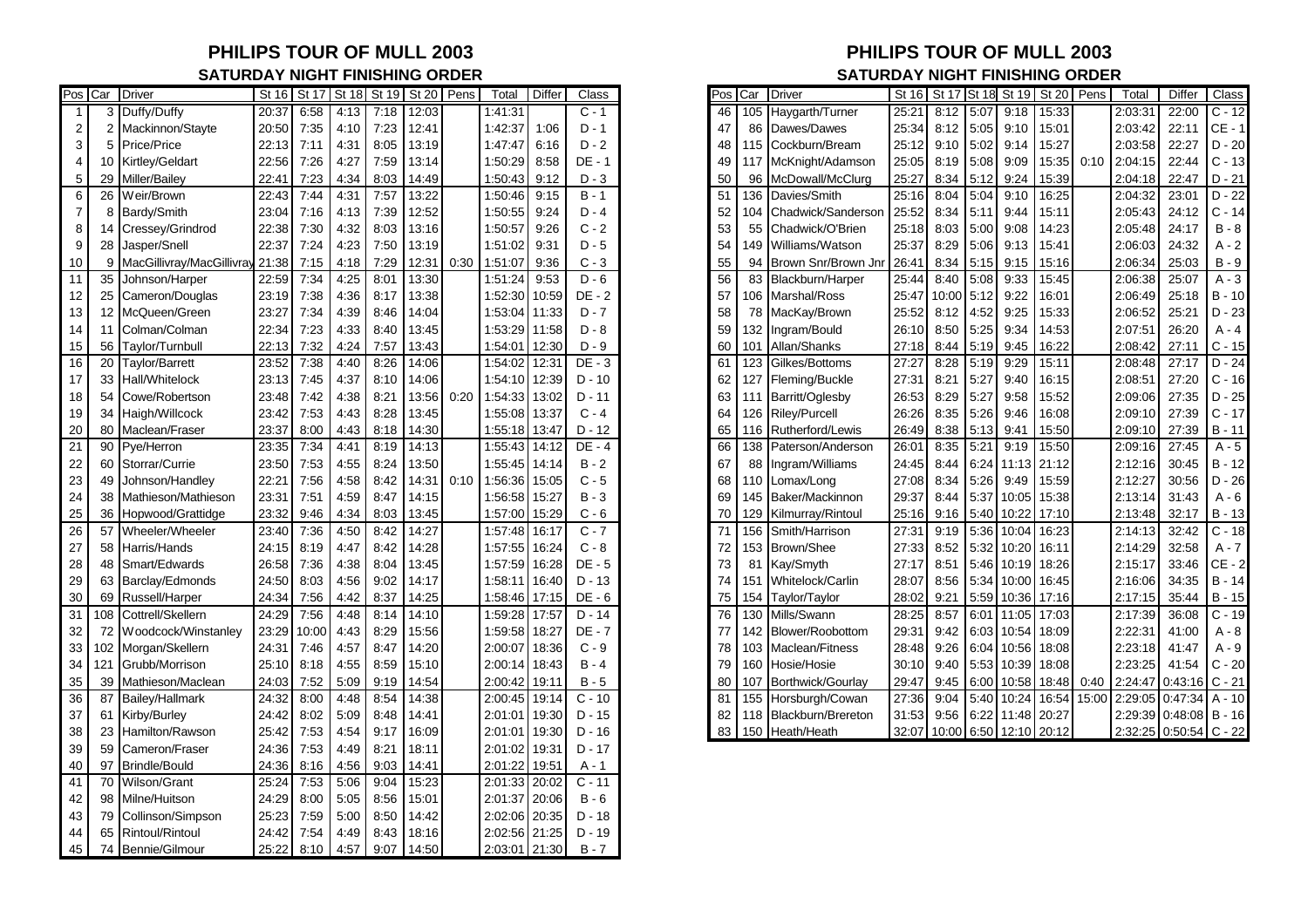#### **PHILIPS TOUR OF MULL 2003 SATURDAY NIGHT TROPHY RALLY FINISHING ORDER**

| Pos | <b>I</b> Car | Driver             |       |      |      | St 16   St 17   St 18   St 19   St 20   Pens |       | Total   | <b>Differ</b> | Class   |
|-----|--------------|--------------------|-------|------|------|----------------------------------------------|-------|---------|---------------|---------|
|     |              | 4 Hall/Egglestone  | 21:45 |      | 4:21 | 7:41                                         | 12:40 | 53:37   |               | D -     |
| ◠   |              | 43 Woodward/Pettit | 23:39 | 7:41 | 4:51 | 8:34                                         | 14:05 | 58:50   | 5:13          |         |
| ว   |              | 133 Fuller/Walter  | 26:13 | 8:32 | 5:20 | 9:18                                         | 15:41 | 5:04    | $11:2^{-}$    | CE - 1  |
|     |              | 124 Fox/Whitmore   | 26:41 | 8:42 | 5:33 | 9:44                                         | 16:15 | 1:06:55 | 13:18         | $D - 2$ |
| 5   |              | 152 Egger/Coppin   | 27:48 | Q·12 | 5:45 | 10:05                                        | 16:47 | 1:09:37 | 16:00         | A -     |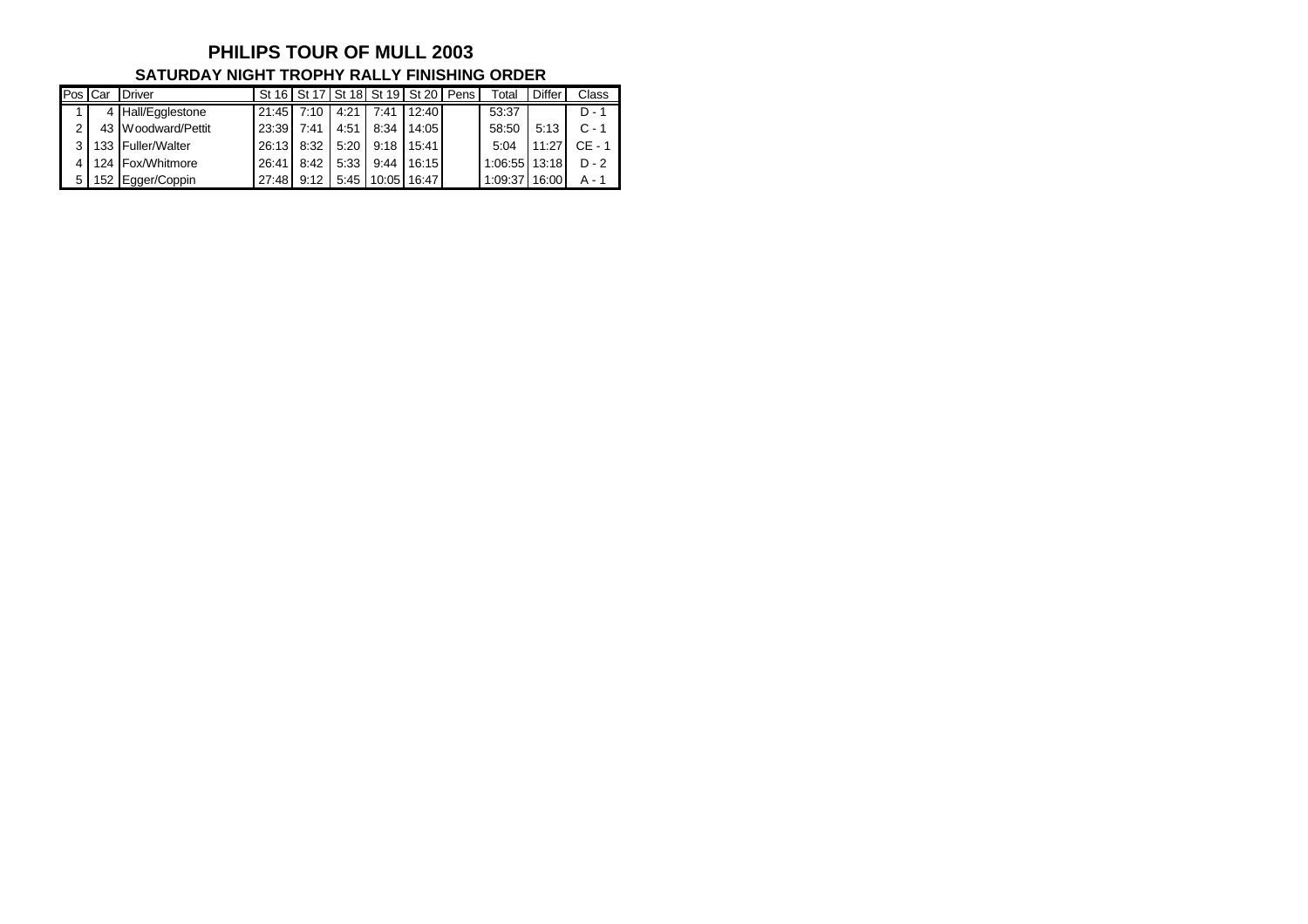# **PHILIPS TOUR OF MULL 2003 PHILIPS TOUR OF MULL 2003**

|                 | Posn Team                                  |                |          |                 | Car 1   Car 2   Car 3   Total Time |
|-----------------|--------------------------------------------|----------------|----------|-----------------|------------------------------------|
| 1               | Scooby Scooby Mk2                          | 9              | 2        | 59              | 5:34:46                            |
| 2               | ERO                                        | 29             | 36       | 87              | 5:48:28                            |
| $\bar{3}$       | Pirelli Girl Team                          | 8              | 74       | 115             | 5:57:54                            |
| 4               | Team avit                                  | 102            | 108      | 87              | 6:00:20                            |
|                 |                                            |                |          |                 |                                    |
| 5               | Team Browns                                | 26             | 153      | 94              | 6:11:49                            |
| 6               | The Fly Fifers                             | 65             | 98       | 129             | 6:18:21                            |
| 7               | Fay Fyfers                                 | 65             | 98       | 155             | 6:33:38                            |
| 8               | 4.8 litre between us                       | 83             | 136      | 142             | 6:33:41                            |
| 9               | The tall, the short and the ugly           | 83             | 136      | 142             | 6:33:41                            |
| 10              | <b>Acme Motorsport Technology</b>          | 98             | 129      | 155             | 6:44:30                            |
| $\overline{1}1$ | The Killiechronics                         | 65             | 129      | 155             | 6:45:49                            |
|                 |                                            |                |          |                 |                                    |
| 12              | MacDonalds filling station 3 & half milers | 138            | 147      | 9               | DNF                                |
| 13              | The 3 Novas                                | 103            | 138      | 147             | DNF                                |
| 14              | <b>Alcoholics Anonymous</b>                | 12             | 70       | 141             | DNF                                |
| 15              | Back Bar                                   | $\overline{2}$ | 3        | 51              | <b>DNF</b>                         |
| 16              | Weasels Wobbles                            | 114            | 120      | 60              | <b>DNF</b>                         |
| 17              | <b>Biffs Banger</b>                        | 103            | 120      | 114             | <b>DNF</b>                         |
| 18              | Salen Hotel                                | 80             | 51       | 147             | <b>DNF</b>                         |
| 19              | <b>Wogans Wonders</b>                      | 37             | 38       | 112             | <b>DNF</b>                         |
|                 |                                            |                |          |                 |                                    |
| 20              | <b>Tobermory Campsite Mk2</b>              | 41             | 50       | 88              | <b>DNF</b>                         |
| 21              | Pigs might fly                             | 63             | 109      | 122             | <b>DNF</b>                         |
| 22              | Mull Mark 2's                              | 3              | 7        | 9               | DNF                                |
| 23              | Achnadrish Racing                          | 3              | 30       | 33              | DNF                                |
| 24              | Reggie's Rogues                            | 8              | 11       | 13              | DNF                                |
| 25              | Yorkshire Pudding                          | 34             | 13       | 35              | DNF                                |
| 26              | Lottery Time                               | 69             | 35       | $\overline{13}$ | <b>DNF</b>                         |
| 27              | Glenessca Racing                           | 80             | 7        | 60              | <b>DNF</b>                         |
| 28              | Pennygown Rally                            | 9              | 13       | 59              | <b>DNF</b>                         |
| 29              | The Camerons                               | 25             | 59       | 84              | <b>DNF</b>                         |
|                 |                                            |                |          |                 |                                    |
| 30              | MEM World rally team                       | 8              | 74       | 13              | DNF                                |
| 31              | <b>RAFMSA Steady but Sure</b>              | 58             | 156      | 159             | <b>DNF</b>                         |
| 32              | Celtic Boys                                | 7              | 80       | 103             | DNF                                |
| 33              | The Old Timers                             | 23             | 42       | 92              | DNF                                |
| 34              | <b>RAFMSA The Tortoises</b>                | 150            | 159      | 160             | DNF                                |
| 35              | Fly by wire                                | 150            | 160      | 159             | <b>DNF</b>                         |
| 36              | Team Achnadrish                            | 3              | 30       | 141             | DNF                                |
| 37              | Team 16                                    | 21             | 24       | 26              | <b>DNF</b>                         |
| 38              | Allsorts                                   | 7              | 18       | 94              | DNF                                |
| 39              | <b>Tobermory Campsite</b>                  | 50             | 64       | 88              | <b>DNF</b>                         |
| 40              | The Good The Bad & The Ugly                | 83             | 139      | 152             | DNF                                |
| 41              | Team from the Scheme                       | 23             | 1        | 2               | <b>DNF</b>                         |
|                 |                                            |                |          |                 |                                    |
| 42              | <b>Clitheroe Tarmacers</b>                 | 1              | 14       | 72              | <b>DNF</b>                         |
| 43              | We're the "BIG" boys                       | 1              | 2        | 153             | <b>DNF</b>                         |
| 44              | <b>Glengrant Gladiators</b>                | 90             | 94       | 99              | DNF                                |
| 45              | <b>KLMC</b>                                | 151            | 40       | 33              | <b>DNF</b>                         |
| 46              | <b>RAFMSA The Hares</b>                    | 53             | 58       | 156             | DNF                                |
| 47              | 2 Men and a lady                           | 93             | 92       | 101             | DNF                                |
| 48              | RAFMSA The Crash Team                      | 53             | 150      | 160             | <b>DNF</b>                         |
| 49              | Old farts and a young un                   | 114            | 66       | 60              | <b>DNF</b>                         |
| 50              | <b>The Village People</b>                  | 3              | 51       | 66              | <b>DNF</b>                         |
| 51              | <b>Derviag Bears</b>                       | 3              | 51       | 66              | <b>DNF</b>                         |
| 52              | The Clan Ingram                            | 88             |          | 15              | DNF                                |
| 53              | Achnadrish Racing Too                      | 51             | 50<br>66 | 141             | <b>DNF</b>                         |
|                 |                                            |                |          |                 |                                    |
| 54              | Pro-Max Motorsports                        | 18             | 19       | 21              | DNF                                |
| 55              | SalenSilver.com                            | 3              | 7        | 30              | <b>DNF</b>                         |
| 56              | 118 Car Club                               | 43             | 47       | 73              | DNF                                |
| 57              | <b>Team 2 2 2</b>                          | 62             | 92       | 42              | DNF                                |
| 58              | The nameless                               | 38             | 39       | 103             | <b>DNF</b>                         |
| 59              | Sturrock's Idea                            | 4              | 22       | 26              | <b>DNF</b>                         |
| 60              | The 63 Car Club                            | 27             | 113      | 121             | <b>DNF</b>                         |

# **TEAM RESULTS TEAM RESULTS (continued)**

| Posn Team   |                                    |     |     |     | Car 1   Car 2   Car 3   Total Time |  | Posn Team                     |    |     |     | Car 1 Car 2 Car 3 Total Time |
|-------------|------------------------------------|-----|-----|-----|------------------------------------|--|-------------------------------|----|-----|-----|------------------------------|
|             | <b>IScooby Scooby Mk2</b>          |     |     | 59  | 5:34:46                            |  | $61$ $12$ Bit                 |    |     |     | <b>DNF</b>                   |
| 2 IERO      |                                    | 29  | 36  | 87  | 5:48:28                            |  | 62 The former Kendal crashers | 33 | 40  | 64  | <b>DNF</b>                   |
|             | 3 Pirelli Girl Team                | o   | 74  | 115 | 5:57:54                            |  | 63 IThe Misfits               | 15 | 34  |     | <b>DNF</b>                   |
| 4 Team avit |                                    | 102 | 108 | 87  | 6:00:20                            |  | 64 Engineers NOT              |    |     |     | <b>DNF</b>                   |
|             | 5 Team Browns                      | 26  | 153 | 94  | 6:11:49                            |  | 65 The crazy Kirkbies         | 40 | 82  | 151 | <b>DNF</b>                   |
|             | 6 The Fly Fifers                   | 65  | 98  | 129 | 6:18:21                            |  | 66 RAFMSA The Engineers       | 53 | 150 | 159 | <b>DNF</b>                   |
|             | <sup>7</sup> IFav Fvfers           | 65  | 98  | 155 | 6:33:38                            |  | 67 Escort Civic and Evo       | 45 | 75  | 119 | <b>DNF</b>                   |
|             | 8 4.8 litre between us             | 83  | 136 | 142 | 6:33:41                            |  | 68 Team Conevhatch            | 75 | 84  | 119 | <b>DNF</b>                   |
|             | 9 The tall, the short and the ugly | 83  | 136 | 142 | 6:33:41                            |  | 69 Head Team                  | 80 | 91  | 66  | <b>DNF</b>                   |
|             | 10 Acme Motorsport Technology      | 98  | 129 | 155 | 6:44:30                            |  | 70 Team Oban                  | a3 | 100 | 101 | <b>DNF</b>                   |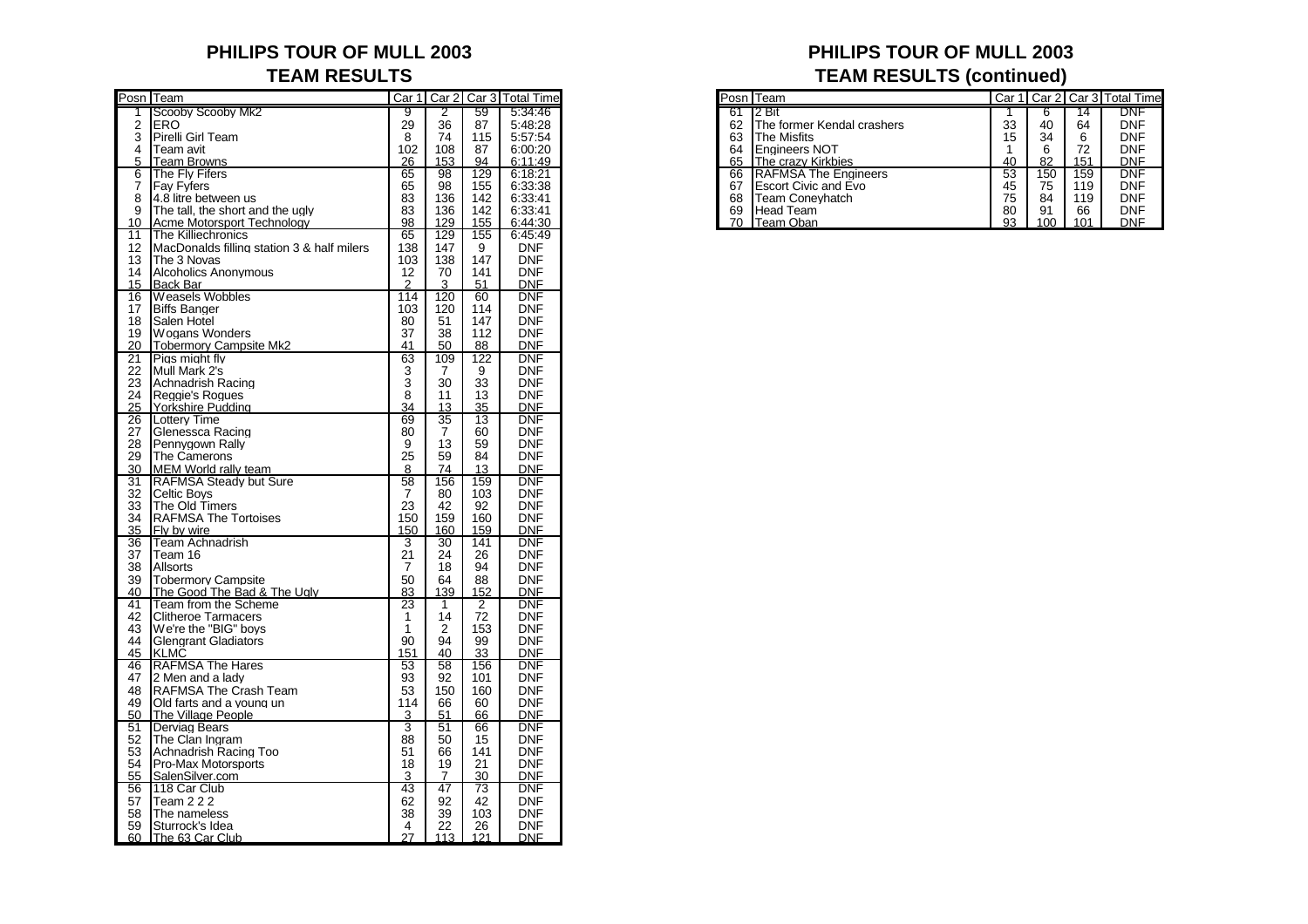|      | <b>Top Ten on Stage 1</b>   |           |      |      | <b>Top Ten on Stage 2</b> |            |            |       | <b>Top Ten on Stage 7</b>   |           |           |    | <b>Top Ten on Stage 8</b>   |           |           |
|------|-----------------------------|-----------|------|------|---------------------------|------------|------------|-------|-----------------------------|-----------|-----------|----|-----------------------------|-----------|-----------|
|      | Pos Car Driver              | Time Diff |      |      | Pos Car Driver            | Time Diff  |            |       | Pos Car Driver              | Time Diff |           |    | Pos Car Driver              | Time      | Diff      |
| -1   | 2 Mackinnon/Stayte          | 6:52      |      |      | 2 Mackinnon/Stayte        | 11:12      |            |       |                             |           |           |    |                             |           |           |
| 2    | 3 Duffy/Duffy               | 6:54      | 0:02 | 2    | 3 Duffy/Duffy             |            | 11:27 0:15 |       |                             |           |           |    |                             |           |           |
| 3    | 1 Harper/Campbell           | 6:58      | 0:06 | 3    | 15 Swinscoe/Bennett       |            | 11:54 0:42 |       |                             |           |           |    |                             |           |           |
|      | 6 Cope/Cope                 | 7:01      | 0:09 | 4    | 5 Price/Price             | 12:03 0:51 |            |       |                             |           |           |    |                             |           |           |
|      | 5 Price/Price               | 7:08      | 0:16 | $5=$ | 26 Weir/Brown             | 12:13 1:01 |            |       |                             |           |           |    |                             |           |           |
| 6    | 51 Proud/Smith              | 7:20      | 0:28 | 5=   | 21 Durham/Mort            | 12:13 1:01 |            |       |                             |           |           |    |                             |           |           |
| 7    | 9 MacGillivray/MacGillivray | 7:22      | 0:30 |      | 66 MacKenzie/MacKenzie    | 12:14 1:02 |            |       |                             |           |           |    |                             |           |           |
| 8    | 15 Swinscoe/Bennett         | 7:24      | 0:32 | 8    | 29 Miller/Bailey          |            | 12:16 1:04 |       |                             |           |           |    |                             |           |           |
| 9    | 66 MacKenzie/MacKenzie      | 7:25      | 0:33 | 9    | 8 Bardy/Smith             |            | 12:17 1:05 |       |                             |           |           |    |                             |           |           |
| 10   | 20 Taylor/Barrett           | 7:27      | 0:35 | 10   | 19 Barton/Vance           |            | 12:20 1:08 |       |                             |           |           |    |                             |           |           |
|      | Top Ten on Stage 3          |           |      |      | Top Ten on Stage 4        |            |            |       | <b>Top Ten on Stage 9</b>   |           |           |    | Top Ten on Stage 10         |           |           |
|      | Pos Car Driver              | Time Diff |      |      | Pos Car Driver            | Time Diff  |            |       | Pos Car Driver              | Time Diff |           |    | Pos Car Driver              | Time Diff |           |
| -1   | 1 Harper/Campbell           | 8:47      |      |      |                           |            |            |       |                             |           |           |    |                             |           |           |
| 2    | 2 Mackinnon/Stayte          | 8:55      | 0:08 |      |                           |            |            |       |                             |           |           |    |                             |           |           |
| 3    | 3 Duffy/Duffy               | 9:04      | 0:17 |      |                           |            |            |       |                             |           |           |    |                             |           |           |
| $4=$ | 9 MacGillivray/MacGillivray | 9:16      | 0:29 |      |                           |            |            |       |                             |           |           |    |                             |           |           |
| $4=$ | 15 Swinscoe/Bennett         | 9:16      | 0:29 |      |                           |            |            |       |                             |           |           |    |                             |           |           |
| 6    | 5 Price/Price               | 9:28      | 0:41 |      |                           |            |            |       |                             |           |           |    |                             |           |           |
| 7    | 8 Bardy/Smith               | 9:29      | 0:42 |      |                           |            |            |       |                             |           |           |    |                             |           |           |
| 8=   | 29 Miller/Bailey            | 9:32      | 0:45 |      |                           |            |            |       |                             |           |           |    |                             |           |           |
| 8=   | 51 Proud/Smith              | 9:32      | 0:45 |      |                           |            |            |       |                             |           |           |    |                             |           |           |
| 10   | 26 Weir/Brown               | 9:36      | 0:49 |      |                           |            |            |       |                             |           |           |    |                             |           |           |
|      | Top Ten on Stage 5          |           |      |      | Top Ten on Stage 6        |            |            |       | <b>Top Ten on Stage 11</b>  |           |           |    | Top Ten on Stage 12         |           |           |
|      | Pos Car Driver              | Time Diff |      |      | Pos Car Driver            | Time       | Diff       |       | Pos Car Driver              | Time Diff |           |    | Pos Car Driver              | Time Diff |           |
|      |                             |           |      |      |                           |            |            | $1 =$ | 3 Duffy/Duffy               | 6:50      |           | -1 | 2 Mackinnon/Stayte          | 6:01      |           |
|      |                             |           |      |      |                           |            |            | $1 =$ | 2 Mackinnon/Stayte          |           | 6:50 0:00 | 2  | 3 Duffy/Duffy               |           | 6:03 0:02 |
|      |                             |           |      |      |                           |            |            | 3     | 5 Price/Price               |           | 6:55 0:05 | 3  | 51 Proud/Smith              | 6:09      | 0:08      |
|      |                             |           |      |      |                           |            |            |       | 19 Barton/Vance             |           | 7:06 0:16 | 4  | 15 Swinscoe/Bennett         |           | 6:10 0:09 |
|      |                             |           |      |      |                           |            |            |       | 12 McQueen/Green            |           | 7:08 0:18 | 5  | 8 Bardy/Smith               |           | 6:11 0:10 |
|      |                             |           |      |      |                           |            |            | $6=$  | 9 MacGillivray/MacGillivray |           | 7:10 0:20 | 6  | 9 MacGillivray/MacGillivray |           | 6:12 0:11 |

### 8 Bardy/Smith #### ##### ### 12 McQueen/Green #### ###### 8 90 Pye/Herron 7:11 0:21 0 7= 5 Price/Price 6:15 0:14 ### 9 MacGillivray/MacGillivray #### ##### ### 14 Cressey/Grindrod #### ###### 9 51 Proud/Smith 7:13 0:23 0 9= 33 Hall/Whitelock 6:20 0:19

 $6 = 29$  Miller/Bailey  $7:10$  0:20  $7 = 29$  Miller/Bailey 6:15 0:14

### 10 Kirtley/Geldart #### ##### ### 15 Swinscoe/Bennett #### ###### 10 15 Swinscoe/Bennett 7:15 0:25 0 9= 12 McQueen/Green 6:20 0:19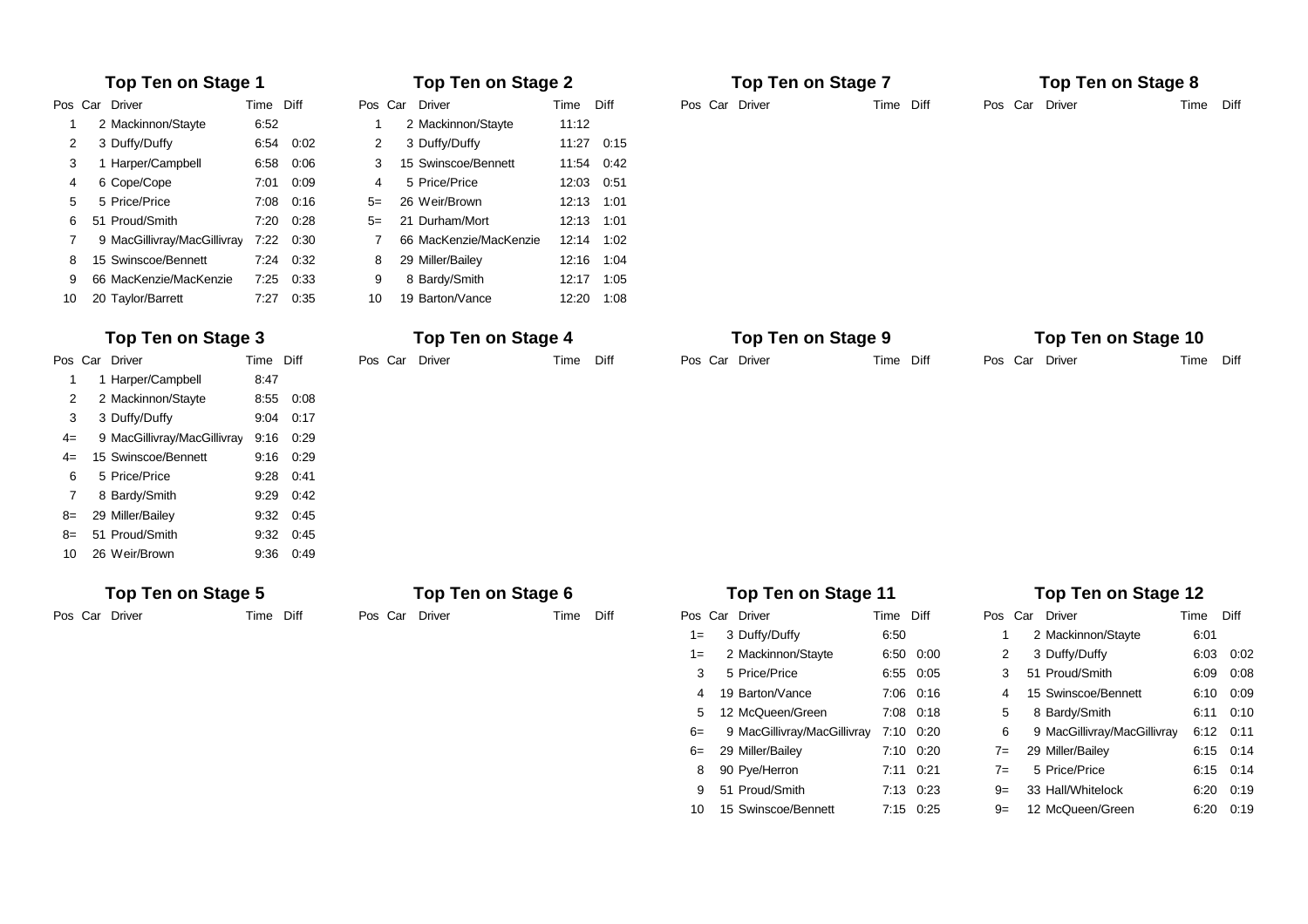| OS.            | Car | Driver                      | Time | Diff |
|----------------|-----|-----------------------------|------|------|
| 1              |     | 3 Duffy/Duffy               | 6:08 |      |
| 2              |     | 2 Mackinnon/Stayte          | 6:13 | 0:05 |
| 3              |     | 9 MacGillivray/MacGillivray | 6:19 | 0:11 |
| 4              |     | 56 Taylor/Turnbull          | 6:22 | 0:14 |
| 5              |     | 29 Miller/Bailey            | 6:25 | 0:17 |
| 6              |     | 11 Colman/Colman            | 6:28 | 0:20 |
| $\overline{7}$ |     | 33 Hall/Whitelock           | 6:29 | 0:21 |
| 8              |     | 51 Proud/Smith              | 6:30 | 0:22 |
| 9              |     | 8 Bardy/Smith               | 6:32 | 0:24 |
| 10             |     | 12 McQueen/Green            | 6:33 | 0:25 |

### **Top Ten on Stage 15 Top Ten on Stage 16 Top Ten on Stage 21**

|      | Pos Car Driver                        | Time Diff |           |      | Pos Car Driver                         | Time Diff |            |
|------|---------------------------------------|-----------|-----------|------|----------------------------------------|-----------|------------|
|      | 2 Mackinnon/Stayte                    | 3:55      |           |      | 3 Duffy/Duffy                          | 20:37     |            |
| 2    | 3 Duffy/Duffy                         |           | 3:56 0:01 |      | 2 Mackinnon/Stayte                     |           | 20:50 0:13 |
| 3    | 8 Bardy/Smith                         |           | 4:00 0:05 | 3    | 9 MacGillivray/MacGillivray 21:38 1:01 |           |            |
| 4    | 5 Price/Price                         |           | 4:04 0:09 | $4=$ | 5 Price/Price                          |           | 22:13 1:36 |
|      | 5 29 Miller/Bailey                    |           | 4:06 0:11 | $4=$ | 56 Taylor/Turnbull                     |           | 22:13 1:36 |
|      | 6= 11 Colman/Colman                   |           | 4:07 0:12 |      | 6 49 Johnson/Handley                   |           | 22:21 1:44 |
| $6=$ | 9 MacGillivray/MacGillivray 4:07 0:12 |           |           |      | 7 11 Colman/Colman                     |           | 22:34 1:57 |
|      | 8 56 Taylor/Turnbull                  |           | 4:08 0:13 |      | 8 28 Jasper/Snell                      |           | 22:37 2:00 |
|      | 9 51 Proud/Smith                      |           | 4:10 0:15 |      | 9 14 Cressey/Grindrod                  |           | 22:38 2:01 |
|      | 10 10 Kirtley/Geldart                 |           | 4:12 0:17 | 10   | 29 Miller/Bailey                       |           | 22:41 2:04 |

### **Top Ten on Stage 17 Top Ten on Stage 18**

| Pos  | Car Driver                  | Time Diff |      |      | Pos Car Driver              | Time | Diff |
|------|-----------------------------|-----------|------|------|-----------------------------|------|------|
|      | 3 Duffy/Duffy               | 6:58      |      |      | 2 Mackinnon/Stayte          | 4:10 |      |
| 2    | 5 Price/Price               | 7:11      | 0:13 | $2=$ | 3 Duffy/Duffy               | 4:13 | 0:03 |
| 3    | 9 MacGillivray/MacGillivray | 7:15      | 0:17 | $2=$ | 8 Bardy/Smith               | 4:13 | 0:03 |
| 4    | 8 Bardy/Smith               | 7:16      | 0:18 | 4    | 9 MacGillivray/MacGillivray | 4:18 | 0:08 |
| $5=$ | 29 Miller/Bailey            | 7:23      | 0:25 | 5    | 28 Jasper/Snell             | 4:23 | 0:13 |
| $5=$ | 11 Colman/Colman            | 7:23      | 0:25 | 6    | 56 Taylor/Turnbull          | 4:24 | 0:14 |
|      | 28 Jasper/Snell             | 7:24      | 0:26 |      | 35 Johnson/Harper           | 4:25 | 0:15 |
| 8    | 10 Kirtley/Geldart          | 7:26      | 0:28 | 8    | 10 Kirtley/Geldart          | 4:27 | 0:17 |
| 9    | 14 Cressey/Grindrod         | 7:30      | 0:32 | $9=$ | 5 Price/Price               | 4:31 | 0:21 |
| 10   | 56 Taylor/Turnbull          | 7:32      | 0:34 | $9=$ | 26 Weir/Brown               | 4:31 | 0:21 |

| Pos Car       | Driver                      | Time  | Diff |
|---------------|-----------------------------|-------|------|
| 1             | 3 Duffy/Duffy               | 20:37 |      |
| $\mathcal{P}$ | 2 Mackinnon/Stayte          | 20:50 | 0:13 |
| 3             | 9 MacGillivray/MacGillivray | 21:38 | 1:01 |
| $4=$          | 5 Price/Price               | 22:13 | 1:36 |
| $4=$          | 56 Taylor/Turnbull          | 22:13 | 1:36 |
| 6             | 49 Johnson/Handley          | 22:21 | 1:44 |
| 7             | 11 Colman/Colman            | 22:34 | 1:57 |
| 8             | 28 Jasper/Snell             | 22:37 | 2:00 |
| 9             | 14 Cressey/Grindrod         | 22:38 | 2:01 |
| 10            | 29 Miller/Bailev            | 22.41 | 2:04 |

### **Top Ten on Stage 13 Top Ten on Stage 14 Top Ten on Stage 19**

| Pos Car Driver | Time Diff |    | Pos Car Driver              | Time | Diff      |    | Pos Car Driver              | Time Diff |           |       | Pos Car Driver              | Time       | Diff       |
|----------------|-----------|----|-----------------------------|------|-----------|----|-----------------------------|-----------|-----------|-------|-----------------------------|------------|------------|
|                |           |    | 3 Duffy/Duffy               | 6:08 |           |    | 3 Duffy/Duffy               | 7:18      |           |       | 3 Duffy/Duffy               | 12:03      |            |
|                |           |    | 2 Mackinnon/Stayte          |      | 6:13 0:05 |    | 2 Mackinnon/Stayte          |           | 7:23 0:05 | 2     | 9 MacGillivray/MacGillivray | 12:31 0:28 |            |
|                |           |    | 9 MacGillivray/MacGillivray |      | 6:19 0:11 | 3  | 9 MacGillivray/MacGillivray | 7:29 0:11 |           | 3     | 2 Mackinnon/Stayte          | 12:41 0:38 |            |
|                |           | 4  | 56 Taylor/Turnbull          |      | 6:22 0:14 | 4  | 8 Bardy/Smith               |           | 7:39 0:21 | 4     | 8 Bardy/Smith               | 12:52 0:49 |            |
|                |           |    | 29 Miller/Bailey            |      | 6:25 0:17 |    | 5 28 Jasper/Snell           |           | 7:50 0:32 |       | 5 10 Kirtley/Geldart        | 13:14 1:11 |            |
|                |           | 6  | 11 Colman/Colman            |      | 6:28 0:20 |    | 6= 26 Weir/Brown            |           | 7:57 0:39 |       | 6 14 Cressey/Grindrod       | 13:16 1:13 |            |
|                |           |    | 33 Hall/Whitelock           |      | 6:29 0:21 |    | 6= 56 Taylor/Turnbull       |           | 7:57 0:39 |       | 7= 28 Jasper/Snell          | 13:19 1:16 |            |
|                |           | 8  | 51 Proud/Smith              |      | 6:30 0:22 | 8  | 10 Kirtley/Geldart          |           | 7:59 0:41 | $7 =$ | 5 Price/Price               | 13:19 1:16 |            |
|                |           | 9  | 8 Bardy/Smith               |      | 6:32 0:24 |    | 9 35 Johnson/Harper         |           | 8:01 0:43 | 9     | 26 Weir/Brown               | 13:22 1:19 |            |
|                |           | 10 | 12 McQueen/Green            |      | 6:33 0:25 | 10 | 29 Miller/Bailey            |           | 8:03 0:45 | 10    | 35 Johnson/Harper           |            | 13:30 1:27 |

### **Top Ten on Stage 20**

| Pos  | Car | Driver                      | Time  | Diff |
|------|-----|-----------------------------|-------|------|
| 1    |     | 3 Duffy/Duffy               | 12:03 |      |
| 2    |     | 9 MacGillivray/MacGillivray | 12:31 | 0:28 |
| 3    |     | 2 Mackinnon/Stayte          | 12:41 | 0:38 |
| 4    |     | 8 Bardy/Smith               | 12:52 | 0:49 |
| 5    |     | 10 Kirtley/Geldart          | 13:14 | 1:11 |
| 6    |     | 14 Cressey/Grindrod         | 13:16 | 1:13 |
| $7=$ |     | 28 Jasper/Snell             | 13:19 | 1:16 |
| $7=$ |     | 5 Price/Price               | 13:19 | 1:16 |
| 9    |     | 26 Weir/Brown               | 13:22 | 1:19 |
| 10   |     | 35 Johnson/Harper           | 13:30 | 1:27 |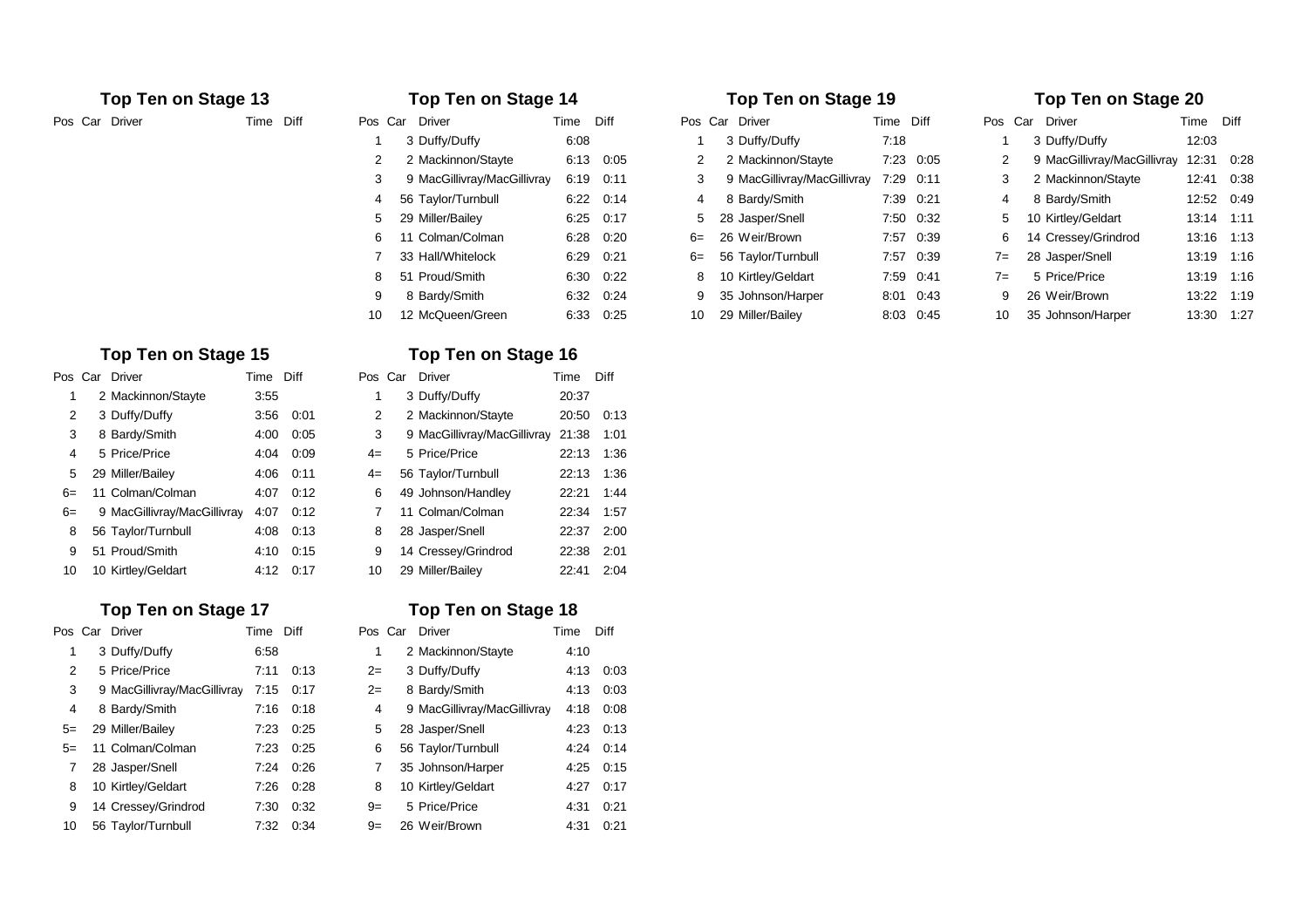### **PHILIPS TOUR OF MULL 2003 PHILIPS TOUR OF MULL 2003**

**Stage Finish Numbers - sorted by position Stage Finish Numbers - sorted by position**

| ⊃os<br>-1 | S1        | S2<br>2      | S3<br>-1 |  |  |  | S4 S5 S6 S7 S8 S9 S10 S11 S12 S13 S14 S15 S16 S17 S18 S19 S20 | 3   | 2      |     | 3<br>2   |           | 3                  | 3              | 2      | 3   | -3                        | Pos |        | S1<br>50 128 128 | S <sub>2</sub> | S3<br>-61 |  |  |  | 139 70  |     | S4 S5 S6 S7 S8 S9 S10 S11 S12 S13 S14 S15 S16 S17 S18 S19 S20 |         |                         |  | 86 105 105 121 70 149 78    |
|-----------|-----------|--------------|----------|--|--|--|---------------------------------------------------------------|-----|--------|-----|----------|-----------|--------------------|----------------|--------|-----|---------------------------|-----|--------|------------------|----------------|-----------|--|--|--|---------|-----|---------------------------------------------------------------|---------|-------------------------|--|-----------------------------|
| 2         | 3         | 3            | 2        |  |  |  |                                                               | 2   | 3      |     | 2        | 3         | 2                  | 5              | 3      | 2   | 9                         |     | 51     | - 53             | 70             | -50       |  |  |  | 28 115  |     |                                                               |         |                         |  | 38 102 74 58 149 115 117    |
| 3         | -1        | 15           | 3        |  |  |  |                                                               | 5   | 51     | 9   |          | 8         | 9                  | 9              | 8      | 9   | 2                         |     | 52     | 88               | 86             | -81       |  |  |  | 57 102  |     |                                                               |         |                         |  | 88 49 79 117 105 94 145     |
|           | 6         | 5            | 9        |  |  |  |                                                               | 19  | 15     | 56  | -5       |           | 5                  | 8              | 9      | 8   | 8                         |     |        | 53 119 105       |                | -74       |  |  |  | 117 73  |     | 18                                                            |         | 58 70 120 83            |  | 23 96                       |
| 5         | 5         | 26           | 15       |  |  |  |                                                               | 12  | 8      | 29  | 29       |           | 56                 | 29             | 28     | 28  | 10                        |     | 54     | 87               | 39             | 78        |  |  |  | 53 97   |     | 87                                                            |         |                         |  | 73 96 127 117 105 149       |
| 6         | -51       | 21           | 5        |  |  |  |                                                               | 9   | 9      | 11  | -11      |           | 49                 | 11             | 56     | 26  | -14                       |     | 55     | 58 120           |                | 79        |  |  |  | 106 128 |     | 128                                                           |         | 61 128 123 61           |  | 39 83                       |
| 7         | 9         | 66           | 8        |  |  |  |                                                               | 29  | 29     | 33  |          | 9<br>- 11 |                    | 28             | 35     | 56  | 28                        |     | 56     | 77 115           |                | -83       |  |  |  | 61 109  |     |                                                               |         |                         |  | 136 74 139 111 39 138 116   |
| 8         | 15        | 29           | 29       |  |  |  |                                                               | 90  | 5      | 51  | 56       |           | 28                 | 10             | 10     | 10  | -5                        |     | 57     | 62               | 98             | 85        |  |  |  | 98 101  |     |                                                               | 57 104  |                         |  | 86 149 119 106 138          |
| 9         | 66        | 8            | 51       |  |  |  |                                                               | 51  | 33     | 8   | 51       | 14        |                    | 14             | -5     | 35  | 26                        |     | 58     | 61               | 36             | 86        |  |  |  | 136 53  |     |                                                               |         |                         |  | 61 119 149 104 104 96 111   |
| 10        | 20        | 19           | 26       |  |  |  |                                                               | 15  | 12     | 12  | 10       |           | 29                 | 56             | 26     | 29  | 35                        |     | 59     | 84               | 96             | 87        |  |  |  | 58      | -87 | 39                                                            | 87      |                         |  | 23 110 96 78 72             |
| 11 10     |           | 20           | $-11$    |  |  |  |                                                               | 22  | 11     | 26  | 35       | 26        |                    | 90             | 14     | 36  | 25                        |     | 60 83  |                  | 33             | 88        |  |  |  | 102 55  |     | 73                                                            | 39      |                         |  | 83 94 106 123 110           |
| 12        | - 19      | 14           | 21       |  |  |  |                                                               | 10  | 66     | 5   | 33       | 10        |                    | 12             | $-11$  | 14  | 56                        |     | 61 115 |                  | 18             | 90        |  |  |  | 105 74  |     | 105                                                           |         |                         |  | 48 106 96 116 83 106        |
| 13 29     |           | 25           | 19       |  |  |  |                                                               | 11  | -10    | 35  | 26       |           | 35                 | 35             | 29     | 48  | $-11$                     |     | 62 136 |                  | 93             | 91        |  |  |  | 124 96  |     | 139                                                           |         |                         |  | 92 78 126 94 132 126        |
| 14        | -28       | 22           | 10       |  |  |  |                                                               | 48  | 19     | 14  | 12       |           | 8                  | $\overline{2}$ | 36     | 5   | 48                        |     | 63     | - 37             | 65             | 92        |  |  |  | 104 39  |     | 50                                                            |         |                         |  | 38 104 138 101 127 23       |
| 15 12     |           | 35           | 66       |  |  |  |                                                               | 66  | 54     | 21  | 54       |           | 33                 | 57             | 25     | 33  | 36                        |     | 64 93  |                  | 94             | 93        |  |  |  | 108 36  |     | 106                                                           |         |                         |  | 97 119 116 123 116 153      |
| 16 14     |           | 91           | 25       |  |  |  |                                                               | 8   | 90     | 59  | 25       | 25        |                    | 48             | 33     | 108 | 34                        |     |        | 65 104 113       |                | 94        |  |  |  | 114 105 |     | 74                                                            |         |                         |  | 55 138 83 138 104 127       |
| 17 121    |           | 28           | 48       |  |  |  |                                                               | 21  | 26     | 48  | 14       |           | 37                 | 20             | 54     | 25  | 60                        |     |        | 66 109 77        |                | 96        |  |  |  | 109 106 |     |                                                               |         |                         |  | 70 123 132 145 132 101 101  |
| 18        | -56       | 56           | 80       |  |  |  |                                                               | 41  | 28     | 10  | 37       | 12        |                    | 25             | 48     | 80  | 54                        |     |        | 67 106 108       |                | 97        |  |  |  | 93 149  |     |                                                               |         |                         |  | 138 139 114 88 92 126 156   |
| 19        | - 90      | 10           | 28       |  |  |  |                                                               | 20  | 91     | 94  | -41      |           | 72                 | 54             | 12     | 90  | -12                       |     |        | 68 50 69         |                | 98        |  |  |  | 127 93  |     |                                                               |         |                         |  | 101 127 126 101 110 110 136 |
| 20        | 30        | 11           | 56       |  |  |  |                                                               | 35  | 35     | 25  | 90       |           | 38                 | 26             | 37     | 54  | -20                       |     |        | 69 97 100        |                | 99        |  |  |  | 74 119  |     |                                                               |         |                         |  | 55 116 94 132 126 119 151   |
| 21        | 91        | 58           | 38       |  |  |  |                                                               | 121 | 41     | 80  | 59       |           | 36                 | 33             | 20     | 59  | - 33                      |     |        | 70 133 61 100    |                |           |  |  |  | 97 61   |     |                                                               |         |                         |  | 114 96 116 81 111 111 155   |
|           | 22 96 147 |              | 14       |  |  |  |                                                               | 25  | 21     | 36  | 80       |           | 90 102             |                | 90     |     | 60 108                    |     |        | 71 49 119 101    |                |           |  |  |  | 96 139  |     |                                                               |         |                         |  | 96 101 111 153 124 34 130   |
| 23        | 35        | 38           | 35       |  |  |  |                                                               | 37  | 25     | 90  | 36       | -80       |                    | 38             | 69     | 20  | -90                       |     |        | 72 86 131 102    |                |           |  |  |  | 39 104  |     |                                                               |         |                         |  | 119 114 48 151 153 156 129  |
| 24        | 43        | 12           | 33       |  |  |  |                                                               | 91  | 14     | 79  | 79       |           | 41                 | 39             | 34     | 34  | 38                        |     |        | 73 59 74 103     |                |           |  |  |  | 87 83   |     |                                                               |         |                         |  | 92 138 110 130 151 145 154  |
| 25        | - 21      | 54           | 12       |  |  |  |                                                               | 100 | 60     |     | 108 108  |           | 57                 | 34             | 72     |     | 72 63                     |     |        | 74 102 106 104   |                |           |  |  |  | 83 114  |     |                                                               |         |                         |  | 123 50 92 155 156 81 103    |
| 26 23     |           | 34           | -20      |  |  |  |                                                               | 23  | 49     | 54  | -21      |           | 34                 | 70             | 80     |     | 69 102                    |     |        | 75 120 127 105   |                |           |  |  |  | 149 50  |     |                                                               |         |                         |  | 127 110 81 115 145 153 160  |
| 27        | -25       | 80           | 54       |  |  |  |                                                               | 36  | 121    |     | 34 147   |           | 54                 | 37             | 58     | 37  | - 55                      |     |        | 76 18 104 106    |                |           |  |  |  | 88 88   |     |                                                               |         |                         |  | 132 94 101 129 129 129 142  |
| 28        | 36        | 60           | 58       |  |  |  |                                                               | 14  | 20     | 60  | 23       |           | 60                 | 59 108         |        |     | 11 69                     |     |        | 77 131 85 107    |                |           |  |  |  | 126 120 |     |                                                               |         |                         |  | 83 149 123 156 155 155 59   |
| 29        | 22        | 88           | 34       |  |  |  |                                                               | 49  | 37     | 121 | 28       |           | 20                 | 60             | 87     | 49  | 57                        |     |        | 78 139 109 108   |                |           |  |  |  | 38 86   |     |                                                               |         |                         |  | 149 115 156 154 81 154 65   |
| 30 26     |           | 84           | 36       |  |  |  |                                                               | 34  | 63     |     | 20<br>63 |           | 39                 | 23 59          |        | 57  | 58                        |     |        | 79 55 79 109     |                |           |  |  |  | 116 127 |     |                                                               |         |                         |  | 116 88 127 103 160 160 81   |
| 31 40     |           | 50           | 75       |  |  |  |                                                               | 54  | 80     |     | 28 121   |           | 58                 | 65             | 65     | 58  | -80                       |     |        | 80 65 139 110    |                |           |  |  |  | 92 110  |     |                                                               |         |                         |  | 104 111 153 160 154 142 107 |
| 32 147    |           | 48           | 60       |  |  |  |                                                               | 65  | 59     | 37  | -34      | 98        |                    | 49             | 57     | 65  | 49                        |     |        | 81 74 111 111    |                |           |  |  |  | 78 92   |     |                                                               |         |                         |  | 111 83 155 142 107 103 150  |
| 33        | 54        | 72           | 63       |  |  |  |                                                               | 33  | 34     | 63  |          | 65 108    |                    |                |        |     | 69 147 147 87             |     |        | 82 124 101 112   |                |           |  |  |  | 120 111 |     |                                                               |         |                         |  | 110 132 122 107 130 107 118 |
| 34 41     |           | 75           | 37       |  |  |  |                                                               | 26  | 117    |     |          |           | 72 128 102 108 78  |                |        |     | 12 61                     |     |        | 83 94 149 113    |                |           |  |  |  | 111 126 |     |                                                               |         |                         |  | 145 145 154 36 142 130 92   |
| 35        | 72        | 63           | 59       |  |  |  |                                                               | 69  | 65     | 115 | 72       |           | 87 79 23 102       |                |        |     | - 97                      |     |        | 84 149 40 114    |                |           |  |  |  | 50 138  |     |                                                               |         |                         |  | 126 154 151 118 103 88 88   |
| 36        | 48        | -41          | -41      |  |  |  |                                                               | 119 | 69     | 49  | 20       |           | 69                 |                | 80 121 |     | 38 79                     |     |        | 85 39 136 115    |                |           |  |  |  | 86 132  |     |                                                               |         |                         |  | 81 156 141 72 118 118 144   |
| 37        | 60        | 51           | 39       |  |  |  |                                                               | 59  | -77    | 147 | 60       |           | 59                 | 87             | 60     |     | 61 29                     |     |        | 86 126 83 116    |                |           |  |  |  | 145 116 |     |                                                               |         | 155 155 130 92 88 150   |  |                             |
| 38        | 52        | 23           | 72       |  |  |  |                                                               | 63  | - 79   | 65  | 70       |           | 97 98              |                | 63     |     | 79 74                     |     |        | 87 110 81 117    |                |           |  |  |  | 132 81  |     |                                                               |         | 120 122 103 106 150 92  |  |                             |
| 39        | 42 121    |              | 23       |  |  |  |                                                               | 73  | 98     | 98  | 18       |           | 61 114             |                | 97     |     | 87 132                    |     |        | 88 108 132 118   |                |           |  |  |  | 147 94  |     |                                                               |         | 156 120 142 140 144 144 |  |                             |
| 40        | 63        | 59           | 77       |  |  |  |                                                               |     | 77 100 | 109 | 69       |           | 65                 | 61 74          |        | 98  | - 39                      |     |        | 89 111 117 119   |                |           |  |  |  | 123 48  |     |                                                               |         | 122 126 145 141         |  |                             |
| 41        | 69        | 57           | 49       |  |  |  |                                                               | 79  | -23    | 41  | 78       | 88        |                    |                |        |     | 55 102 121 86             |     |        | 90 117 123 120   |                |           |  |  |  | 155 123 |     |                                                               |         | 112 81 107 144          |  |                             |
| 42        | - 33      | 97           | 65       |  |  |  |                                                               | 80  | 108    | 23  | 98       |           | 63                 | 63             | 49     |     | 63 98                     |     |        | 91 75 124 121    |                |           |  |  |  | 130 145 |     |                                                               |         | 154 129 160 147         |  |                             |
| 43        | -34       | 52           | 18       |  |  |  |                                                               | 18  | 58     |     |          |           | 78 109 120 136     |                | 38     |     | 97 121                    |     |        | 92 127 55 122    |                |           |  |  |  | 154 130 |     |                                                               |         | 151 112 140 150         |  |                             |
| 44 73     |           | 87           | 70       |  |  |  |                                                               | 115 | 72     |     |          |           | 77 106 117 119 79  |                |        |     | 70 123                    |     |        | 93 112 126 123   |                |           |  |  |  | 110 156 |     |                                                               |         | 129 130 118             |  |                             |
| 45        | - 80      | 90           | 69       |  |  |  |                                                               | 60  | -18    |     |          |           | 58 117 121 74 55   |                |        |     | 74 104                    |     |        | 94 85 114 124    |                |           |  |  |  | 122 155 |     |                                                               |         | 153 151 150             |  |                             |
| 46        | 70 102    |              | - 73     |  |  |  |                                                               | 72  | -38    |     |          |           | 102 136 115 86 115 |                |        |     | 55 94                     |     |        | 95 98 145 126    |                |           |  |  |  | 141 153 |     |                                                               |         | 130 160 144             |  |                             |
| 47 38     |           | 37           | 53       |  |  |  |                                                               |     | 101 57 |     |          |           |                    |                |        |     | 117 57 129 105 136 117 70 |     |        | 96 116 116 127   |                |           |  |  |  | 112 154 |     |                                                               |         | 141 141 147             |  |                             |
| 48 57     |           | 49           | 40       |  |  |  |                                                               |     | 70 136 | 69  |          |           | 86 136 78          |                | 86     |     | 86 115                    |     |        | 97 101 141 128   |                |           |  |  |  | 94 129  |     |                                                               | 142 103 |                         |  |                             |
|           |           | 49 105 73 57 |          |  |  |  |                                                               |     | 128 78 |     |          |           |                    |                |        |     | 97 77 55 97 98 136 105    |     |        | 98 114 53 129    |                |           |  |  |  | 140 122 |     |                                                               | 103 142 |                         |  |                             |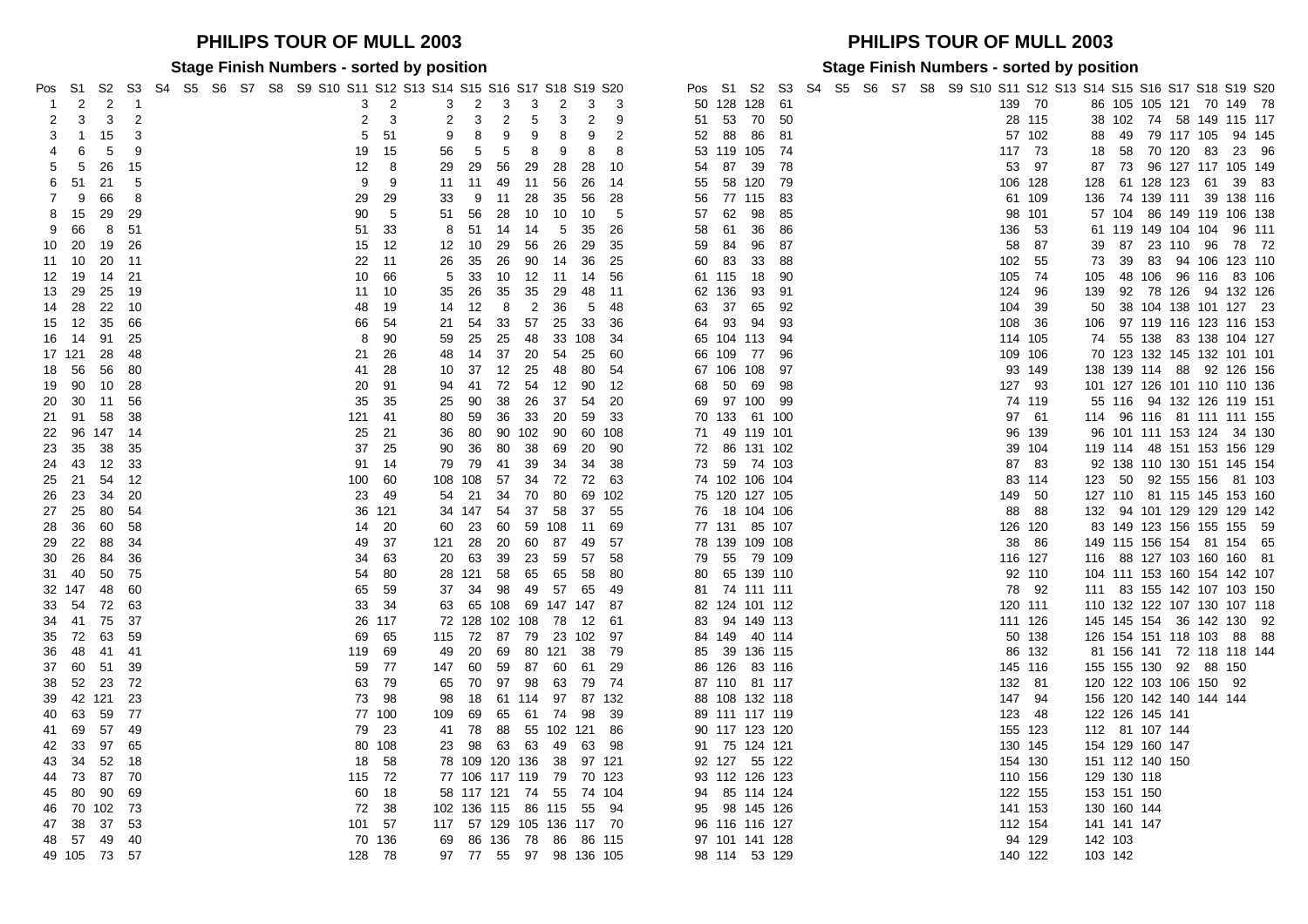#### **Stage Finish Numbers - sorted by position**

| Pos | - S1            |              | S <sub>2</sub> S <sub>3</sub> |  |  |  | S4 S5 S6 S7 S8 S9 S10 S11 S12 S13 S14 S15 S16 S17 S18 S19 S20 |         |  |         |  |  |  |
|-----|-----------------|--------------|-------------------------------|--|--|--|---------------------------------------------------------------|---------|--|---------|--|--|--|
|     | 99 123          | 112 130      |                               |  |  |  |                                                               | 129 141 |  | 140 153 |  |  |  |
|     | 100 145         |              | 78 131                        |  |  |  | 151                                                           | 56      |  | 160 107 |  |  |  |
| 101 | 81              |              | 138 132                       |  |  |  |                                                               | 55 151  |  | 118 140 |  |  |  |
|     | 102 122 122 136 |              |                               |  |  |  |                                                               | 118 112 |  | 107 118 |  |  |  |
|     | 103 155 153 137 |              |                               |  |  |  |                                                               | 138 142 |  | 150 150 |  |  |  |
|     | 104 132 152 138 |              |                               |  |  |  |                                                               | 153 160 |  | 144 144 |  |  |  |
| 105 | 99              | 155 139      |                               |  |  |  |                                                               | 156 150 |  |         |  |  |  |
| 106 | 79              |              | 99 140                        |  |  |  |                                                               | 160 103 |  |         |  |  |  |
|     | 107 156         | 156 141      |                               |  |  |  |                                                               | 150 118 |  |         |  |  |  |
|     | 108 153 107 142 |              |                               |  |  |  |                                                               | 107 107 |  |         |  |  |  |
|     | 109 151 129 144 |              |                               |  |  |  |                                                               | 142 152 |  |         |  |  |  |
|     | 110 129 154 145 |              |                               |  |  |  |                                                               | 137 144 |  |         |  |  |  |
|     | 111 152 137 147 |              |                               |  |  |  |                                                               | 103 147 |  |         |  |  |  |
|     | 112 138 130 149 |              |                               |  |  |  |                                                               | 144 140 |  |         |  |  |  |
|     | 113 130 151 150 |              |                               |  |  |  | 152                                                           |         |  |         |  |  |  |
|     | 114 118 142 151 |              |                               |  |  |  | 56                                                            |         |  |         |  |  |  |
|     | 115 154 140 152 |              |                               |  |  |  | 81                                                            |         |  |         |  |  |  |
|     | 116 146 160 153 |              |                               |  |  |  |                                                               |         |  |         |  |  |  |
|     | 117 142 118 154 |              |                               |  |  |  |                                                               |         |  |         |  |  |  |
|     | 118 107         | $\mathbf{1}$ | 155                           |  |  |  |                                                               |         |  |         |  |  |  |
|     | 119 160         | 103 156      |                               |  |  |  |                                                               |         |  |         |  |  |  |
|     | 120 140         | 9            | 160                           |  |  |  |                                                               |         |  |         |  |  |  |
| 121 | 137             | 62           | 55                            |  |  |  |                                                               |         |  |         |  |  |  |
| 122 | 8               | 92           | 22                            |  |  |  |                                                               |         |  |         |  |  |  |
| 123 |                 | 11 110       |                               |  |  |  |                                                               |         |  |         |  |  |  |
| 124 |                 | 78 144       |                               |  |  |  |                                                               |         |  |         |  |  |  |
| 125 |                 | 92 150       |                               |  |  |  |                                                               |         |  |         |  |  |  |
|     | 126 100         |              |                               |  |  |  |                                                               |         |  |         |  |  |  |
|     | 127 103         |              |                               |  |  |  |                                                               |         |  |         |  |  |  |
|     | 128 113         |              |                               |  |  |  |                                                               |         |  |         |  |  |  |
|     | 129 141         |              |                               |  |  |  |                                                               |         |  |         |  |  |  |
|     | 130 144         |              |                               |  |  |  |                                                               |         |  |         |  |  |  |
|     | 131 150         |              |                               |  |  |  |                                                               |         |  |         |  |  |  |

157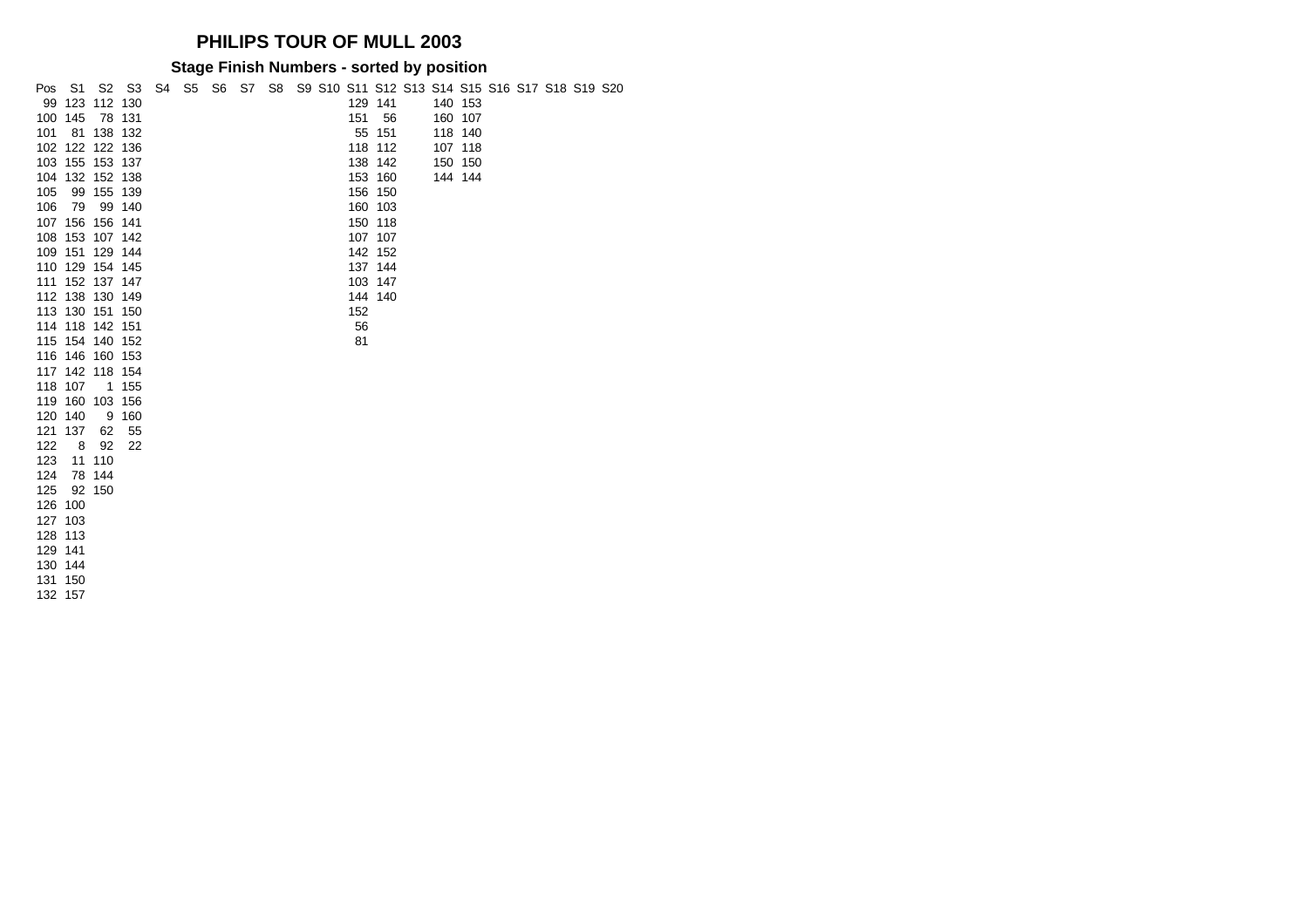#### Car S1 S2 S3 S4 S5 S6 S7 S8 S9 S10 S11 S12 S13 S14 S15 S16 S17 S18 S19 S20 Car S1 S2 3 118 1 60 37 28 32 45 25 28 37 28 29 37 22 17 1 1 2 2 1 2 1 2 14 1 2 3 61 58 70 50 56 70 58 55 39 40 55 37 34 2 2 3 1 2 1 2 1 1 2 1 1 62 57 121 T4 T4 T6 T5 4 T1 T1 T1 T1 T1 T1 T1 T1 T1 T1 T1 S3 40 35<br> $\frac{1}{5}$  5 4 6 30 63 35 38 42 4 4 2 9 14 8 65 80 63 5 4 6 3 8 12 4 4 2 9 14 8 65 80 63 42 32 35 38 33 40 31 31 32 78 6 4 5 66 9 7 15 12 13 13 14 15 16 17 18 17 18 18 19 11 11 12 13 14 15 17 18 17 18 17 18 17 18 17 18 17 18 17 1 T2 T2 T5 T2 69 41 68 45 35 36 48 40 36 33 23 26 28 122 9 7 16 5 9 3 14 4 3 4 4 70 46 51 44 48 50 66 38 53 26 50 44 47 7 120 4 6 6 3 7 3 3 4 3 2 72 35 33 38 46 44 34 35 19 85 25 25 59 11 19 14 12 13 18 10 12 8 8 8 5 73 44 49 46 39 53 60 54 123 20 11 13 11 6 6 7 6 12 28 13 74 81 73 53 69 61 65 56 51 45 40 45 38 15 24 25 5 10 10 14 18 12 19 34 19 75 91 34 31 16 12 22 28 24 14 17 9 9 11 12 6 77 56 66 40 40 37 44 49 8 3 5 10 4 78 124 100 54 81 49 43 41 62 48 34 59 50 76 61 43 43 45 53 39 79 106 79 55 41 38 24 24 52 35 44 38 36 12 10 13 4 14 T3 80 45 27 18 42 31 21 22 23 36 26 18 31 10 11 26 19 28 30 36 29 17 21 23 20 81 101 87 52 115 87 85 90 75 70 78 74 79 25 6 12 17 22 15 26 82 29 14 122 11 83 60 86 56 74 73 77 81 60 65 53 61 55 26 38 39 26 41 42 28 59 30 35 53 63 84 59 30 27 13 16 22 23 20 16 16 18 15 17 11 85 94 77 57 30 5 10 34 17 11 13 11 20 10 6 9 86 72 52 58 85 78 50 48 57 46 48 48 41 T3 T3 87 54 44 59 73 59 54 59 35 37 29 39 33 14 17 19 51 18 31 29 8 7 5 5 7 88 52 29 60 76 76 52 79 41 67 86 84 84 13 8 8 7 7 5 5 10 5 13 10 37 90 19 45 61 8 16 23 20 22 11 22 19 23 20 91 21 16 62 24 19 42 60 24 33 9 7 12 15 21 16 15 21 92 125 122 63 80 81 73 62 74 86 67 87 83 43 26 29 30 33 27 32 26 25 24 24 16 93 64 62 64 67 68 23 15 23 20 20 13 11 13 13 7 9 10 94 83 64 65 97 88 19 76 69 60 62 52 46 28 58 30 27 64 22 23 21 83 14 11 15 96 22 59 66 71 62 71 70 54 61 59 58 53 63 47 34 23 29 32 18 17 27 20 27 97 69 42 67 70 54 49 64 38 49 39 43 35 47 23 21 78 46 51 63 20 23 43 36 24 98 95 57 68 57 39 39 42 32 38 49 40 42 85 54 37 72 63 59 60 30 24 56 55 40 99 105 106 69 31 84 48 100 126 69 70 25 40 41 34 36 36 18 21 41 19 24 101 97 82 71 47 57 68 71 76 68 63 66 66 39 102 74 46 72 60 52 46 51 34 22 41 35 26 24 T3 T3 T4 T4 T2 T2 T2 T2 T2 103 127 119 73 111 106 98 97 87 79 84 81 74 36 32 17 14 89 17 61 72 16 18 13 14 104 65 76 74 63 72 80 57 63 58 58 65 45 71 48 41 29 26 36 52 6 32 42 29 32 105 49 53 75 61 65 61 50 50 47 52 54 49 68 31 51 84 75 63 74 106 67 74 76 55 66 64 44 61 87 60 57 61 6 37 9 9 3 8 9 107 118 108 77 108 108 102 100 90 82 81 82 80 38 43 108 88 67 78 64 42 25 25 33 34 28 16 22 51 98 47 54 58 109 66 78 79 66 56 40 43 33 25 27 31 15 26 15 27 19 17 20 18 110 87 123 80 93 80 82 75 73 59 68 68 60 79 92 121 101 60 69 65 49 41 45 46 27 111 89 81 81 83 82 81 80 71 56 70 70 58 18 18 20 114 100 4 8 5 10 6 7 12 112 93 99 82 96 102 90 92 48 41 49 52 47 57 47 25 15 32 30 29 113 128 65 83 55 21 28 59 43 45 53 31 51 27 31 30 114 98 94 84 65 74 70 72 67 39

#### **PHILIPS TOUR OF MULL 2003 PHILIPS TOUR OF MULL 2003**

#### **Stage Finish Numbers - sorted by car number Stage Finish Numbers - sorted by car number**

|                |                | 3 118          | $\overline{1}$ |  |  |  | ar S1 S2 S3 S4 S5 S6 S7 S8 S9 S10 S11 S12 S13 S14 S15 S16 S17 S18 S19 S20 |             |                |                            |                |                |                       |                |                      |                |      | 60 37 28 32   |      |  |  | Car S1 S2 S3 S4 S5 S6 S7 S8 S9 S10 S11 S12 S13 S14 S15 S16 S17 S18 S19 S20 |         | 45 25  | 28 |       |               |       |                |      | 37  28  29  37  22  17     |  |
|----------------|----------------|----------------|----------------|--|--|--|---------------------------------------------------------------------------|-------------|----------------|----------------------------|----------------|----------------|-----------------------|----------------|----------------------|----------------|------|---------------|------|--|--|----------------------------------------------------------------------------|---------|--------|----|-------|---------------|-------|----------------|------|----------------------------|--|
| 2              | $\overline{1}$ | $\overline{1}$ | $\overline{2}$ |  |  |  |                                                                           | $2 \quad 1$ |                |                            |                |                |                       |                | 2 1 2 14 1 2 3       |                |      | 61 58 70 50   |      |  |  |                                                                            |         | 56 70  | 58 |       |               |       | 55 39 40 55    |      | 37 34                      |  |
| 3              | $\overline{2}$ | $\overline{2}$ | $\mathbf{3}$   |  |  |  |                                                                           | $1\quad 2$  | $\overline{1}$ | $\overline{\phantom{0}}^2$ |                |                | 1 1 2 1 1             |                |                      |                |      | 62 57 121     |      |  |  |                                                                            |         | T4 T4  |    | T6 T5 |               |       |                |      |                            |  |
| 4              |                |                |                |  |  |  | T1 T1                                                                     |             |                |                            |                |                | T1 T1 T1 T1 T1 T1 T1  |                |                      | 63             |      | 40 35 33      |      |  |  |                                                                            |         | 38 30  | 33 |       |               |       |                |      | 30 42 42 38 42 25          |  |
| $5\quad 5$     |                | 4              | - 6            |  |  |  |                                                                           | $3 \quad 8$ |                |                            |                |                | 12  4  4  2  9  14  8 |                |                      | 65             |      | 80 63 42      |      |  |  |                                                                            |         | 32 35  | 38 |       |               |       |                |      | 33 40 31 31 32 78          |  |
| 6 4            |                |                |                |  |  |  |                                                                           |             |                |                            |                |                |                       |                |                      | 66             | - 9  |               | 7 15 |  |  |                                                                            |         | 15 12  |    | T2 T3 |               |       |                |      |                            |  |
| $\overline{7}$ |                |                |                |  |  |  | T2 T2                                                                     |             | T5 T2          |                            |                |                |                       |                |                      | 69             | - 41 | 68            | - 45 |  |  |                                                                            |         | 35 36  |    |       |               |       | 48 40 36 33 23 |      | 26 28                      |  |
| 8 122          |                | - 9            | $\overline{7}$ |  |  |  |                                                                           | 16 5        | 9              | $\mathbf{3}$               | 14             | $\overline{4}$ | $\mathbf{3}$          | $\overline{4}$ | - 4                  | 70             |      | 46 51 44      |      |  |  |                                                                            |         | 48 50  | 66 |       |               |       |                |      | 38 53 26 50 44 47          |  |
|                | 9 7 1 20       |                | -4             |  |  |  | 6                                                                         | 6           |                | $3 \overline{7}$           | $\mathbf{3}$   | $\mathbf{3}$   | 4                     | 3              | $\overline{2}$       |                |      | 72 35 33 38   |      |  |  |                                                                            |         | 46 44  |    |       |               |       |                |      | 34 35 19 85 25 25 59       |  |
| 10 11          |                | 19             | - 14           |  |  |  | 12 13                                                                     |             |                | 18 10                      | -12            | 8              | 8                     | 8              | - 5                  |                |      | 73 44 49 46   |      |  |  |                                                                            |         | 39 53  |    | 60 54 |               |       |                |      |                            |  |
|                | 11 123 20      |                | 11             |  |  |  | 13 11                                                                     |             | 6              | $6\overline{6}$            | $\overline{7}$ |                | 6 12 28 13            |                |                      |                |      | 74 81 73 53   |      |  |  |                                                                            |         | 69 61  |    |       |               |       |                |      | 65 56 51 45 40 45 38       |  |
|                | 12 15 24       |                | -25            |  |  |  |                                                                           | 5 10        |                |                            |                |                |                       |                | 10 14 18 12 19 34 19 |                |      | 75 91 34 31   |      |  |  |                                                                            |         |        |    |       |               |       |                |      |                            |  |
| 14 16          |                | - 12           | -22            |  |  |  |                                                                           | 28 24       |                | 14 17                      |                |                | 9 9 11 12 6           |                |                      |                |      | 77 56 66 40   |      |  |  |                                                                            |         | 40 37  | 44 | 49    |               |       |                |      |                            |  |
| 15 8           |                | 3              | -5             |  |  |  | $10 \quad 4$                                                              |             |                |                            |                |                |                       |                |                      |                |      | 78 124 100 54 |      |  |  |                                                                            |         | 81 49  | 43 |       | 41 62         |       | - 48           | 34   | 59 50                      |  |
|                | 18 76          | 61 43          |                |  |  |  |                                                                           | 43 45       | 53 39          |                            |                |                |                       |                |                      |                |      | 79 106 79 55  |      |  |  |                                                                            |         | 41 38  | 24 |       |               |       |                |      | 24 52 35 44 38 36          |  |
|                |                |                | -13            |  |  |  |                                                                           | 4 14        | T3             |                            |                |                |                       |                |                      |                |      | 80 45 27 18   |      |  |  |                                                                            |         | 42 31  | 21 |       |               |       |                |      | 22 23 36 26 18 31          |  |
|                |                |                | -26            |  |  |  |                                                                           | 19 28       |                |                            |                |                |                       |                | 30 36 29 17 21 23 20 |                |      | 81 101 87 52  |      |  |  |                                                                            | 115 87  |        | 85 |       |               |       |                |      | 90 75 70 78 74 79          |  |
| 21 25          |                | 6              | 12             |  |  |  |                                                                           | 17 22       | 15 26          |                            |                |                |                       |                |                      | 82             |      |               |      |  |  |                                                                            |         |        |    |       |               |       |                |      |                            |  |
|                |                | 22 29 14 122   |                |  |  |  | 11                                                                        |             |                |                            |                |                |                       |                |                      |                |      | 83 60 86 56   |      |  |  |                                                                            |         | 74 73  |    |       |               |       |                |      | 77 81 60 65 53 61 55       |  |
|                | 23 26 38       |                | 39             |  |  |  |                                                                           | 26 41       |                | 42 28                      |                |                | 59 30 35 53 63        |                |                      |                |      | 84 59 30      |      |  |  |                                                                            |         |        |    |       |               |       |                |      |                            |  |
|                |                |                |                |  |  |  |                                                                           | 22 23       |                |                            |                |                | 20 16 16 18 15 17 11  |                |                      |                |      | 85 94 77 57   |      |  |  |                                                                            |         |        |    |       |               |       |                |      |                            |  |
| 26 30          |                | 5 10           |                |  |  |  |                                                                           | 34 17       |                |                            |                |                | 11  13  11  20  10    | 6              | - 9                  |                |      | 86 72 52 58   |      |  |  |                                                                            |         | 85 78  | 50 |       | 48 57 46      |       |                | - 48 | 48 41                      |  |
| 27             |                |                |                |  |  |  |                                                                           |             |                |                            |                | T3 T3          |                       |                |                      |                |      | 87 54 44 59   |      |  |  |                                                                            |         | 73 59  | 54 |       |               |       | 59 35 37 29    |      | 39 33                      |  |
|                |                | 28 14 17 19    |                |  |  |  |                                                                           | 51 18       | 31 29          |                            | 8              |                | 7 5                   | $5^{\circ}$    | $\overline{7}$       | 88             |      | 52 29 60      |      |  |  |                                                                            |         | 76 76  |    |       |               |       | 52 79 41 67 86 |      | 84 84                      |  |
| 29 13          |                | 8              | -8             |  |  |  |                                                                           | 7 7         |                | 5 5 10                     |                |                | 5 13                  | 10 37          |                      | 90             |      |               |      |  |  |                                                                            |         | 8 16   |    |       |               |       | 23 20 22 11 22 |      | 19 23                      |  |
| 30 20          |                |                |                |  |  |  |                                                                           |             |                |                            |                |                |                       |                |                      |                |      | 91 21 16      | - 62 |  |  |                                                                            |         | 24 19  |    |       |               |       |                |      |                            |  |
|                |                |                |                |  |  |  |                                                                           | 33 9        |                |                            |                |                | 7 12 15 21 16         | 15 21          |                      |                |      | 92 125 122 63 |      |  |  |                                                                            |         | 80 81  |    |       |               |       |                |      | 73 62 74 86 67 87 83       |  |
| 34 43          |                | - 26           | 29             |  |  |  |                                                                           | 30 33       |                | 27 32                      | 26             |                | 25 24                 |                | 24 16                |                |      | 93 64 62 64   |      |  |  |                                                                            |         | 67 68  |    |       |               |       |                |      |                            |  |
| 35 23          |                | - 15           | -23            |  |  |  |                                                                           | 20 20       |                | 13 11 13                   |                | 13             | $\overline{7}$        |                | 9 10                 |                |      | 94 83 64 65   |      |  |  |                                                                            |         | 97 88  | 19 |       | 76 69         |       | 60             | 62   | 52 46                      |  |
| 36 28          |                | 58             | 30             |  |  |  | 27 64                                                                     |             |                | 22 23 21                   |                | 83             | 14 11 15              |                |                      |                |      | 96 22 59 66   |      |  |  |                                                                            |         | 71 62  |    |       | 71 70 54 61   |       |                | 59   | 58 53                      |  |
|                | 37 63 47       |                | 34             |  |  |  |                                                                           | 23 29       |                |                            |                |                | 32 18 17 27 20        | - 27           |                      |                |      | 97 69 42 67   |      |  |  |                                                                            |         | 70 54  | 49 |       | 64 38 49      |       |                | - 39 | 43 35                      |  |
|                | 38 47 23       |                | 21             |  |  |  |                                                                           | 78 46       |                | 51 63 20 23                |                |                | - 43                  |                | 36 24                |                |      | 98 95 57 68   |      |  |  |                                                                            |         | 57 39  |    |       |               |       |                |      | 39  42  32  38  49  40  42 |  |
|                | 39 85 54       |                | 37             |  |  |  | 72 63                                                                     |             |                |                            |                |                | 59 60 30 24 56        | 55 40          |                      |                |      | 99 105 106    | - 69 |  |  |                                                                            |         |        |    |       |               |       |                |      |                            |  |
|                | 40 31 84       |                | -48            |  |  |  |                                                                           |             |                |                            |                |                |                       |                |                      | 100 126 69 70  |      |               |      |  |  |                                                                            |         | 25 40  |    |       |               |       |                |      |                            |  |
|                |                | 41 34 36 36    |                |  |  |  | 18 21                                                                     |             |                | 41 19 24                   |                |                |                       |                |                      | 101 97 82 71   |      |               |      |  |  |                                                                            |         | 47 57  | 68 |       | 71 76         |       | - 68           | 63   | 66 66                      |  |
| 42 39          |                |                |                |  |  |  |                                                                           |             |                |                            |                |                |                       |                |                      | 102 74 46 72   |      |               |      |  |  |                                                                            |         | 60 52  | 46 |       | 51            | 34 22 |                | -41  | 35 26                      |  |
| 43 24          |                |                |                |  |  |  | T3 T3                                                                     |             |                |                            |                |                |                       |                | T4 T4 T2 T2 T2 T2 T2 | 103 127 119 73 |      |               |      |  |  |                                                                            | 111 106 |        | 98 |       | 97 87 79      |       |                | 84   | 81 74                      |  |
|                |                | 48 36 32 17    |                |  |  |  | 14 89                                                                     |             |                |                            |                |                | 17 61 72 16 18 13 14  |                |                      | 104 65 76 74   |      |               |      |  |  |                                                                            |         | 63 72  | 80 |       | 57 63 58      |       |                | 58   | 65 45                      |  |
| 49 71          |                | 48             | 41             |  |  |  |                                                                           | 29 26       |                |                            |                |                |                       |                | 36 52 6 32 42 29 32  | 105 49 53 75   |      |               |      |  |  |                                                                            |         | 61 65  | 61 | 50    |               | 50 47 |                | 52   | 54 49                      |  |
| 50 68          |                | - 31           | -51            |  |  |  |                                                                           | 84 75       | 63 74          |                            |                |                |                       |                |                      | 106 67 74 76   |      |               |      |  |  |                                                                            |         | 55 66  | 64 | 44    |               | 61 87 |                | 60   | 57 61                      |  |
|                | 51 6 37        |                | -9             |  |  |  |                                                                           | $9 \quad 3$ |                | 8 9                        |                |                |                       |                |                      | 107 118 108 77 |      |               |      |  |  |                                                                            | 108 108 |        |    |       | 102 100 90 82 |       |                | - 81 | 82 80                      |  |
| 52 38          |                | - 43           |                |  |  |  |                                                                           |             |                |                            |                |                |                       |                |                      | 108            |      | 88 67 78      |      |  |  |                                                                            |         | 64 42  |    |       |               |       | 25 25 33 34    |      | 28 16 22                   |  |
| 53 51          |                | 98             | - 47           |  |  |  |                                                                           | 54 58       |                |                            |                |                |                       |                |                      | 109            |      | 66 78 79      |      |  |  |                                                                            |         | 66 56  | 40 | - 43  |               |       |                |      |                            |  |
| 54 33          |                | 25 27          |                |  |  |  | 31 15                                                                     |             |                |                            |                |                | 26 15 27 19 17 20 18  |                |                      | 110 87 123 80  |      |               |      |  |  |                                                                            |         | 93 80  |    |       |               |       |                |      | 82 75 73 59 68 68 60       |  |
|                |                | 55 79 92 121   |                |  |  |  | 101 60                                                                    |             |                | 69 65 49 41 45             |                |                |                       |                | 46 27                | 111 89 81 81   |      |               |      |  |  |                                                                            |         | 83 82  | 81 |       |               |       |                |      | 80 71 56 70 70 58          |  |
|                | 56 18 18       |                | -20            |  |  |  | 114 100                                                                   |             |                | 4 8                        | 5 10           |                | - 6                   |                | 7 12                 | 112 93 99 82   |      |               |      |  |  |                                                                            |         | 96 102 |    | 90 92 |               |       |                |      |                            |  |
|                |                |                | 49             |  |  |  | 52 47                                                                     |             |                | 57 47 25                   |                |                | 15 32                 |                | 30 29                | 113 128 65 83  |      |               |      |  |  |                                                                            |         |        |    |       |               |       |                |      |                            |  |
|                | 58 55 21       |                | 28             |  |  |  |                                                                           | 59 43       |                |                            |                |                |                       |                | 45 53 31 51 27 31 30 | 114 98 94 84   |      |               |      |  |  |                                                                            |         | 65 74  |    |       | 70 72 67 39   |       |                |      |                            |  |
|                |                | 59 73 40 35    |                |  |  |  |                                                                           | 37 32       |                |                            |                |                |                       |                | 16 21 37 28 30 21 77 | 115 61 56 85   |      |               |      |  |  |                                                                            |         | 44 51  |    |       |               |       |                |      | 35 78 46 75 46 51 48       |  |
|                |                |                |                |  |  |  |                                                                           |             |                |                            |                |                |                       |                |                      |                |      |               |      |  |  |                                                                            |         |        |    |       |               |       |                |      |                            |  |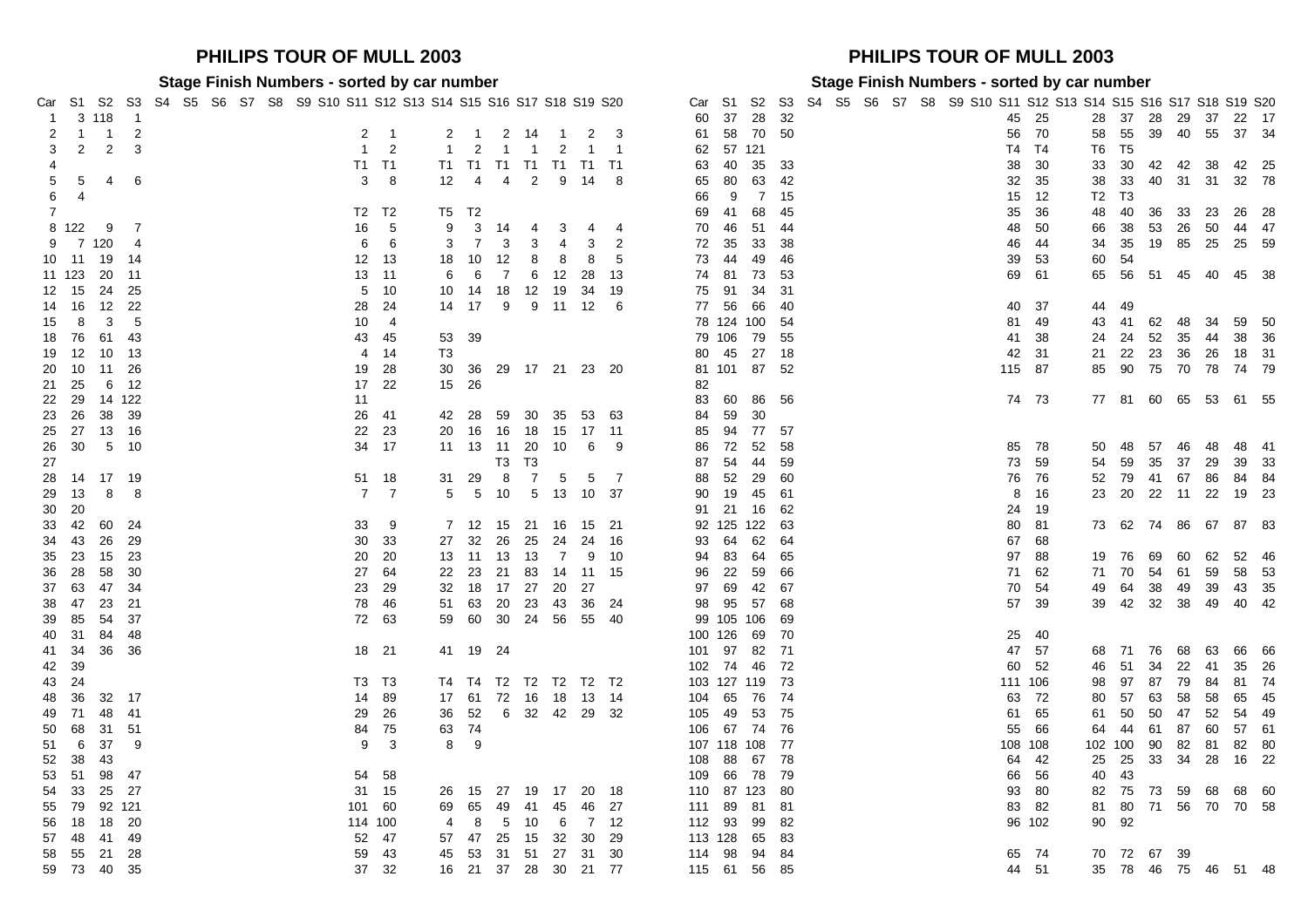### **Stage Finish Numbers - sorted by car number**

| Car | S1              | S <sub>2</sub> | S3     | S4 | S <sub>5</sub> | S6 | S7 | S8 | S9 S10 S11 S12 S13 S14 S15 S16 S17 S18 S19 |                |                |     |                |                |                |                |    |                | <b>S20</b>     |  |
|-----|-----------------|----------------|--------|----|----------------|----|----|----|--------------------------------------------|----------------|----------------|-----|----------------|----------------|----------------|----------------|----|----------------|----------------|--|
| 116 | 96              | 96             | 86     |    |                |    |    |    |                                            | 79             | 86             |     | 79             | 69             | 70             | 64             | 61 | 64             | 56             |  |
| 117 | 90              | 89             | 87     |    |                |    |    |    |                                            | 53             | 34             |     | 47             | 45             | 44             | 52             | 54 | 47             | 51             |  |
| 118 | 114             | 117            | 88     |    |                |    |    |    |                                            | 102            | 107            | 101 |                | 102            | 93             | 84             | 85 | 85             | 82             |  |
| 119 | 53              | 71             | 89     |    |                |    |    |    |                                            | 36             | 69             |     | 72             | 58             | 64             | 44             | 57 | 69             |                |  |
| 120 | 75              | 55             | 90     |    |                |    |    |    |                                            | 82             | 77             |     | 87             | 88             | 43             | 53             |    |                |                |  |
| 121 | 17              | 39             | 91     |    |                |    |    |    |                                            | 21             | 27             |     | 29             | 31             | 45             | 50             | 36 | 41             | 43             |  |
| 122 | 102             | 102            | 92     |    |                |    |    |    |                                            | 94             | 98             |     | 89             | 87             | 82             |                |    |                |                |  |
| 123 | 99              | 90             | 93     |    |                |    |    |    |                                            | 89             | 90             |     | 74             | 66             | 77             | 55             | 64 | 60             | 44             |  |
| 124 | 82              | 91             | 94     |    |                |    |    |    |                                            | 62             |                |     |                |                | T <sub>5</sub> | T5             | T4 | T4             | T4             |  |
| 126 | 86              | 93             | 95     |    |                |    |    |    |                                            | 77             | 83             |     | 84             | 89             | 68             | 62             | 69 | 67             | 62             |  |
| 127 | 92              | 75             | 96     |    |                |    |    |    |                                            | 68             | 79             |     | 75             | 68             | 79             | 54             | 71 | 63             | 65             |  |
| 128 | 50              | 50             | 97     |    |                |    |    |    |                                            | 49             | 55             |     | 55             | 34             | 55             |                |    |                |                |  |
| 129 | 110 109         |                | 98     |    |                |    |    |    |                                            | 99             | 97             |     | 93             | 91             | 47             | 76             | 76 | 76             | 72             |  |
| 130 | 113             | 112            | 99     |    |                |    |    |    |                                            | 91             | 92             |     | 95             | 93             | 86             | 73             | 82 | 83             | 71             |  |
| 131 | 77              | 72             | 100    |    |                |    |    |    |                                            |                |                |     |                |                |                |                |    |                |                |  |
| 132 | 104             |                | 88 101 |    |                |    |    |    |                                            | 87             | 85             |     | 76             | 82             | 66             | 69             | 66 | 62             | 39             |  |
| 133 | 70              |                |        |    |                |    |    |    |                                            | T <sub>5</sub> | T6             |     | T7             | T <sub>6</sub> | T4             | T <sub>4</sub> | T3 | T <sub>3</sub> | T <sub>3</sub> |  |
| 135 |                 |                |        |    |                |    |    |    |                                            |                |                |     |                |                |                |                |    |                |                |  |
| 136 | 62              |                | 85 102 |    |                |    |    |    |                                            | 58             | 48             |     | 56             | 46             | 48             | 43             | 47 | 49             | 68             |  |
| 137 | 121             | 111            | 103    |    |                |    |    |    |                                            | 110            |                |     |                |                |                |                |    |                |                |  |
| 138 | 112             | 101            | 104    |    |                |    |    |    |                                            | 103            | 84             |     | 67             | 73             | 65             | 63             | 65 | 56             | 57             |  |
| 139 | 78              | 80             | 105    |    |                |    |    |    |                                            | 50             | 71             |     | 62             | 67             | 56             |                |    |                |                |  |
| 140 | 120             | 115            | 106    |    |                |    |    |    |                                            | 98             | 112            |     | 99             | 101            | 92             | 88             |    |                |                |  |
| 141 | 129             | 97             | 107    |    |                |    |    |    |                                            | 95             | 99             |     | 96             | 96             | 85             | 89             |    |                |                |  |
|     | 142 117 114 108 |                |        |    |                |    |    |    |                                            | 109            | 103            |     | 97             | 98             | 88             | 81             | 83 | 80             | 76             |  |
| 144 | 130 124 109     |                |        |    |                |    |    |    |                                            | 112            | 110            | 104 |                | 104            | 95             | 90             | 88 | 88             | 85             |  |
| 145 | 100             |                | 95 110 |    |                |    |    |    |                                            | 86             | 91             |     | 83             | 83             | 89             | 66             | 75 | 73             | 52             |  |
| 146 | 116             |                |        |    |                |    |    |    |                                            | T <sub>6</sub> | T <sub>5</sub> |     | T <sub>8</sub> | T7             |                |                |    |                |                |  |
| 147 | 32              |                | 22 111 |    |                |    |    |    |                                            | 88             | 111            |     | 37             | 27             | 96             | 91             | 33 | 33             |                |  |
| 149 | 84              |                | 83 112 |    |                |    |    |    |                                            | 75             | 67             |     | 78             | 77             | 58             | 57             | 51 | 50             | 54             |  |
| 150 | 131             | 125 113        |        |    |                |    |    |    |                                            | 107            | 105            | 103 |                | 103            | 94             | 92             | 87 | 86             | 81             |  |
| 151 |                 | 109 113 114    |        |    |                |    |    |    |                                            | 100            | 101            |     | 92             | 94             | 84             | 72             | 73 | 71             | 69             |  |
|     | 152 111 104 115 |                |        |    |                |    |    |    |                                            | 113            | 109            |     |                |                | T <sub>6</sub> | T <sub>6</sub> | T5 | T <sub>5</sub> | T <sub>5</sub> |  |
|     | 153 108 103 116 |                |        |    |                |    |    |    |                                            | 104            | 95             |     | 94             | 99             | 80             | 71             | 72 | 75             | 64             |  |
| 154 | 115 110 117     |                |        |    |                |    |    |    |                                            | 92             | 96             |     | 91             | 84             | 83             | 78             | 80 | 78             | 73             |  |
|     | 155 103 105 118 |                |        |    |                |    |    |    |                                            | 90             | 94             |     | 86             | 86             | 81             | 74             | 77 | 77             | 70             |  |
|     | 156 107 107 119 |                |        |    |                |    |    |    |                                            | 105            | 93             |     | 88             | 85             | 78             | 77             | 74 | 72             | 67             |  |
|     | 157 132         |                |        |    |                |    |    |    |                                            |                |                |     |                |                |                |                |    |                |                |  |
|     | 160 119 116 120 |                |        |    |                |    |    |    |                                            |                | 106 104        | 100 |                | 95             | 91             | 80             | 79 | 79             | 75             |  |
|     |                 |                |        |    |                |    |    |    |                                            |                |                |     |                |                |                |                |    |                |                |  |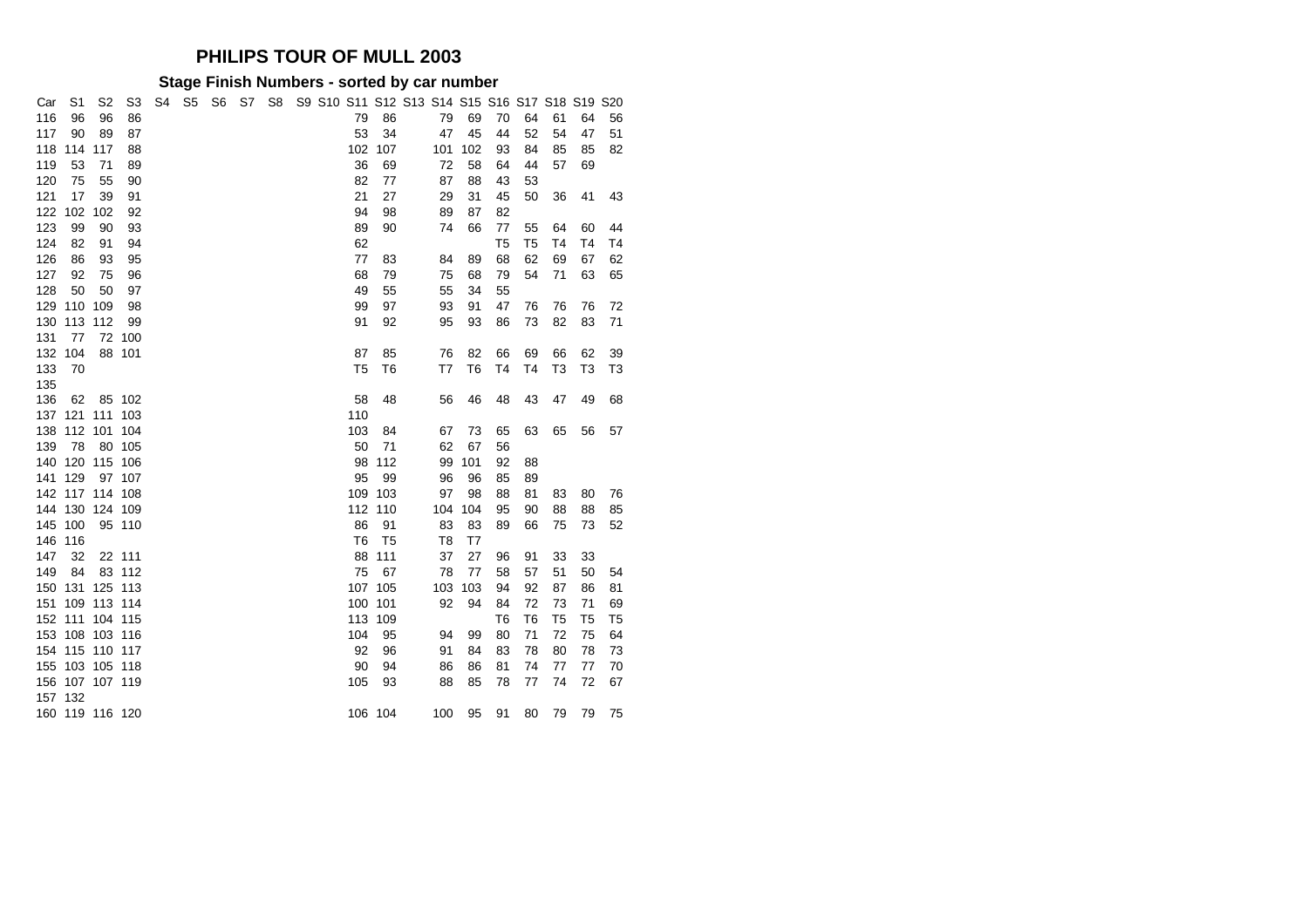### **PHILIPS TOUR OF MULL 2003 PHILIPS TOUR OF MULL 2003**

**Position After Each Stage Position After Each Stage**

| ⊃os    | -S1       | S2             | S3                         |  |  | S4 S5 S6 S7 S8 S9 S10 S11 S12 S13 S14 S15 S16 S17 S18 S19 S20 |     |                |                |         |                           |                    |       |               |        |    | Pos S1 | - S2           |        |  |  | S3 S4 S5 S6 S7 S8 S9 S10 S11 S12 S13 S14 S15 S16 S17 S18 S19 S20 |         |     |             |                             |                   |    |        |
|--------|-----------|----------------|----------------------------|--|--|---------------------------------------------------------------|-----|----------------|----------------|---------|---------------------------|--------------------|-------|---------------|--------|----|--------|----------------|--------|--|--|------------------------------------------------------------------|---------|-----|-------------|-----------------------------|-------------------|----|--------|
|        | 2         | $\overline{2}$ | 2                          |  |  |                                                               | 2   | $\overline{2}$ | $\overline{2}$ | 2       | 2                         | 3                  | 3     | 3             | 3      |    |        | 50 128 105     | 88     |  |  |                                                                  | 61 128  |     |             | 88 108 96 74 115 96 96      |                   |    |        |
|        |           |                |                            |  |  |                                                               | 3   |                |                |         |                           |                    |       |               |        |    |        |                |        |  |  |                                                                  |         |     |             |                             |                   |    |        |
| 2      | 3         | 3              | 3                          |  |  |                                                               |     | 3              | 3              | 3       | 3                         | $\overline{2}$     | 2     | 2             | 2      | 51 |        | 53 102 18      |        |  |  | 50                                                               | 88      |     |             | 97 115 79 115 119 117 136   |                   |    |        |
| 3      | -1        | 5              | 15                         |  |  |                                                               | 5   | 5              | 5              | 5       | 5                         | 5                  | 5     | 5             | - 5    | 52 | 88     | 49             | 65     |  |  | 9                                                                | 96      |     |             | 102 87 136 119 86 86 104    |                   |    |        |
|        | 6         | 15             | 5                          |  |  |                                                               | 15  | -15            | 29             | 29      | 29                        | 29                 | 29    | 29            | -10    |    | 53 119 | 33             | -61    |  |  | 128                                                              | -50     | 50  | 88          |                             | 74 117 117 119 55 |    |        |
| 5      | 5         | 66             | 29                         |  |  |                                                               | 29  | 29             | 66             | 51      | 26                        | 10                 | 10    | 10            | -29    | 54 | 87     | 69             | -40    |  |  | 96                                                               | - 97    |     |             | 87 105 117 86 88 149 149    |                   |    |        |
| 6      | -51       | 29             | 66                         |  |  |                                                               | 19  | 19             | 19             | 66      | 10                        | 26                 | 26    | 26            | -26    | 55 | 58     | 86             | 96     |  |  |                                                                  | 87 115  | 96  |             | 50 119 120 104 104 94       |                   |    |        |
| 7      | 9         | 19             | 19                         |  |  |                                                               | 66  | 66             |                | 51 10   | 14                        |                    | 14 14 | -14           | -8     | 56 |        | 77 115 87      |        |  |  |                                                                  | 97 87   | 105 |             | 96 86 104 149 106 83        |                   |    |        |
| 8      | 15        | 20             | 26                         |  |  |                                                               | 21  | 51             | 26             | 26      | 35                        | 35                 | 35    | 28            | -14    | 57 | 62     | 77 97          |        |  |  |                                                                  | 105 102 | 108 |             | 98 106 149 83               |                   |    | 83 106 |
| 9      | 66        | 21             | 21                         |  |  |                                                               | 10  | 10             | 10             | 12      | 12                        | 28                 | 28    | 35            | -28    | 58 |        | 61 120 128     |        |  |  |                                                                  | 115 105 | 98  |             | 79 139 83 106               |                   |    | 88 78  |
| 10     | 20        | 14             | 10                         |  |  |                                                               | 51  | 21             | 21             | 21      | 28                        | 12                 | 12    | 8             | 9      | 59 | 84     | 93 105         |        |  |  |                                                                  | 102 119 | 119 |             | 109 120 106                 |                   | 78 | 94 132 |
| 11 10  |           | 28             | 28                         |  |  |                                                               | 26  | 26             | 12             | 35      | 25                        | 25                 | 8     | 9             | -35    | 60 |        | 83 119 102     |        |  |  |                                                                  | 119 53  |     |             | 109 119 104 114 94          |                   |    | 78 101 |
| 12 19  |           | 26             | 20                         |  |  |                                                               | 20  | 12             | 14             | 14      | 8                         | 8                  | 25    | 25            | -25    |    | 61 115 |                | 61 86  |  |  | 93                                                               | -98     | 79  | 106         |                             | 83 94             | 55 | 55 123 |
| 13 29  |           | 10             | - 14                       |  |  |                                                               | 12  | 20             | 35             | 25      | 9                         | 9                  | 11    |               | 12 12  |    | 62 136 |                | 18 115 |  |  | 53                                                               | -93     |     |             | 106 136 149 78 101 101 127  |                   |    |        |
| 14 28  |           | 56             | -51                        |  |  |                                                               | 14  | 25             | 25             | 20      | 11                        | - 11               | 9     |               | 11 11  | 63 | 37     |                | 39 120 |  |  |                                                                  | 106 106 | 74  |             | 74 94 101 127 127 111       |                   |    |        |
| 15 12  |           | 91             | 56                         |  |  |                                                               | 25  | 14             | 20             | 28      | 20                        | 20                 | 20    | 20            | -56    | 64 | 93     |                | 40 93  |  |  |                                                                  | 74 108  |     |             | 136 86 114 55 111 132 126   |                   |    |        |
| 16 14  |           | 35             | 25                         |  |  |                                                               | 35  | 35             | 28             | 54      | 33                        | 33                 | 33    | 33            | -20    |    |        | 65 104 106 119 |        |  |  | 86                                                               | - 74    |     |             | 86 117 101 127 126 126 116  |                   |    |        |
| 17 121 |           | 25             | 35                         |  |  |                                                               | 28  | 28             |                | 8       | 54                        |                    | 54    | 54            | -33    |    | 66 109 | 65             |        |  |  |                                                                  | 104 109 |     |             | 139 139 78 111 132 111 138  |                   |    |        |
|        |           |                |                            |  |  |                                                               |     |                | 54             |         |                           | 54                 |       |               |        |    |        |                | - 9    |  |  |                                                                  |         |     |             |                             |                   |    |        |
| 18 56  |           | 22             | 12                         |  |  |                                                               | 48  | 54             | 80             | 80      | 80                        | 80                 | 56    | 56            | -54    |    |        | 67 106 131 74  |        |  |  |                                                                  | 98 136  |     |             | 117 104 127 126 116 116 88  |                   |    |        |
| 19 90  |           | 12             | 54                         |  |  |                                                               | 54  | 80             | 8              | 33      | 41                        | 56                 | 80    | 80            | -34    | 68 |        | 50 94 53       |        |  |  |                                                                  | 108 104 |     |             | 101 101 132 132 138 138 110 |                   |    |        |
| 20     | 30        | 51             | 38                         |  |  |                                                               | 80  | 34             | 33             | 11      | 34                        | 34                 | 34    | 34            | -80    | 69 |        | 97 104 106     |        |  |  |                                                                  | 139 139 |     |             | 104 147 55 116 123 123 145  |                   |    |        |
|        | 21 91 147 |                | 80                         |  |  |                                                               | 34  | 41             | 34             | 34      | 56                        | 49                 | 90    | 90            | -90    |    |        | 70 133 109 131 |        |  |  | 120                                                              | - 86    | 94  |             | 94 126 138 129 110 129      |                   |    |        |
| 22     | 96        | 54             | 48                         |  |  |                                                               | 41  | 8              | 48             | -41     | 49                        | 90                 | 37    | 37            | 60     | 71 |        | 49 108 94      |        |  |  |                                                                  | 109 79  |     |             | 120 127 111 123 81 129 156  |                   |    |        |
|        | 23 35 121 |                | 58                         |  |  |                                                               | 58  | 60             | 41             | 60      | 37                        | 37                 | 49    | 60            | -49    | 72 | 86     |                | 8 104  |  |  |                                                                  | 136 120 |     |             | 83 83 116 129 110 81 153    |                   |    |        |
| 24     | 43        | 34             | 34                         |  |  |                                                               | 23  | 48             | 60             | 48      | 60                        | 60                 | 60    | 49            | 38     | 73 | 59     |                | 74 109 |  |  |                                                                  | 83 117  |     |             | 127 120 138 81 145 145 81   |                   |    |        |
| 25     | 21        | 38             | 60                         |  |  |                                                               | 38  | 33             | 11             | 63      | 72                        | 38                 | 38    | 38            | -36    |    | 74 102 |                | 98 108 |  |  |                                                                  | 127 101 |     |             | 147 149 123 155 156 156 151 |                   |    |        |
| 26     | -23       | 60             | 41                         |  |  |                                                               | 60  | 23             | 63             | 23      | 36                        | 59                 | 59    | 59            | 57     |    |        | 75 120 139 98  |        |  |  | 79                                                               | - 83    |     |             | 149 114 129 110 153 147 154 |                   |    |        |
| 27 25  |           | 58             | 63                         |  |  |                                                               | 63  | 58             | 23             | 59      | 90                        | 57                 | 57    | 36            | -58    |    |        | 76 18 136 139  |        |  |  |                                                                  | 101 127 |     |             | 114 111 81 145 92 153 130   |                   |    |        |
| 28     | 36        | 80             | 23                         |  |  |                                                               | 72  | 63             | 58             | 37      | 38                        | 63                 | 58    | 57            | -48    |    |        | 77 131 83 136  |        |  |  |                                                                  | 149 149 |     |             | 111 126 155 156 147 151 92  |                   |    |        |
| 29     | 22        | 23             | 72                         |  |  |                                                               | 8   | 38             | 59             | 36      | 58                        | 58                 | 63    | 58            | 63     |    |        | 78 139 127 83  |        |  |  |                                                                  | 124 100 |     |             | 126 123 110 153 151 154 142 |                   |    |        |
| 30     | 26        | 72             | 33                         |  |  |                                                               | 36  | 91             | 72             | 72      | 59                        | 36                 | 36    | 63            | - 69   | 79 |        | 55 111 127     |        |  |  |                                                                  | 117 111 |     |             | 132 78 122 154 154 130 103  |                   |    |        |
| 31 40  |           | 41             | 36                         |  |  |                                                               | 91  | 72             | 38             | 90      | 63                        | 23                 | 72    |               | 72 108 | 80 |        | 65 85 111      |        |  |  |                                                                  | 94 147  |     |             | 123 116 156 92 130 92 160   |                   |    |        |
| 32 147 |           | 90             | 8                          |  |  |                                                               | 33  | 11             | 36             | 58      |                           | 57 72              | 23    |               | 48 72  | 81 |        | 74 11 85       |        |  |  |                                                                  | 111 94  |     |             | 116 132 145 130 142 142 107 |                   |    |        |
| 33 54  |           | 48             | 91                         |  |  |                                                               | 37  | 37             | 37             | 9       | 23                        | 69                 | 69    |               | 69 102 |    |        | 82 124 149 149 |        |  |  |                                                                  | 126 126 |     |             | 78 145 92 151 103 103 155   |                   |    |        |
| 34 41  |           | 88             | 59                         |  |  |                                                               | 59  | 36             | 90             | 38      | 121                       | 65                 | 65    |               | 65 121 | 83 |        | 94 55 81       |        |  |  |                                                                  | 100 114 |     |             | 145 55 153 147 160 160 118  |                   |    |        |
| 35 72  |           | 63             | 75                         |  |  |                                                               | 11  | 59             |                | 121 121 |                           | 69 121 121         |       |               | 23 39  |    |        | 84 149 101 101 |        |  |  |                                                                  | 114 132 |     |             | 55 138 154 141 107 107 150  |                   |    |        |
| 36     | 48        | 84             | 37                         |  |  |                                                               | 121 | 90             | 9              | 49      | 65                        | 39                 |       | 48 121 87     |        |    |        | 85 39 124 124  |        |  |  |                                                                  | 132 116 |     |             | 138 155 147 142 118 118 144 |                   |    |        |
|        |           | 50             | 57                         |  |  |                                                               |     |                |                |         | 39                        |                    |       |               |        |    |        |                |        |  |  |                                                                  |         |     |             | 155 81 130 103 150 155      |                   |    |        |
| 37     | 60        |                |                            |  |  |                                                               | 90  | 121            | 49             | 56      |                           | 48                 |       | 39 108 61     |        |    |        | 86 126 53 79   |        |  |  |                                                                  | 116 123 |     |             |                             |                   |    |        |
| 38     | 52        | 52 147         |                            |  |  |                                                               | 49  | 49             | 77             | 77      | 48                        |                    |       | 70 102 102 23 |        |    |        | 87 110 79 117  |        |  |  |                                                                  | 123 145 |     |             | 81 122 141 107 155 150      |                   |    |        |
| 39     | 42        | 57             | 70                         |  |  |                                                               | 57  | 57             | 57             |         | 65 70 102 108             |                    |       | -39           | -59    |    |        | 88 108 117 126 |        |  |  |                                                                  | 145 78  |     |             | 112 112 151 160 144 144     |                   |    |        |
| 40     | 63        | 96             | 73                         |  |  |                                                               | 73  | 77             | 69             |         | 69 102 108                |                    | 70    |               | 87 97  |    |        | 89 111 126 123 |        |  |  |                                                                  | 22 155  |     |             | 122 156 142 118             |                   |    |        |
| 41     | 69        | 87             | $-11$                      |  |  |                                                               | 56  | 73             | 56             |         | 57 108                    | 61                 | 87    |               | 70 70  |    |        | 90 117 81 132  |        |  |  |                                                                  | 112 112 |     |             | 156 110 103 140             |                   |    |        |
| 42     | 33        | 59             | - 49                       |  |  |                                                               | 70  | 69             | 65             | 73      | 61                        | 87                 | 61    | 61            | 98     |    |        | 91 75 123 114  |        |  |  |                                                                  | 122 122 |     |             | 153 153 107 150             |                   |    |        |
| 43     | -34       | 36 121         |                            |  |  |                                                               | 77  | 70             | 73             | 70      | 87                        | 98                 | 97    | 98            | - 79   |    |        | 92 127 132 116 |        |  |  |                                                                  | 155 81  |     |             | 110 154 160 144             |                   |    |        |
| 44     | 73        | 73             | $\overline{\phantom{0}}$ 1 |  |  |                                                               | 69  | 9              | 70             | 18      | 97                        | 97                 | 98    |               | 97 65  |    |        | 93 112 114 112 |        |  |  |                                                                  | 81 55   |     | 129 129 118 |                             |                   |    |        |
| 45     | 80        | 97             | -77                        |  |  |                                                               | 65  | 65             | 18             | 39      | 98                        | 88                 | 79    |               | 79 74  | 94 |        | 85 116 145     |        |  |  |                                                                  | 78 138  |     | 130 130 140 |                             |                   |    |        |
| 46     | 70        | 128            | 50                         |  |  |                                                               | 18  | 18             |                | 39 128  |                           | 88 105 105 105 105 |       |               |        |    |        | 95 98 112 122  |        |  |  |                                                                  | 138 153 |     | 141 92 150  |                             |                   |    |        |
| 47 38  |           | 70             | 69                         |  |  |                                                               | 39  | 39             | 115            |         | 61 128 79 136 136 86      |                    |       |               |        |    |        | 96 116 145 100 |        |  |  |                                                                  | 153 156 |     | 154 141 144 |                             |                   |    |        |
| 48 57  |           | 75             | 39                         |  |  |                                                               | 147 | 56             |                |         | 128 102 115 136 74 74 115 |                    |       |               |        |    |        | 97 101 1 155   |        |  |  |                                                                  | 55 141  |     | 151 151     |                             |                   |    |        |
|        | 49 105 37 |                | 90                         |  |  |                                                               | 88  | -61            |                |         | 61 97 105 96 96 115 117   |                    |       |               |        |    |        | 98 114 122 113 |        |  |  |                                                                  | 156 130 |     | 92 142      |                             |                   |    |        |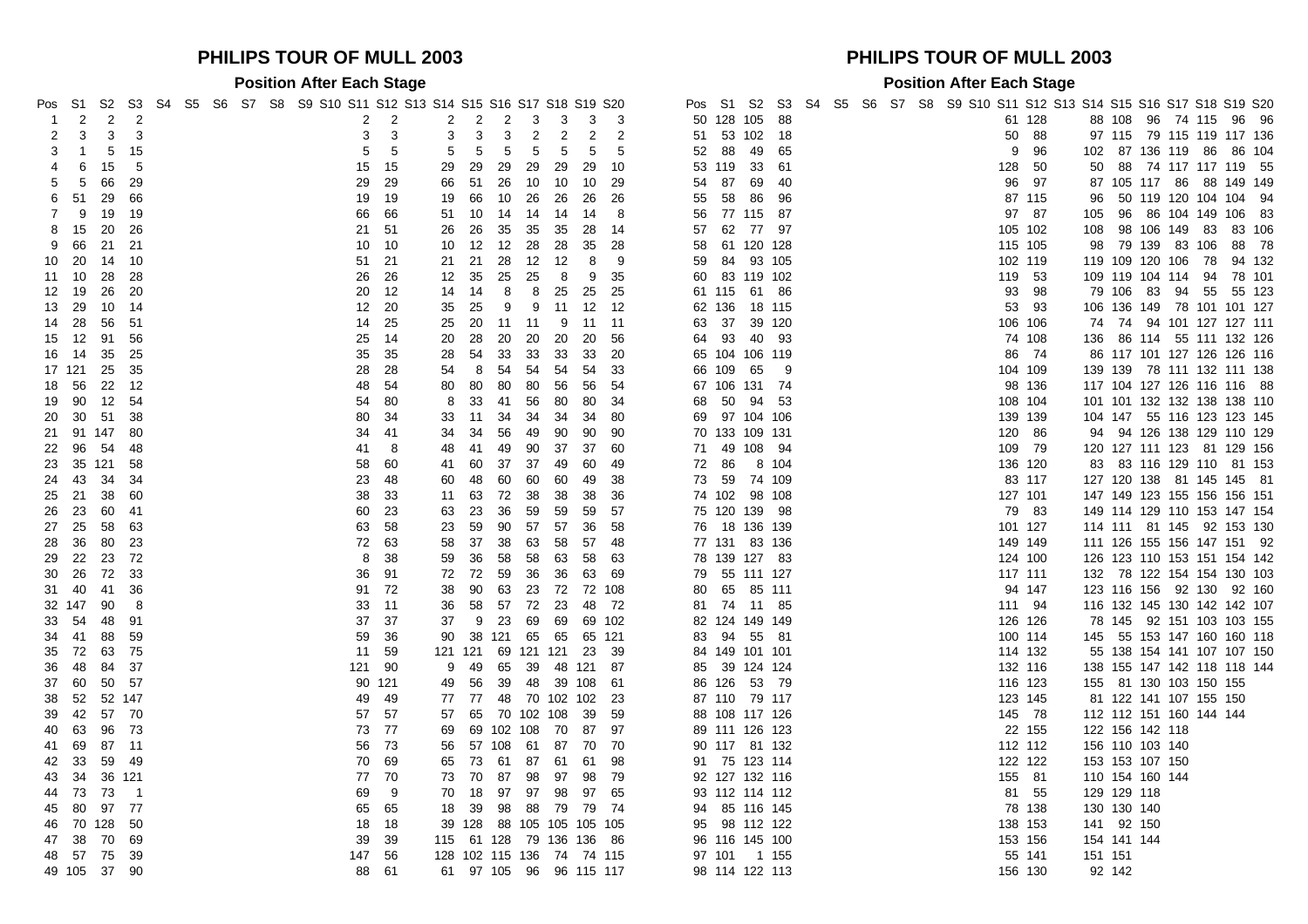#### **Position After Each Stage**

| Pos     | S1      |                 | S2 S3  |  |  | S4 S5 S6 S7 S8 S9 S10 S11 S12 S13 S14 S15 S16 S17 S18 S19 S20 |     |         |     |         |  |  |  |
|---------|---------|-----------------|--------|--|--|---------------------------------------------------------------|-----|---------|-----|---------|--|--|--|
|         |         | 99 123 100 138  |        |  |  |                                                               |     | 141 129 |     | 142 107 |  |  |  |
|         |         | 100 145 155 153 |        |  |  |                                                               |     | 129 154 |     | 107 160 |  |  |  |
| 101     |         | 81 113          | 99     |  |  |                                                               |     | 130 110 |     | 160 118 |  |  |  |
|         |         | 102 122 138 152 |        |  |  |                                                               |     | 154 151 |     | 118 103 |  |  |  |
|         |         | 103 155 153 156 |        |  |  |                                                               | 151 | 92      |     | 103 140 |  |  |  |
|         | 104 132 | 99              | 55     |  |  |                                                               |     | 152 152 |     | 140 150 |  |  |  |
| 105     |         | 99 152          | 22     |  |  |                                                               |     | 110 107 |     | 150 144 |  |  |  |
| 106     |         | 79 156          | 78     |  |  |                                                               |     | 107 142 | 144 |         |  |  |  |
|         | 107 156 |                 | 9 129  |  |  |                                                               |     | 137 160 |     |         |  |  |  |
|         |         | 108 153 129 141 |        |  |  |                                                               |     | 140 118 |     |         |  |  |  |
|         |         | 109 151 141 151 |        |  |  |                                                               |     | 142 150 |     |         |  |  |  |
|         | 110 129 |                 | 78 130 |  |  |                                                               |     | 118 103 |     |         |  |  |  |
|         |         |                 |        |  |  |                                                               |     |         |     |         |  |  |  |
|         |         | 111 152 151 154 |        |  |  |                                                               |     | 160 140 |     |         |  |  |  |
|         |         | 112 138 130 107 |        |  |  |                                                               |     | 92 144  |     |         |  |  |  |
|         |         | 113 130 154 137 |        |  |  |                                                               | 150 |         |     |         |  |  |  |
|         | 114 118 |                 | 62 110 |  |  |                                                               | 103 |         |     |         |  |  |  |
|         |         | 115 154 107 142 |        |  |  |                                                               | 144 |         |     |         |  |  |  |
|         |         | 116 146 137 118 |        |  |  |                                                               |     |         |     |         |  |  |  |
|         |         | 117 142 110 140 |        |  |  |                                                               |     |         |     |         |  |  |  |
|         |         | 118 107 142 160 |        |  |  |                                                               |     |         |     |         |  |  |  |
|         |         | 119 160 118 103 |        |  |  |                                                               |     |         |     |         |  |  |  |
|         |         | 120 140 140     | 92     |  |  |                                                               |     |         |     |         |  |  |  |
|         |         | 121 137 160 144 |        |  |  |                                                               |     |         |     |         |  |  |  |
| 122     |         | 8 103 150       |        |  |  |                                                               |     |         |     |         |  |  |  |
| 123     | 11      | 92              |        |  |  |                                                               |     |         |     |         |  |  |  |
| 124     |         | 78 144          |        |  |  |                                                               |     |         |     |         |  |  |  |
| 125     |         | 92 150          |        |  |  |                                                               |     |         |     |         |  |  |  |
| 126 100 |         |                 |        |  |  |                                                               |     |         |     |         |  |  |  |
|         | 127 103 |                 |        |  |  |                                                               |     |         |     |         |  |  |  |
|         | 128 113 |                 |        |  |  |                                                               |     |         |     |         |  |  |  |
| 129 141 |         |                 |        |  |  |                                                               |     |         |     |         |  |  |  |
|         | 130 144 |                 |        |  |  |                                                               |     |         |     |         |  |  |  |
|         | 131 150 |                 |        |  |  |                                                               |     |         |     |         |  |  |  |
| 132 157 |         |                 |        |  |  |                                                               |     |         |     |         |  |  |  |
| 133     |         |                 |        |  |  |                                                               |     |         |     |         |  |  |  |
| 134     |         |                 |        |  |  |                                                               |     |         |     |         |  |  |  |
| 135     |         |                 |        |  |  |                                                               |     |         |     |         |  |  |  |
| 136     |         |                 |        |  |  |                                                               |     |         |     |         |  |  |  |
| 137     |         |                 |        |  |  |                                                               |     |         |     |         |  |  |  |
| 138     |         |                 |        |  |  |                                                               |     |         |     |         |  |  |  |
| 139     |         |                 |        |  |  |                                                               |     |         |     |         |  |  |  |
| 140     |         |                 |        |  |  |                                                               |     |         |     |         |  |  |  |
| 141     |         |                 |        |  |  |                                                               |     |         |     |         |  |  |  |
| 142     |         |                 |        |  |  |                                                               |     |         |     |         |  |  |  |
| 143     |         |                 |        |  |  |                                                               |     |         |     |         |  |  |  |
| 144     |         |                 |        |  |  |                                                               |     |         |     |         |  |  |  |
|         |         |                 |        |  |  |                                                               |     |         |     |         |  |  |  |
| 145     |         |                 |        |  |  |                                                               |     |         |     |         |  |  |  |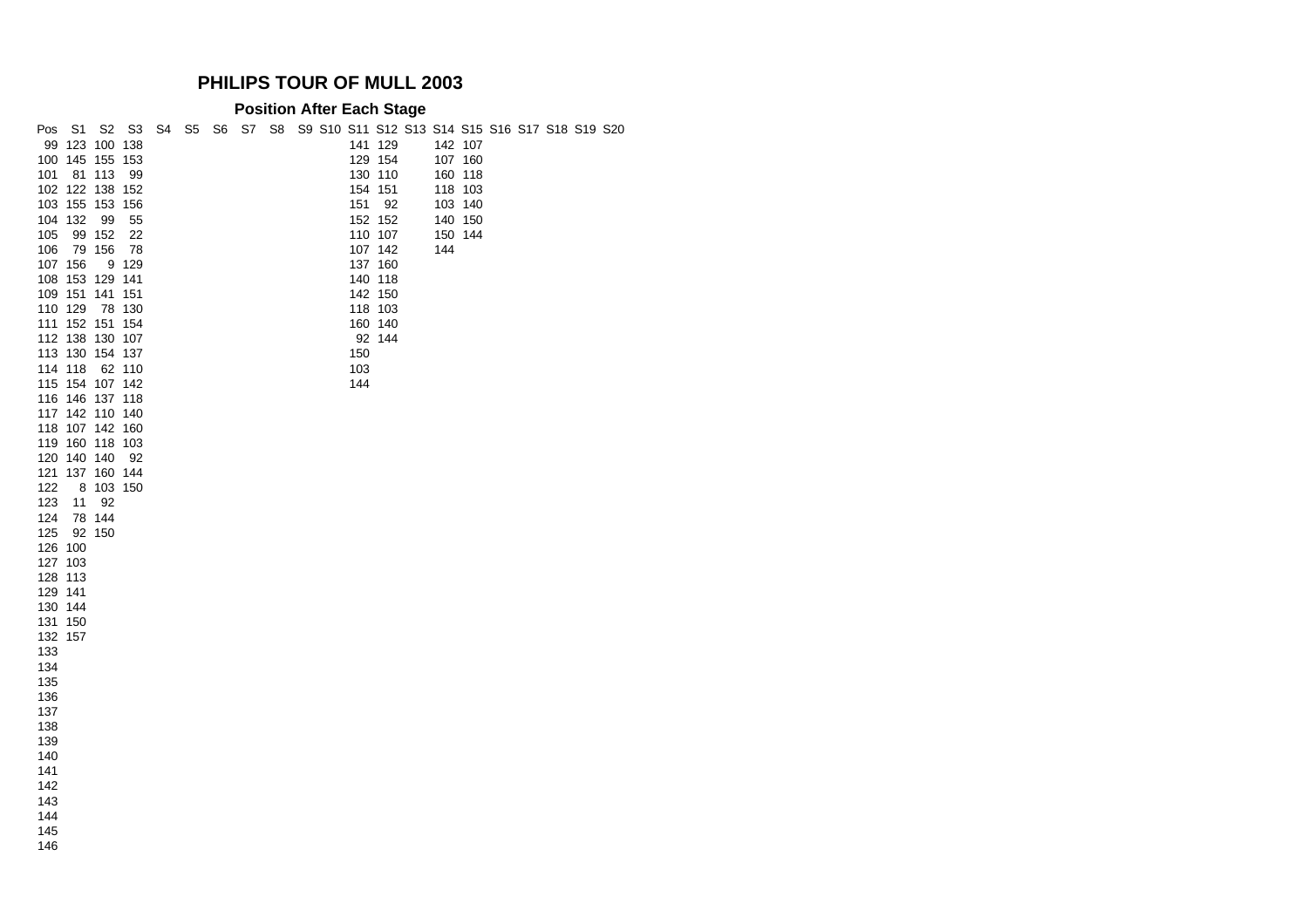|                     |                |                  |                |                | <b>Stage Times for All Stages for All Cars</b>                       |                |                      |                         |                |                |                |                |       |                      |
|---------------------|----------------|------------------|----------------|----------------|----------------------------------------------------------------------|----------------|----------------------|-------------------------|----------------|----------------|----------------|----------------|-------|----------------------|
| Car                 | ST01           | ST <sub>02</sub> |                |                | ST03 ST11 ST12 ST14 ST15 ST16 ST17 ST18 ST19 ST20 Pens               |                |                      |                         |                |                |                |                |       | Total                |
| 1                   | 06:58          | 16:36            | 08:47          |                |                                                                      |                |                      |                         |                |                |                |                |       |                      |
| 2                   | 06:52          | 11:12            | 08:55          | 06:50          | 06:01                                                                | 06:13          | 03:55                | 20:50                   | 07:35          | 04:10          | 07:23          | 12:41          |       | 01:42:37             |
| 3                   | 06:54          | 11:27            | 09:04          | 06:50          | 06:03                                                                | 06:08          | 03:56                | 20:37                   | 06:58          | 04:13          | 07:18          | 12:03          |       | 01:41:31             |
| 4                   |                |                  |                | 07:04          | 06:02                                                                | 06:15          | 04:01                | 21:45                   | 07:10          | 04:21          | 07:41          | 12:40          |       | 00:53:37             |
| 5                   | 07:08          | 12:03            | 09:28          | 06:55          | 06:15                                                                | 06:35          | 04:04                | 22:13                   | 07:11          | 04:31          | 08:05          | 13:19          |       | 01:47:47             |
| 6<br>$\overline{7}$ | 07:01          |                  |                | 07:19          | 06:18                                                                | 07:00          | 04:08                |                         |                |                |                |                |       |                      |
| 8                   | 10:00          | 12:17            | 09:29          | 07:22          | 06:11                                                                | 06:32          | 04:00                | 23:04                   | 07:16          | 04:13          | 07:39          | 12:52          |       | 01:50:55             |
| 9                   | 07:22          | 17:00            | 09:16          | 07:10          | 06:12                                                                | 06:19          | 04:07                | 21:38                   | 07:15          | 04:18          | 07:29          | 12:31          | 00:30 | 01:51:07             |
| 10                  | 07:28          | 12:35            | 09:48          | 07:18          | 06:22                                                                | 06:44          | 04:12                | 22:56                   | 07:26          | 04:27          | 07:59          | 13:14          |       | 01:50:29             |
| 11                  | 10:00          | 12:39            | 09:39          | 07:20          | 06:21                                                                | 06:28          | 04:07                | 22:34                   | 07:23          | 04:33          | 08:40          | 13:45          |       | 01:53:29             |
| 12                  | 07:32          | 12:44            | 10:01          | 07:08          | 06:20                                                                | 06:33          | 04:16                | 23:27                   | 07:34          | 04:39          | 08:46          | 14:04          |       | 01:53:04             |
| 15                  | 07:24          | 11:54            | 09:16          | 07:15          | 06:10                                                                |                |                      |                         |                |                |                |                |       |                      |
| 18                  | 08:19          | 13:42            | 10:42          | 07:40          | 06:47                                                                | 07:15 04:30    |                      |                         |                |                |                |                |       |                      |
| 21                  | 07:44          | 12:13            | 09:43          | 07:22          | 06:32                                                                | 06:42 04:21    |                      |                         |                |                |                |                |       |                      |
| 22                  | 07:48          | 12:27            | 16:00          | 07:18          |                                                                      |                |                      |                         |                |                |                |                |       |                      |
| 23<br>25            | 07:45<br>07:46 | 13:06<br>12:26   | 10:32<br>09:50 | 07:28<br>07:25 | 06:47<br>06:32                                                       | 07:04<br>06:46 | 04:17                | 04:24 25:42<br>23:19    | 07:53<br>07:38 | 04:54<br>04:36 | 09:17<br>08:17 | 16:09<br>13:38 |       | 02:01:01<br>01:52:30 |
| 26                  | 07:48          | 12:13            | 09:36          | 07:35          | 06:27                                                                | 06:35          | 04:15                | 22:43                   | 07:44          | 04:31          | 07:57          | 13:22          |       | 01:50:46             |
| 27                  |                |                  |                |                |                                                                      |                |                      | 25:24                   | 08:30          |                |                |                |       |                      |
| 29                  | 07:29          |                  |                |                | 12:16 09:32 07:10 06:15 06:25                                        |                | 04:06 22:41          |                         | 07:23          | 04:34          | 08:03          | 14:49          |       | 01:50:43             |
| 30                  | 07:36          |                  |                |                |                                                                      |                |                      |                         |                |                |                |                |       |                      |
| 33                  | 08:00          | 13:41            | 10:00          | 07:34          | 06:20                                                                | 06:29          | 04:15                | 23:13                   | 07:45          | 04:37          | 08:10          | 14:06          |       | 01:54:10             |
| 34                  | 08:01          | 12:47            | 10:14          | 07:30          | 06:41                                                                | 06:57          | 04:27                | 23:42                   | 07:53          | 04:43          | 08:28          | 13:45          |       | 01:55:08             |
| 35                  | 07:42          | 12:29            | 09:58          | 07:23          | 06:32                                                                | 06:38          | 04:13                | 22:59                   | 07:34          | 04:25          | 08:01          | 13:30          |       | 01:51:24             |
| 36                  | 07:47          | 13:40            | 10:16          | 07:28          | 06:58                                                                | 06:50          | 04:21                | 23:32                   | 09:46          | 04:34          | 08:03          | 13:45          |       | 01:57:00             |
| 39                  | 08:28          | 13:36            | 10:27          | 08:00          | 06:56                                                                | 07:19          | 04:39                | 24:03                   | 07:52          | 05:09          | 09:19          | 14:54          |       | 02:00:42             |
| 40<br>41            | 07:50<br>07:52 | 14:16<br>13:04   | 10:51<br>10:25 |                | 07:23 06:32                                                          | 07:03          | 04:20                | 23:39                   |                |                |                |                |       | 01:20:18             |
| 42                  | 07:59          |                  |                |                |                                                                      |                |                      |                         |                |                |                |                |       |                      |
| 43                  | 07:42          |                  |                | 07:27          | 06:31                                                                | 06:57          | 04:21                | 23:39                   | 07:41          | 04:51          | 08:34          | 14:05          |       | 00:58:50             |
| 48                  | 07:57          | 13:00            | 09:52          | 07:21          | 07:25                                                                | 06:44          | 04:39                | 26:58                   | 07:36          | 04:38          | 08:04          | 13:45          |       | 01:57:59             |
| 49                  | 08:16          | 13:24            | 10:38          | 07:29          | 06:35                                                                | 07:00          | 04:36                | 22:21                   | 07:56          | 04:58          | 08:42          | 14:31          | 00:10 | 01:56:36             |
| 50                  | 08:14          | 12:59            | 11:14          | 08:18          | 07:07                                                                | 07:21          | 04:49                |                         |                |                |                |                |       |                      |
| 51                  | 07:20          | 13:05            | 09:32          | 07:13          | 06:09                                                                | 06:30          | 04:10                |                         |                |                |                |                |       |                      |
| 52                  | 07:57          | 13:17            |                |                |                                                                      |                |                      |                         |                |                |                |                |       |                      |
| 53                  | 08:06          | 14:48            | 10:50          | 07:49          | 06:54                                                                |                |                      |                         |                |                |                |                |       |                      |
| 58                  | 08:07          | 12:42            |                |                | 10:10  07:52  06:47  07:10  04:36  24:15  08:19  04:47  08:42  14:28 |                |                      |                         |                |                |                |                |       | 01:57:55             |
| 59                  | 08:17          | 13:09            | 10:24          | 07:39          | 06:40<br>06:35                                                       | 06:43          | 04:20 24:36<br>04:29 |                         | 07:53          | 04:49          | 08:21          | 18:11          |       | 02:01:02             |
| 60<br>61            | 07:57<br>08:10 | 12:52<br>13:50   | 10:21<br>10:53 | 07:42<br>07:50 | 07:02                                                                | 06:57<br>07:18 | 04:36                | 23:50<br>24:42          | 07:53<br>08:02 | 04:55<br>05:09 | 08:24<br>08:48 | 13:50<br>14:41 |       | 01:55:45<br>02:01:01 |
| 62                  | 08:10          | 17:00            |                | 08:04          | 06:56                                                                | 07:15          | 04:38                |                         |                |                |                |                |       |                      |
| 63                  | 07:59          | 13:02            | 10:22          | 07:39          | 06:37                                                                | 06:59          | 04:25 24:50          |                         | 08:03 04:56    |                | 09:02          | 14:17          |       | 01:58:11             |
| 65                  | 08:25          | 13:43            | 10:41          | 07:31          | 06:42                                                                | 07:03          | 04:27                | 24:42                   | 07:54          | 04:49          | 08:43          | 18:16          |       | 02:02:56             |
| 66                  | 07:25          | 12:14            | 09:49          | 07:22          | 06:22                                                                | 06:31          | 04:19                |                         |                |                |                |                |       |                      |
| 69                  | 08:00          | 13:45            | 10:45          | 07:37          | 06:43                                                                | 07:12          | 04:30                | 24:34                   | 07:56          | 04:42          | 08:37          | 14:25          |       | 01:58:46             |
| 70                  | 08:04          | 13:30            | 10:43          | 07:45          | 06:49                                                                | 07:22          | 04:30                | 25:24                   | 07:53          | 05:06          | 09:04          | 15:23          |       | 02:01:33             |
| 72                  | 07:54          | 13:00            | 10:30          | 07:43          | 06:47                                                                | 06:59          | 04:28                | 23:29                   | 10:00          | 04:43          | 08:29          | 15:56          |       | 01:59:58             |
| 73                  | 08:01          | 13:27            | 10:49          | 07:39          | 06:51                                                                | 07:19          | 04:36                |                         |                |                |                |                |       |                      |
| 74<br>75            | 08:25<br>08:34 | 13:52<br>13:00   | 11:24<br>10:19 | 07:59          | 06:56                                                                | 07:22          |                      | 04:37 25:22 08:10 04:57 |                |                | 09:07          | 14:50          |       | 02:03:01             |
| 77                  | 08:09          | 13:43            | 10:32          | 07:39          | 06:43                                                                | 07:07          | 04:34                |                         |                |                |                |                |       |                      |
| 78                  | 10:00          | 14:52            | 11:27          | 08:15          | 06:48                                                                | 07:06          |                      | 04:30 25:52             | 08:12          | 04:52          | 09:25          | 15:33          |       | 02:06:52             |
| 80                  | 08:03          | 12:47            | 09:54          | 07:40          | 06:38                                                                | 06:48          | 04:20 23:37          |                         | 08:00          | 04:43          | 08:18          | 14:30          |       | 01:55:18             |
| 81                  | 08:46          | 14:20            | 11:19          | 10:00          | 07:21                                                                | 07:50          | 05:02 27:17          |                         | 08:51          | 05:46          | 10:19          | 18:26          |       | 02:15:17             |
| 84                  | 08:10          | 12:54            |                |                |                                                                      |                |                      |                         |                |                |                |                |       |                      |
| 85                  | 08:38          | 14:01            | 11:38          |                |                                                                      |                |                      |                         |                |                |                |                |       |                      |
| 87                  | 08:07          | 13:19            | 11:38          | 08:01          | 06:55                                                                | 07:15          | 04:38 24:32          |                         | 08:00          | 04:48          | 08:54          | 14:38          |       | 02:00:45             |
| 88                  | 08:06          | 12:54            | 11:38          | 08:03          | 07:09                                                                | 07:14          | 04:54                | 24:45                   | 08:44          | 06:24          | 11:13          | 21:12          |       | 02:12:16             |
| 90                  | 07:34          | 13:22            | 11:38          | 07:11          | 06:26                                                                | 06:50          | 04:20                | 23:35                   | 07:34          | 04:41          | 08:19          | 14:13          |       | 01:55:43             |
| 91<br>93            | 07:39<br>08:13 | 12:29<br>13:43   | 11:38<br>11:38 | 07:27<br>07:58 | 06:31<br>07:02                                                       |                |                      |                         |                |                |                |                |       |                      |
| 94                  | 08:28          | 13:43            | 11:38          | 08:42          | 07:24                                                                | 06:45          | 04:53                | 26:41                   | 08:34          | 05:15          | 09:15          | 15:16          |       | 02:06:34             |
| 96                  | 07:39          | 13:40            | 11:38          | 07:59          | 06:56                                                                | 07:26          | 04:44                | 25:27                   | 08:34          | 05:12          | 09:24          | 15:39          |       | 02:04:18             |
| 97                  | 08:15          | 13:14            | 11:38          | 07:59          | 06:51                                                                | 07:12          | 04:41                | 24:36                   | 08:16          | 04:56          | 09:03          | 14:41          |       | 02:01:22             |
| 98                  | 08:39          | 13:40            | 11:38          | 07:50          | 06:46                                                                | 07:03          | 04:30                | 24:29                   | 08:00          | 05:05          | 08:56          | 15:01          |       | 02:01:37             |
| 100                 | 10:00          | 13:48            | 11:38          | 07:27          | 06:46                                                                |                |                      |                         |                |                |                |                |       |                      |
| 102                 | 08:17          | 13:23            | 11:38          | 07:52          | 06:50                                                                | 07:11          | 04:35 24:31          |                         | 07:46          | 04:57          | 08:47          | 14:20          |       | 02:00:07             |
| 103                 | 10:00          | 16:55            | 11:38          | 09:14          | 08:13                                                                | 08:31          | 05:25 28:48          |                         | 09:26          | 06:04          | 10:56          | 18:08          |       | 02:23:18             |
| 104                 | 08:13          | 14:00            | 11:38          | 07:54          |                                                                      | 07:06 07:43    | 04:37                | 25:52                   | 08:34          | 05:11          | 09:44          | 15:11          |       | 02:05:43             |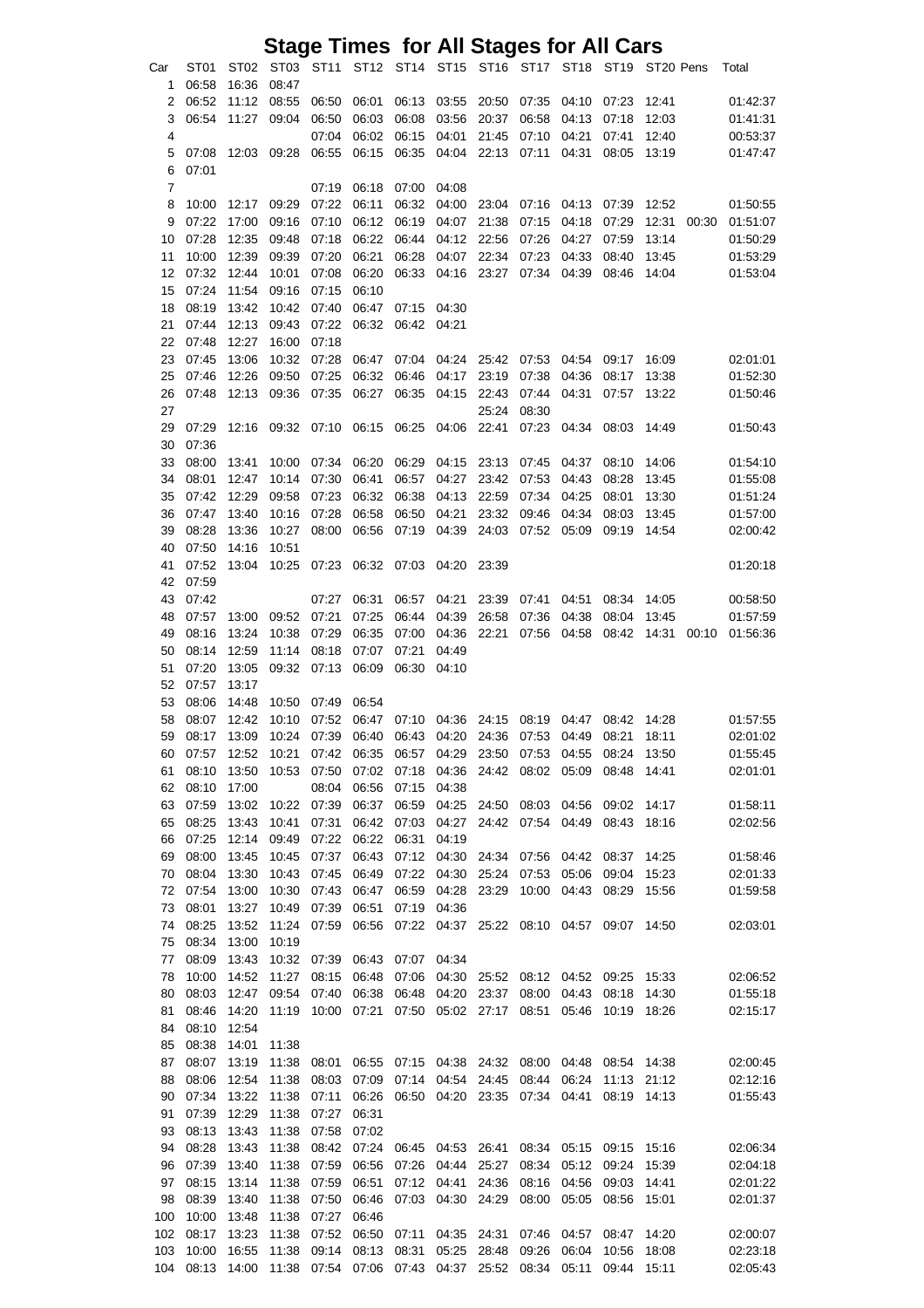## **Stage Times for All Stages for All Cars**

| Car | ST <sub>01</sub> | ST <sub>02</sub> | ST <sub>03</sub> | ST11  | ST <sub>12</sub> | ST14  | ST <sub>15</sub> | ST <sub>16</sub> | <b>ST17</b> | ST <sub>18</sub> | ST <sub>19</sub> | ST20 Pens |       | Total    |
|-----|------------------|------------------|------------------|-------|------------------|-------|------------------|------------------|-------------|------------------|------------------|-----------|-------|----------|
| 105 | 08:05            | 13:32            | 11:38            | 07:53 | 06:59            | 07:19 | 04:34            | 25:21            | 08:12       | 05:07            | 09:18            | 15:33     |       | 02:03:31 |
| 107 | 09:36            | 15:34            | 11:38            | 09:05 | 08:28            | 08:59 | 05:29            | 29:47            | 09:45       | 06:00            | 10:58            | 18:48     | 00:40 | 02:24:47 |
| 108 | 08:31            | 13:43            | 11:38            | 07:56 | 06:47            | 06:55 | 04:21            | 24:29            | 07:56       | 04:48            | 08:14            | 14:10     |       | 01:59:28 |
| 109 | 08:13            | 14:01            | 11:38            | 07:57 | 06:53            | 07:03 | 04:31            |                  |             |                  |                  |           |       |          |
| 110 | 08:31            | 17:00            | 11:38            | 08:36 | 07:10            | 07:45 | 04:51            | 27:08            | 08:34       | 05:26            | 09:49            | 15:59     |       | 02:12:27 |
| 111 | 08:32            | 14:06            | 11:38            | 08:17 | 07:15            | 07:44 | 04:55            | 26:53            | 08:29       | 05:27            | 09:58            | 15:52     |       | 02:09:06 |
| 113 | 10:00            | 13:43            | 11:38            |       |                  |       |                  |                  |             |                  |                  |           |       |          |
| 114 | 08:40            | 14:39            | 11:38            | 07:56 | 07:07            | 07:26 | 04:47            | 26:14            | 08:00       |                  |                  |           |       | 01:36:27 |
| 115 | 08:12            | 13:38            | 11:38            | 07:41 | 06:50            | 07:00 | 04:54            | 25:12            | 09:10       | 05:02            | 09:14            | 15:27     |       | 02:03:58 |
| 116 | 08:40            | 14:44            | 11:38            | 08:09 | 07:21            | 07:43 | 04:44            | 26:49            | 08:38       | 05:13            | 09:41            | 15:50     |       | 02:09:10 |
| 117 | 08:32            | 14:26            | 11:38            | 07:47 | 06:42            | 07:11 | 04:33            | 25:05            | 08:19       | 05:08            | 09:09            | 15:35     | 00:10 | 02:04:15 |
| 118 | 09:29            | 16:30            | 11:38            | 08:54 | 08:23            | 08:46 | 05:33            | 31:53            | 09:56       | 06:22            | 11:48            | 20:27     |       | 02:29:39 |
| 119 | 08:06            | 13:50            | 11:38            | 07:38 | 07:02            | 07:27 | 04:37            | 25:54            | 08:06       | 05:09            | 09:54            |           |       | 01:49:21 |
| 120 | 08:18            | 13:36            | 11:38            | 08:17 | 07:09            | 07:53 | 05:01            | 24:59            | 08:20       |                  |                  |           |       | 01:35:11 |
| 121 | 07:32            | 13:09            | 11:38            | 07:24 | 06:35            | 06:57 | 04:27            | 25:10            | 08:18       | 04:55            | 08:59            | 15:10     |       | 02:00:14 |
| 122 | 08:46            | 15:02            | 11:38            | 08:39 | 07:38            | 08:01 | 05:00            | 28:02            |             |                  |                  |           |       | 01:32:46 |
| 123 | 08:43            | 14:26            | 11:38            | 08:25 | 07:25            | 07:34 | 04:43            | 27:27            | 08:28       | 05:19            | 09:29            | 15:11     |       | 02:08:48 |
| 124 | 08:26            | 14:26            | 11:38            | 07:53 |                  |       |                  | 26:41            | 08:42       | 05:33            | 09:44            | 16:15     |       | 01:06:55 |
| 126 | 08:30            | 14:28            | 11:38            | 08:06 | 07:16            | 07:49 | 05:02            | 26:26            | 08:35       | 05:26            | 09:46            | 16:08     |       | 02:09:10 |
| 127 | 08:35            | 13:58            | 11:38            | 07:58 | 07:10            | 07:34 | 04:44            | 27:31            | 08:21       | 05:27            | 09:40            | 16:15     |       | 02:08:51 |
| 128 | 08:05            | 13:27            | 11:38            | 07:45 | 06:52            | 07:15 | 04:27            | 25:29            |             |                  |                  |           |       | 01:24:58 |
| 129 | 09:06            | 15:38            | 11:38            | 08:45 | 07:37            | 08:13 | 05:07            | 25:16            | 09:16       | 05:40            | 10:22            | 17:10     |       | 02:13:48 |
| 130 | 09:12            | 15:51            | 11:38            | 08:32 | 07:30            | 08:15 | 05:10            | 28:25            | 08:57       | 06:01            | 11:05            | 17:03     |       | 02:17:39 |
| 131 | 08:19            | 13:51            | 11:38            |       |                  |       |                  |                  |             |                  |                  |           |       |          |
| 132 | 08:48            | 14:23            | 11:38            | 08:20 | 07:17            | 07:37 | 04:56            | 26:10            | 08:50       | 05:25            | 09:34            | 14:53     |       | 02:07:51 |
| 133 | 08:15            |                  |                  | 08:15 | 07:21            | 07:39 | 04:49            | 26:13            | 08:32       | 05:20            | 09:18            | 15:41     |       | 01:05:04 |
| 135 |                  |                  |                  |       |                  |       |                  |                  |             |                  |                  |           |       |          |
| 136 | 08:12            | 14:16            | 11:38            | 07:50 | 06:48            | 07:16 | 04:33            | 25:16            | 08:04       | 05:04            | 09:10            | 16:25     |       | 02:04:32 |
| 137 | 09:47            | 15:42            | 11:38            | 09:11 |                  |       |                  |                  |             |                  |                  |           |       |          |
| 138 | 09:09            | 14:57            | 11:38            | 09:00 | 07:16            | 07:23 | 04:47            | 26:01            | 08:35       | 05:21            | 09:19            | 15:50     |       | 02:09:16 |
| 139 | 08:20            | 14:05            | 11:38            | 07:45 | 07:03            | 07:20 | 04:43            | 25:32            |             |                  |                  |           |       | 01:26:26 |
| 140 | 09:43            | 16:17            | 11:38            | 08:43 | 10:00            | 08:35 | 05:29            | 31:35            | 10:00       |                  |                  |           |       | 01:52:00 |
| 141 | 10:00            | 14:45            | 11:38            | 08:39 | 07:40            | 08:17 | 05:25            | 28:25            | 10:00       |                  |                  |           |       | 01:44:49 |
| 142 | 09:34            | 16:08            | 11:38            | 09:06 | 07:58            | 08:23 | 05:25            | 29:31            | 09:42       | 06:03            | 10:54            | 18:09     |       | 02:22:31 |
| 144 | 10:00            | 17:00            | 11:38            | 09:33 | 09:03            | 10:01 | 06:05            | 33:00            | 10:00       | 07:00            | 13:00            | 21:58     |       | 02:38:18 |
| 146 | 09:30            |                  |                  | 08:50 | 07:09            | 08:17 | 06:58            |                  |             |                  |                  |           |       |          |
| 147 | 07:51            | 12:43            | 11:38            | 08:24 | 09:16            | 07:02 | 04:22            | 33:00            | 10:00       | 04:51            | 08:44            |           |       | 01:57:51 |
| 149 | 08:28            | 14:13            | 11:38            | 08:02 | 07:01            | 07:42 | 04:53            | 25:37            | 08:29       | 05:06            | 09:13            | 15:41     |       | 02:06:03 |
| 150 | 10:00            | 17:00            | 11:38            | 09:04 | 08:13            | 09:18 | 05:53            | 32:07            | 10:00       | 06:50            | 12:10            | 20:12     |       | 02:32:25 |
| 151 | 09:05            | 15:55            | 11:38            | 08:49 | 07:49            | 08:12 | 05:16            | 28:07            | 08:56       | 05:34            | 10:00            | 16:45     |       | 02:16:06 |
| 152 | 09:07            | 15:11            | 11:38            | 09:40 | 08:34            |       |                  | 27:48            | 09:12       | 05:45            | 10:05            | 16:47     |       | 01:09:37 |
| 153 | 09:00            | 15:08            | 11:38            | 09:00 | 07:32            | 08:15 | 05:28            | 27:33            | 08:52       | 05:32            | 10:20            | 16:11     |       | 02:14:29 |
| 154 | 09:29            | 15:38            | 11:38            | 08:34 | 07:35            | 08:09 | 04:58            | 28:02            | 09:21       | 05:59            | 10:36            | 17:16     |       | 02:17:15 |
| 157 | 10:00            |                  |                  |       |                  |       |                  |                  |             |                  |                  |           |       |          |
| 160 | 09:39            | 16:25            | 11:38            | 09:01 | 08:09            | 08:40 | 05:23            | 30:10            | 09:40       | 05:53            | 10:39            | 18:08     |       | 02:23:25 |